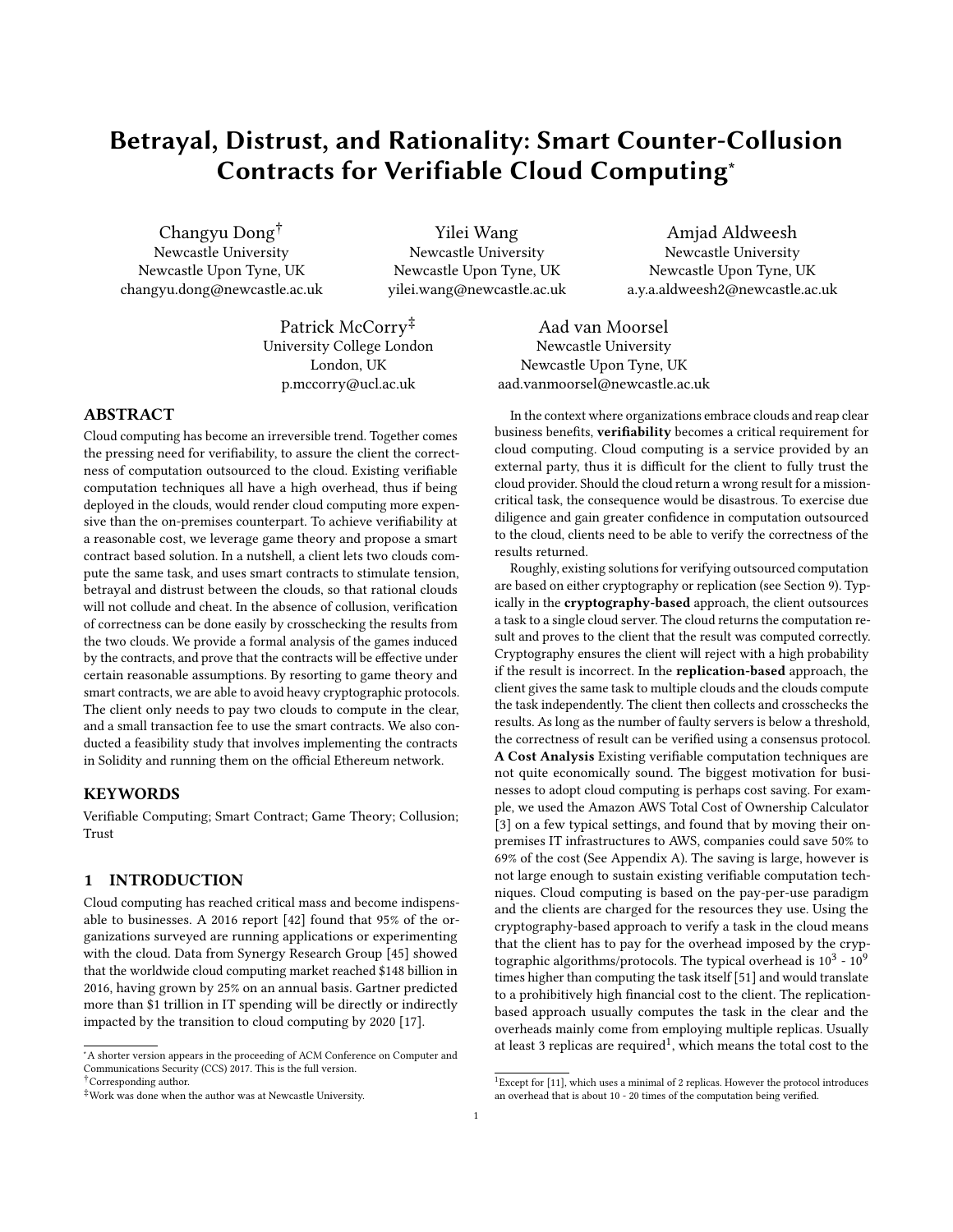client is at least tripled. From the cost saving figures showed earlier, it is clear that using 3 or more clouds for verification is very likely to cost more than simply using on-premises IT infrastructures.

Problem Statement In summary, we want verifiable cloud computing at a competitively low cost. The clients should be able to get a strong correctness guarantee of the computation in the clouds, and pay similar or less than what they pay when using on-premises IT infrastructures. To accomplish this, we opt for the replication based approach because it is much closer to being practical. It is clear from the analysis above that to make the financial cost of the solution competitive compared to on-premises IT, the client should pay no more than 2 replicas for the computation and should minimize other overheads. The biggest challenge of using only 2 replicas is collusion. If the two clouds coordinate and output the same wrong result, the client might accept the wrong result without even realizing it. It becomes even more challenging when heavy-weight cryptographic protocols have to be avoided in order to reduce the overhead to an acceptable level. To this end, we resort to game theory and a new financial instrument, namely smart contracts, for tackling the problems.

The Idea Rather than forbidding or preventing collusions through technical means such as cryptography, we work towards undermining, through economic means, the foundation that collusion is grounded on. This should not be surprising since collusion is a topic studied in economics for many years. Three insights from economists establish the premise of our work:

- Collusion occurs "whenever it is more profitable to all of the participants than their feasible alternatives" [\[46\]](#page-13-6). Since collusion is often driven by economic incentives, imposing high fines on collusion has become a major instrument for preventing collusions in the real world. The fines make collusion a less profitable choice than not colluding, thus offset the motivation for collusion.
- Colluding parties have their own interests, and this is a source of tension between them [\[34\]](#page-13-7). Colluding parties are not a single corporate entity. More interestingly, they are often competitors who collude in order to gain extra profit. Nevertheless, each party is responsible to its own and acts in its own interest. Under suitable conditions, collusion can dissolve and competition can resume.
- The most pressing problem for the colluding parties is how to prevent cheating. This is a natural consequence of pursuing selfinterest, i.e. parties act in their own interest and try to maximize their own profit. In fact, "the central difficulty of collusion is that it is often profitable for firms to secretly deviate from the collusive agreement" [\[34\]](#page-13-7).

Our key idea is to sabotage collusion by using smart contracts. Here smart contracts materialize self-enforcing agreements and payments that serve multiple purposes: (1) To weaken the incentive for collusion by taking a deposit from the clouds as security for the delivery of the correct result. The clouds will be penalized by losing their deposit should they deliver a wrong result. (2) To create an incentive for correct computation by redistributing the fine to the honest cloud as a reward. (3) To create distrust between the colluders by incentivizing them to betray their partner in the collusion coalition. On the whole, we intend to make collusion a less favorable choice and make it much harder for potential colluding

parties to trust each other, so that rational parties will stay away from collusion because it is unprofitable and too risky.

Contributions Based on the idea above, we designed two smart contracts (the Prisoner's contract and the Traitor's contract) to be used in scenarios where a client outsources a computation task to two clouds and cross-checks the results from the two clouds. With moderate and reasonable assumptions, the contracts guarantee that the two clouds, if they are rational, will behave honestly even though they have the opportunity to collude together and cheat. We conducted detailed game theoretical analysis of the contracts. We proved that for the two clouds, both being honest and not colluding is the unique sequential equilibrium (a stronger form of Nash equilibrium) of the game. We also show feasibility of the contracts by building them for the Ethereum network. We created the contracts using Solidity and executed them on the official Ethereum network. We provide a breakdown of financial and computational overheads for our contracts. Our figures show that the total transaction cost for executing each contract is below \$1.

The Prisoner's contract is to be signed by a client and two clouds. The name comes from the fact that the contract induces a game similar to the famous Prisoner's Dilemma game between the two clouds. At a high level, the contract says that the client will pay the two clouds to compute a task, but to get the job, each cloud has to pay a deposit. The honest cloud will get its deposit back later, the cheating cloud will lose its deposit (if cheating is detected). Moreover, if one cloud cheats and one cloud is honest, the cheating cloud's deposit goes to the honest cloud as a bonus (after deducting certain necessary costs). Similar to in the Prisoner's Dilemma game, although it seems both clouds gain most by colluding with each other, both clouds eventually end up being honest. This is because they know the other will act in its own interest, which means they will deviate from collusion for a higher payoff.

The problem with the Prisoner's contract is that it only works if the two clouds cannot make credible and enforceable promises. This is not true especially with the help of smart contracts. We demonstrate this by the Colluder's Contract, which is a secret smart contract between the two clouds. In the contract, the cloud who initiates the collusion coalition agrees to pay a bribe to incentivize the other cloud to collude. More importantly, both clouds make a commitment by paying a deposit which will be taken if they do not follow the collusion strategy. The contract totally changes the game: when the deposit is high enough to offset the benefit a cloud can gain by betraying the other, betrayal is no longer more profitable and collusion becomes the best strategy for both clouds.

To bust this form of more robust collusion coalition policed by collusion agreements such as the Colluder's contract, we designed the Traitor's contract. Intriguingly, the Traitor's contract works not by countering the collusion agreement directly, but by forgiving one (and only one) cloud who follows the collusion strategy. The aim of the Traitor's contract is not to incentivize the clouds to deviate from the collusion, but to encourage them to report the collusion to the client. By getting information about collusion, the client can further investigate the case and punish the cheating cloud. By following the collusion strategy, the reporting cloud avoids the punishment imposed by the collusion agreement thus making the agreement useless. If the other cloud does cheat, the reporting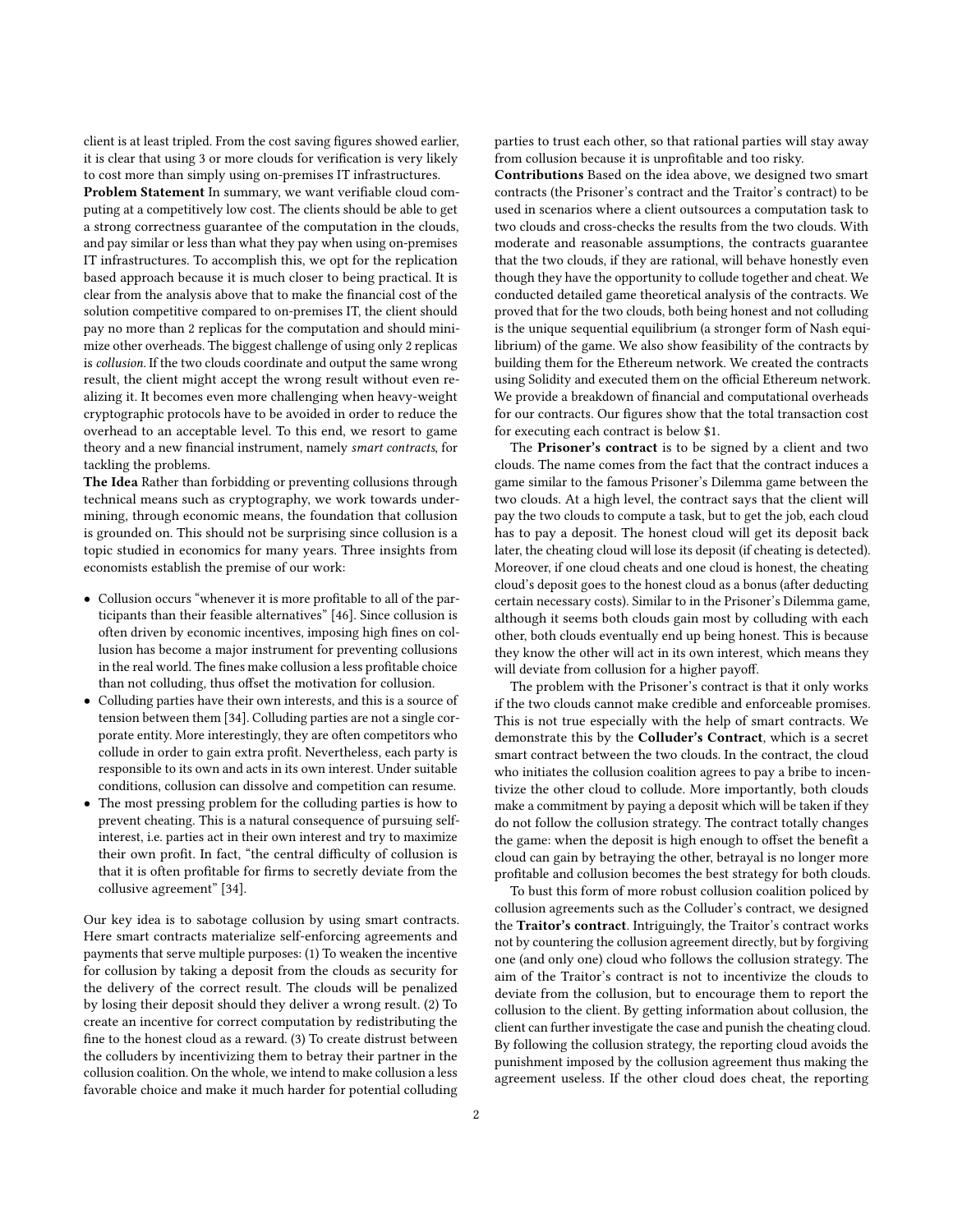cloud will get a reward, which makes reporting the most profitable strategy<sup>[2](#page-2-0)</sup>. Overall, reporting is risk-free (the reporting cloud will not be punished by the Prisoner's contract and the Colluder's contract) and more profitable. The consequence is that both clouds know that if they try to initiate a collusion coalition, the other will collude but also report it to the client. This creates distrust between the clouds so that neither will want to initiate the collusion coalition, and they will stay honest to avoid being betrayed and punished.

The main cost of our smart contract based solution is the cost for employing two clouds to compute (in the clear) the same task. We assume that an offline Trusted Third Party (TTP) is available to resolve the dispute when an inconsistency or anomaly is detected. However, if the two clouds are rational, the TTP will never be involved. Even if in the unlikely cases the TTP is called upon, the cost for dispute resolution is borne by the faulty cloud, not the client. The implementation of the contract requires only a few (constant number) additional cryptographic operations that are very light. Our experiments on the official Ethereum network show that the transaction cost for using smart contract facilities is small.

# 2 PRELIMINARIES

In Section [2.1](#page-2-1) and [2.2,](#page-3-0) we briefly review relevant concepts in game theory. The two sections are mostly based on [\[33,](#page-13-8) [35\]](#page-13-9).

### <span id="page-2-1"></span>2.1 Games and Strategies

In this paper, we describe games in extensive form with imperfect information. In extensive form, a game is depicted as a game tree. The tree shows choices and information available to players when they are called to take an action, the order in which players make their moves, the outcomes of the game and the payoffs of the outcomes. Imperfect information means that the players may not know all the actions taken by the other players. Imperfect information is more realistic and allows a wider scope of analysis than perfect information, i.e. assuming players knows every move of the others. For example, simultaneous moves and deception can be captured by imperfect information. Formally, we have:

Definition 2.1. A finite game in extensive form with imperfect information, or game for short in this paper, is a tuple  $G = (N, \mathcal{A}, \mathcal{H}, \mathcal{Z}, \chi, \rho, \sigma, u, \mathcal{I})$  where:

- $N$  is a set of *n* players.
- $\mathcal A$  is a single set of actions.
- $H$  is a set of nonterminal choice nodes.
- $Z$  is a set of terminal nodes, disjoint from  $H$ .
- $\bullet \; \chi : \mathcal{H} \to 2^{\mathcal{A}}$  is the action function, which assigns to each choice node a set of possible actions.
- $\rho : \mathcal{H} \to \mathcal{N}$  is the player function, which assigns to each nonterminal node a player  $i \in \mathcal{N}$  who chooses an action at that node.
- $\sigma : \mathcal{H} \times \mathcal{A} \to \mathcal{H} \cup \mathcal{I}$  is the successor function, which maps a choice node and an action to a new choice node or terminal node such that for all  $h_1, h_2 \in \mathcal{H}$  and  $a_1, a_2 \in \mathcal{A}$ , if  $\sigma(h_1, a_1) =$  $\sigma(h_2, a_2)$  then  $h_1 = h_2$  and  $a_1 = a_2$ .
- $u = (u_1, ..., u_n)$  where  $u_i : \mathcal{Z} \to \mathbb{R}$  is a real-valued utility function for player *i* on the terminal podes  $Z$ tion for player  $i$  on the terminal nodes  $Z$ .

•  $I = (I_1, ..., I_n)$  where  $I_i$  is an equivalent relation that partitions<br>player is choice nodes  $I_k \in H \cdot o(h) = i$  into k, information player i's choice nodes  $\{h \in \mathcal{H} : \rho(h) = i\}$  into  $k_i$  information<br>sets  $\mathcal{F}_i$   $\mathcal{F}_i$  with the property that  $\nu(h) = \nu(h')$  and  $\rho(h) =$ sets  $I_{i,1},..., I_{i,k_i}$  with the property that  $\chi(h) = \chi(h')$  and  $\rho(h) = \rho(h')$  whenever there exists a *i* for which  $h \in \mathcal{I}$  and  $h' \in \mathcal{I}$ .  $\rho(h')$  whenever there exists a *j* for which  $h \in \overline{I}_{i,j}$  and  $h' \in \overline{I}_{i,j}$ .

In the definition,  $(N, A, H, Z, \chi, \rho, \sigma, u)$  captures the setting and rules of the game, and  $I$  captures the imperfection of information. An example game is shown in Figure [1.](#page-2-2) In the game tree, we use circles for choice nodes and rectangles for terminal nodes. Each node has a label  $v_i$ . In the game, there are two players  $N = \{P_1, P_2\}$ .<br>Actions available to players are  $H = \{I, M, P, \ell, x, y\}$ . The choice Actions available to players are  $\mathcal{A} = \{L, M, R, \ell, r, x, y\}$ . The choice nodes are  $\mathcal{H} = \{v_0, v_2, v_3, v_4, v_5, v_6, v_7\}$  and the terminal nodes are  $\mathcal{Z} = \{v_1, v_8, v_9, v_{11}, v_{12}, v_{13}, v_{14}, v_{15}\}.$  The function  $\gamma$  assigns actions to choice nodes. Actions  $\{L, M, R\}$  are assigned to  $v_0$ . The nodes  $v_2$  and  $v_3$  are both assigned { $\ell$ , r}, and the nodes  $v_4$  to  $v_7$ all have the same actions  $\{x, y\}$ . The function  $\rho$  assigns choice nodes to players. In the figure, we label the choice nodes with its player. In the game  $P_1$  has  $\{v_0, v_4, v_5, v_6, v_7\}$  and  $P_2$  has  $\{v_2, v_3\}$ . The function  $\sigma$  is captured in the tree structure by the parentchild relationship. After a player chooses an action, the game will move to the child node following the edge labeled with the action. The utility of outcomes for each player are displayed at the bottom under the leaf nodes. Information sets are represented as elongated dashed circles encompassing some nodes, unless the information set has only one node. So there are 3 information sets for  $P_1: I_{1,1} = \{v_0\}, I_{1,2} = \{v_4, v_5\}, I_{1,3} = \{v_6, v_7\}$ , while only 1 information set for  $P_2$ :  $\mathcal{I}_{2,1} = \{v_2, v_3\}$ . A player cannot distinguish nodes in the same information set. For example, after  $P_1$  has made the first move,  $P_2$  does not know whether he is at  $v_2$  or  $v_3$  because he does not know whether  $P_1$  chose  $M$  or  $R$ .

<span id="page-2-2"></span>

Figure 1: An Example Game

Strategies determine the action a player will take at any stage of a game. In this paper, we focus on behavior strategies which are more general than pure strategies and are equivalent to mixed strategies in our setting.

Definition 2.2. Let  $G$  be a game, a **behavior strategy**  $s_i$  of player *i* is a function that assigns each information set  $\mathcal{I}_{i,j} \in \mathcal{I}_i$  a probability distribution over the actions in  $\chi(I_{i,j})$ , with the property that each probability distribution is independent of the others. A comeach probability distribution is independent of the others. A completely mixed behavior strategy is a behavior strategy in which every action is assigned a positive probability. A strategy profile is a list of all players' strategies  $s = (s_i)_{i \in \mathbb{N}}$ . A strategy profile with-<br>out player i's strategy is defined as  $s = (s_i - s_i)$ . out player *i*'s strategy is defined as  $s_{-i} = (s_1, \ldots, s_{i-1}, s_{i+1}, \ldots, s_n)$ . We can also write  $s = (s_i, s_{-i})$ .

<span id="page-2-0"></span><sup>2</sup>Reporting is most profitable only if collusion happens. The contract has clauses to punish a cloud that misreports a fabricated case.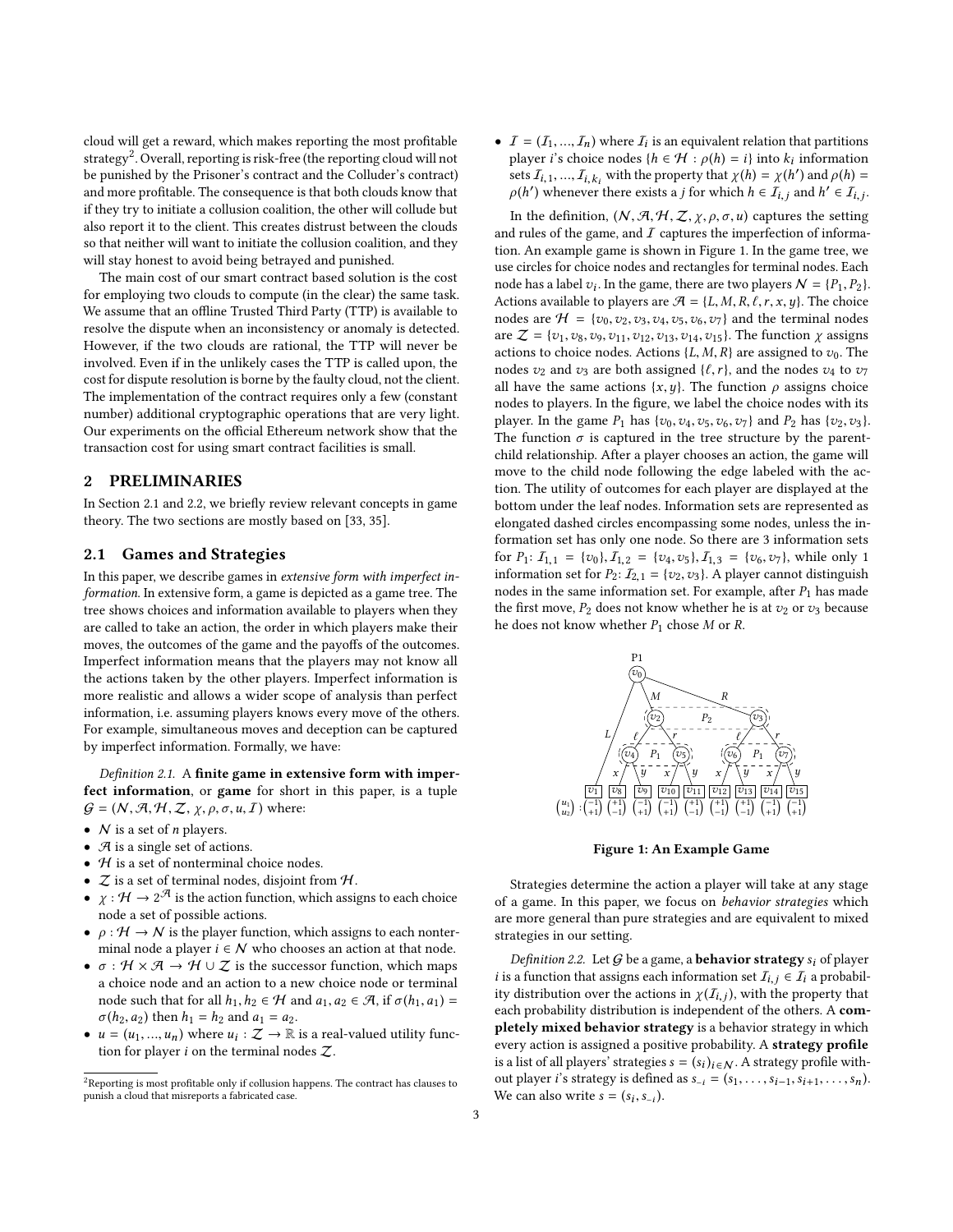For example the game in Figure [1](#page-2-2) can have a strategy profile  $(s_1, s_2)$  where  $s_1 = \left( \left[ \frac{1}{3}(L), \frac{1}{3}(M), \frac{1}{3}(R) \right], \left[ \frac{3}{4}(x), \frac{1}{4}(y) \right], \left[ \frac{1}{2}(x), \frac{1}{2}(y) \right] \right)$ <br> $s_2 = \left( \left[ \frac{1}{3}(L), \frac{1}{2}(M), \frac{1}{3}(R) \right]$  and  $s_1 = \left[ \frac{1}{3}(L), \frac{1}{2}(L), \frac{1}{2}(L) \right]$  $s_2 = ([1(\ell), 0(r)])$ . For  $P_1$ , the strategy  $s_1$  says that to play all actions at information set  $I_{1,1}$  with a equal probability of  $\frac{1}{3}$ , to play x with a probability of  $\frac{3}{4}$  and y with a probability of  $\frac{1}{4}$  at information set  $I_{1,2}$ , and to play x and y with a equal probability of  $\frac{1}{2}$  at information<br>set  $\mathcal{L}_c$ . For P, the strategy second that to play f for sure and power set  $I_{1,3}$ . For  $P_2$  the strategy  $s_2$  says that to play  $\ell$  for sure and never play r at information set  $I_{2,1}$ .

### <span id="page-3-0"></span>2.2 Sequential Equilibrium

The most important solution concept in game theory is the Nash equilibrium. Informally, in a Nash equilibrium, every player's strategy is the best given the other players' strategies, and no one can do better by changing strategy if the others do not change their strategies. However Nash equilibria can be weak sometimes. In some Nash equilibria, it is possible that a player's strategy includes irrational actions (non-credible threats) that lead to a lower payoff for himself. There are several refinements of the Nash equilibrium that aim to exclude those implausible equilibria. A stringent and influential refinement is the sequential equilibrium [\[27\]](#page-13-10). Sequential equilibria exclude weak strategies by requiring a strategy to be sequentially rational, i.e. optimal not just in terms of the whole game but also at each information set. The sequential equilibrium can also be seen as a refinement of other popular refinements e.g. subgame perfect equilibrium and perfect-Bayes equilibrium.

A sequential equilibrium is comprised of a strategy profile and a belief system. With imperfect information, players have to make decisions under uncertainty. When the player is called to make a decision, he needs beliefs of where he is in the game tree. The belief system allows players to construct a strategy that is optimal at every point in the tree.

Definition 2.3. In a game G, a **belief system**  $\beta = (\beta_i)_{i \in \mathbb{N}}$  is<br>a following: for each player *i*.  $\beta$ : assigns each information set the following: for each player i,  $\beta_i$  assigns each information set  $I_{i,j} \in I_i$  a probability distribution over the nodes in  $I_{i,j}$ . For each node  $h \in I_i$ , the helief  $\beta_i(h) = Pr[h|I_i]$ , i.e. the probability that node  $h \in \overline{I}_{i,j}$ , the belief  $\beta_i(h) = Pr[h|\overline{I}_{i,j}]$ , i.e. the probability that player *i* is at *h* given that he is at *L*. player *i* is at *h* given that he is at  $I_{i,j}$ .

Definition 2.4. In a game  $G$ , the player i's **expected payoff at**  $h$ , given the play of the game is at node  $h$  when the players implement the strategy profile s, is the sum of the utility of each terminal nodes, weighted by the probability of reaching the node:

$$
u_i(s; h) = \sum_{z \in \mathcal{Z}} Pr[z|(s, h)] \cdot u_i(z)
$$

The player *i*'s **expected payoff at**  $I_{i,j}$  is the sum of expected payoff at each  $h \in I_{i,j}$  weighted by the holief  $B_i(h)$ . at each  $h \in I_{i,j}$ , weighted by the belief  $\beta_i(h)$ :

$$
u_i(s; \mathcal{I}_{i,j}, \beta) = \sum_{h \in \mathcal{I}_{i,j}} \beta_i(h) \cdot u_i(s; h)
$$

Definition 2.5. An **assessment** is a pair  $(s, \beta)$  in which s is a behavior strategy profile and  $\beta$  is a belief system.

Definition 2.6. Let  $G$  be a game,  $(s, \beta)$  be an assessment, the strategy profile  $s = (s_i, s_{-i})$  is called **rational** at information set  $\mathcal{L}_i$ , relative to  $\beta$  if for each behavior strategy  $s' \neq s$ ; of player is  $I_{i,j}$ , relative to  $\beta$ , if for each behavior strategy  $s'_i \neq s_i$  of player *i*:

$$
u_i(s; \mathcal{I}_{i,j}, \beta) \geq u_i((s'_i, s_{-i}); \mathcal{I}_{i,j}, \beta)
$$

The assessment is called sequentially rational if for each player *i* and each information set  $I_{i,j} \in I$ , the strategy profile *s* is rational at  $I_{i,j}$  relative to  $\beta$ .

<span id="page-3-1"></span>Definition 2.7. An assessment  $(s, \beta)$  is said to be **consistent** if there exists a sequence of fully mixed behavior strategy profiles  $(s^k)_{k \in \mathbb{N}}$  satisfying the following conditions:

- (1) The profile  $(s^k)_{k \in \mathbb{N}}$  converges to s, i.e.  $\lim_{k \to \infty} (s^k) \to s$ ;<br>(2) The sequence of beliefs  $(s^k)$ , s, induced by  $(s^k)$ , s, (by E
- (2) The sequence of beliefs  $(\beta^k)_{k \in \mathbb{N}}$  induced by  $(s^k)_{k \in \mathbb{N}}$  (by Bayes'<br>rule) converges to the belief system  $\beta$ , i.e.  $\lim_{k \to \infty} (\beta^k) \rightarrow \beta$ . rule) converges to the belief system  $\beta$  , i.e.  $\lim_{k\to\infty}(\beta^k)\to\beta;$

Definition 2.8. An assessment  $(s, \beta)$  is called a **sequential equi**librium if it is sequentially rational and consistent.

Given a sequential equilibrium, the expected utility of each player at any point of the game is the highest given the strategy profile and his beliefs. Therefore a rational player will not deviate from the equilibrium. Consistent (Definition [2.7\)](#page-3-1) ensures that the beliefs match the strategy profile by requiring the beliefs to be derivable from the strategy profile by applying Bayes' rule. The two conditions in the Definition [2.7](#page-3-1) ensure this is true even with the unreachable information sets that are not on the equilibrium path.

### 2.3 Smart Contracts

Cryptocurrencies have gained great popularity recently. The idea of cryptocurrencies is grounded on a decentralized network of peers that provides the infrastructure to maintain a public ledger, which stores all transactions of the network. The ledger is stored in the form of a blockchain whose state is agreed by the peers through a consensus protocol. As the name indicates, cryptocurrencies use cryptography to secure transactions and to control the creation of additional units of the currency. Smart contracts are machinery built on top of cryptocurrencies to allow defining and executing contracts on the blockchain. In the simplest terms, a smart contract is a piece of computer program stored and running on the blockchain. The program code captures the logic of contractual clauses between parties. The execution of the code is triggered by events e.g. transactions added to the blockchain. The code is executed by the consensus peers and the correctness of execution is guaranteed by the consensus protocol of the blockchain. Ideally, we can think smart contracts as being executed by a trusted global machine that will faithfully execute every instruction.

Ethereum [\[14\]](#page-13-11) is perhaps the most prominent example of cryptocurrencies that support smart contracts. In Ethereum, the currency is called ether. Ethereum contracts can be written in various expressive scripting languages such as Solidity. Ethers are held in and can be transferred between accounts. There are two types of accounts: externally owned accounts and contract accounts. An externally owned account is associated with a unique public-private key pair, owned by someone and has an ether balance in it. The owner has the private key that can be used to sign transactions from this account. Contract accounts do not have an associated private key. It maintains an ether balance and stores the code of a contract that decides the flow of the ethers in the account. A transaction in Ethereum is an instruction that is constructed and cryptographically signed by an externally owned account owner. Each transaction has two address fields that specify the sender and the receiver. One can initiate a contract by creating a transaction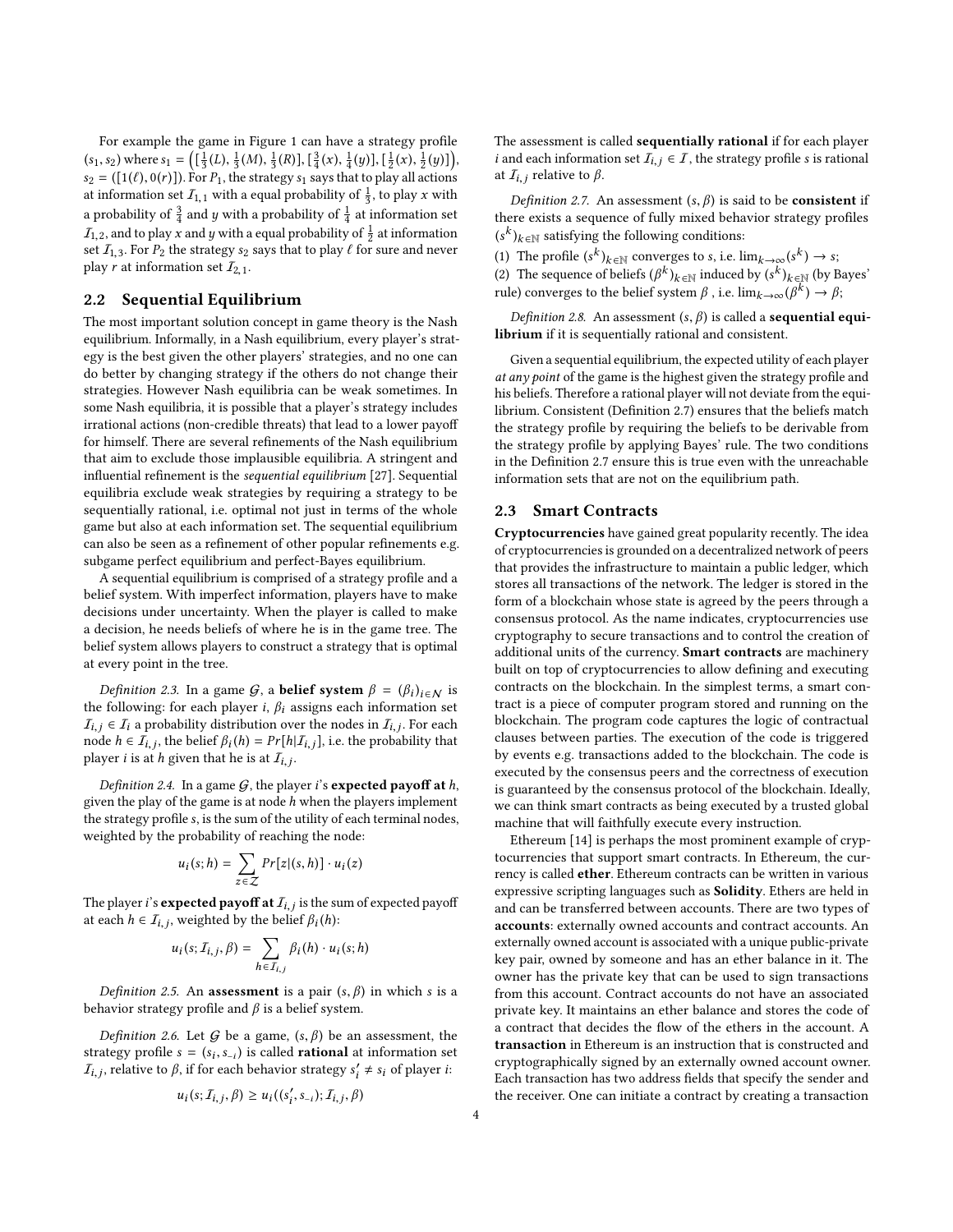in which the receiver is a new contract account address and the data field contains the contract code. A transaction can also be used as a message to invoke a function in a contract. In this case the receiver's address is the contract account storing the contract code and the function to be invoked along with arguments is specified in the data field of the transaction. The behavior of a contract is purely decided by the execution of its code. A transaction also includes some "gas" and a "gas price" [\[52\]](#page-13-12). Executing a transaction will consume gas and the amount of gas consumed is converted into ether using the gas price, the ether is charged to the sender's account as the transaction fee.

### 3 ADVERSARY MODEL AND ASSUMPTIONS

Following the convention of the verifiable computation literature, in this paper, we consider only the integrity of the computation but not the confidentiality. We consider an honest client who outsources a computation task and pays two clouds to compute the result. For the client, the goal is to get the correct result while minimizing the cost. The clouds are unreliable and can return wrong results for outsourced computation tasks. Note that in this paper, we do not distinguish intentional and unintentional faults because it is difficult to collect evidence. If trusted auditing services are available to provide proper evidence then these two types of faults can be treated differently. We assume the clouds are physically isolated and model each cloud as an individual rational adversary. Rational means that a party always acts in a way that maximizes its payoff, and is capable of thinking through all possible outcomes and choosing strategies which will result in the best possible outcome. Compared to assuming a malicious adversary who will act arbitrarily, rational is more realistic when modeling corporate behavior of the clouds. Indeed, a cloud provider is more likely to cut corners in order to maximize its profit than maliciously attack the client with no reason. On the other hand, rational adversaries are weaker than malicious adversaries because rationality precludes certain strategies. There is a trade-off between the level of security guarantee and costs. In the case that adversaries may behave irrational, cryptography-based approaches could be used to ensure verifiability.

We assume incorrect computation costs less (e.g. by skipping part or all of the computation), so the clouds are motivated to cheat. For simplicity, we assume a cloud can come up with an incorrect but plausible answer (cannot be easily proved to be wrong) at no cost. In reality this is not free. However, assuming such an answer can be picked with no cost guarantees that the lower bound of deposits we derive later is always valid because the cheating cloud loses strictly more if the cost of picking such an answer is more than 0. We view collusion as coordinated actions that follows from a mutual agreement between the adversaries. In reality, even if parties collude, they still retain their separate judgement and act in their own interests. Therefore modeling each cloud as an individual adversary is more realistic than as a monolithic adversary who corrupts and controls multiple clouds. We assume the adversaries are computationally bounded so all cryptographic primitives we need to use remain secure.

We assume there exists one or more cryptocurrencies that support smart contracts. Most smart contracts platforms are experimental now but there has been much effort to bring them into

the real world. We assume the currency in these systems carries a certain amount of monetary value and is accepted by all parties under consideration as a medium of exchange. We assume the value of the currency is stable during the whole lifetime of the contract (and contracts derived from it). We assume the cryptocurrencies are secure and the smart contracts are executed faithfully.

We assume the existence of a trusted third party (TTP), who is offline most of the time but can be called upon to recompute the task and resolve any disputes. We stress that if the clouds are rational, then the TTP would never be involved. The very existence of such a TTP provides a deterrence power which the adversaries have to take into account when making decisions. Even without taking actions, the TTP is a tangible threat to the adversaries and will have a controlling influence over them. The idea is similar to some strategic concepts in modern warfare and politics, e.g. "fleet in being" and "nuclear deference".

We also assume the following:

- The task to be computed is deterministic or can be reduced to being deterministic, e.g. by providing a seed and using a pseudorandom generator for the random choices if the task is probabilistic. This is a common requirement in replication-based verifiable computation. We also assume the probability of guessing the correct result is small (e.g. by using inner state hash [\[6\]](#page-13-13)).
- The task to be computed is not time-critical. We rely on the smart contract network to enforce the contracts, which may have large latency. The latency greatly depends on the status and parameters of the smart contract network and we will unlikely to get any guarantee for time-critical tasks.
- The parties can communicate freely and choose strategically what to say and what not to say. They communicate through reliable authenticated public or private channels.
- For simplicity, we assume all clouds have an equal cost for computing the same task and the cost is public. In reality this assumption does not always hold. Nevertheless, cost is not a decisive factor in the game. Therefore, assuming equal cost does not affect the analysis.
- The client is resource-constrained, i.e. it is not capable of recomputing the task to verify the result. In this case, proving faults of cloud can be difficult for the client and the TTP is necessary. We also assume the client is lazy, i.e. it will not ask the TTP to recompute the task unless there is clear evidence that this is necessary.
- Funds only flow among the parties under consideration, not to/from external parties. For example we do not consider fines imposed by legal systems or bribes offered by the client's rival in exchange for the clouds to output a wrong result. In general, if the cloud can gain additional benefits, one solution could be to increase the deposit. When the increment of deposit is large enough and surpasses the benefit, the cloud will behave honestly because otherwise the payoff will be worse than behaving honestly.
- Parties are risk neutral. For other risk profiles (risk seeking or risk aversion), the utility function can be adjusted to the risk profile and the equilibria still hold by choosing the deposits according to the risk profile.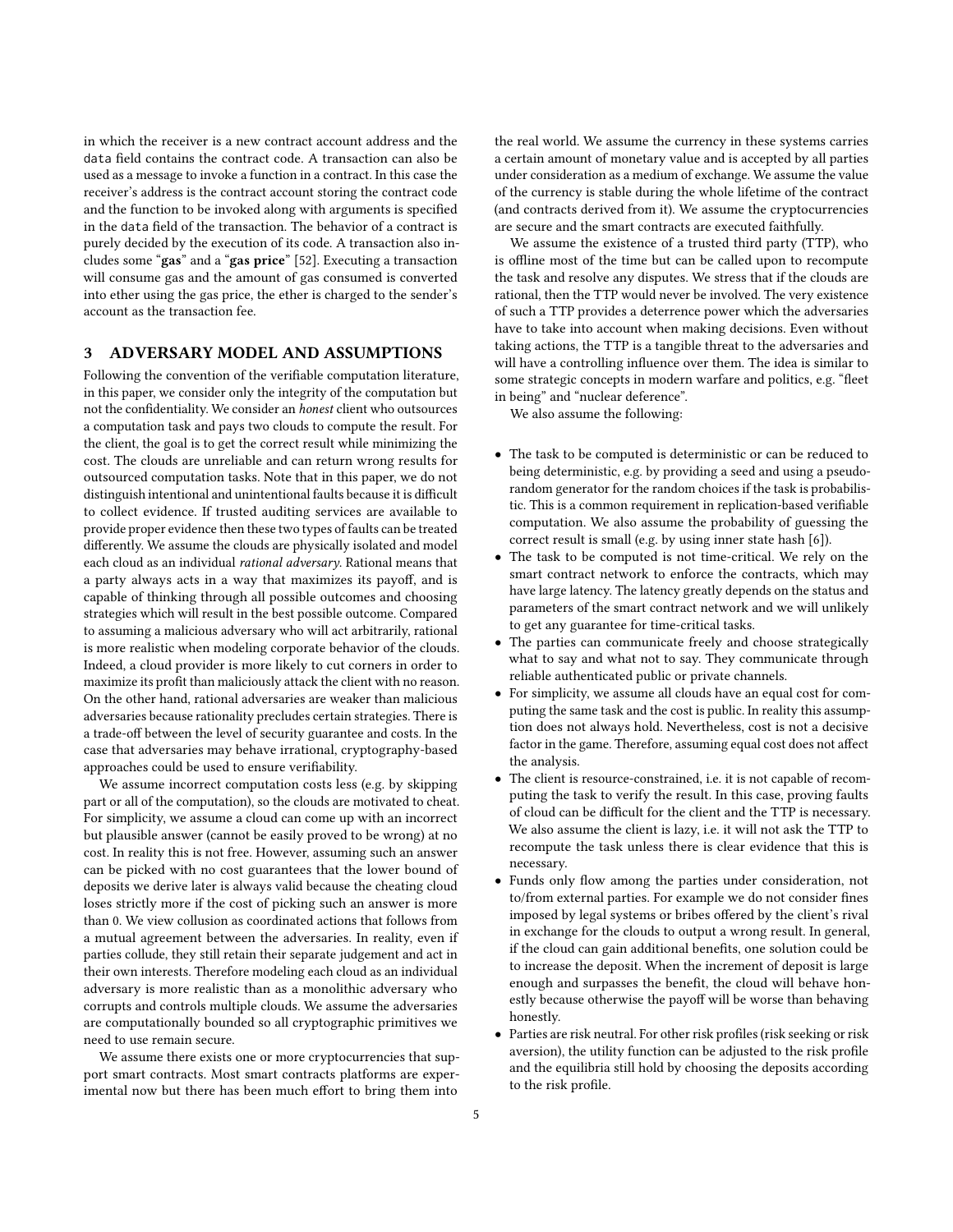### 4 MONETARY VARIABLES

Below are the monetary variables we will use in the contracts (listed in alphabetic order). They are all non-negative.

- $\bullet$  *b*: the bribe paid by the ringleader of the collusion to the other cloud in the collusion agreement (the Colluder's contract).
- c: the cloud's cost for computing the task.
- $\bullet$  *ch*: the fee to invoke the TTP for recomputing a task and resolving disputes.
- d: the deposit a cloud needs to pay to the client in order to get the job.
- $\bullet$  *t*: the deposit the colluding parties need to pay in the collusion agreement (the Colluder's contract).
- w: the amount that the client agrees to pay to a cloud for computing the task.
- z: shorthand for  $w c + d ch$
- The following relations hold for obvious reasons:
- $w \ge c$ : the clouds do not accept under-paid jobs.
- $ch > 2w$ : otherwise there is no need to use the clouds, the client just uses the TTP for the computation. Note that ch will be paid by the cheating cloud. An honest client pays strictly no more than hiring two clouds (plus the mere transaction cost).

The following relations needs to hold when setting the contracts in order for the desirable equilibria to hold. The parameter  $d$  can be set by the client in the Prisoner's contract,  $b$  and  $t$  can be set by the clouds in the Colluder's contract (see explanations in later sections):

•  $d > c + ch$  •  $b < c$  •  $t < z + d - b$ 

# 5 THE PRISONER'S CONTRACT

### 5.1 The Contract

The Prisoner's contract is an outsourcing contract signed between a client and two clouds. At a high level, it tries to incentivize correct computation by asking the clouds to pay a deposit upfront. If a cloud behaves honestly, the deposit will be refunded; if a cloud cheats (and is detected), the deposit will be taken by the client. Moreover, in the case where one cloud is honest and one cheats, the honest cloud gets an additional reward that comes from the deposit of the cheating cloud. The intuition is to create a Prisoner's dilemma between the clouds: although collusion leads to a higher payoff than both behaving honestly, there is an even higher payoff if one can lure the other into cheating while being honest itself. Once both clouds understand this, they know collusion is not stable because the other cloud will always try to deviate from it. Any attempts (without a credible and enforceable promise) to persuade the other to collude will be deemed to be a trap and thus will not be successful. The contract is presented below and more comments will follow afterwards.

- (1) The contract should be signed between a client (CLT) and two clouds  $(C_1, C_2)$ . Should there be any dispute, the dispute will be resolved by a trusted third party TTP.
- (2)  $C_1$ ,  $C_2$  agree to compute a function  $f()$  on an input x. Both  $f()$ and  $x$  are chosen by CLT.
- (3) The parties agree on deadlines  $T_1 < T_2 < T_3$ .
- (4) CLT agrees to pay w to each cloud for the correct and timely computation of  $f(x)$ .
- (5) As a condition, each of  $C_1, C_2$  must pay a deposit of amount d when signing the contract. The deposit will be held by the smart contract.
- (6)  $C_1, C_2$  must pay the deposit before  $T_1$ . If any  $C_i$  fails to do so, the contract will terminate and any deposit paid will be refunded.
- <span id="page-5-7"></span><span id="page-5-1"></span>(7)  $C_1$ ,  $C_2$  must deliver the computation result  $f(x)$  before  $T_2$ .<br>(8) Upon receiving the computation result from both  $C_1$ ,  $C_2$ .
	- Upon receiving the computation result from both  $C_1, C_2$ , or when the deadline  $T_2$  has passed, CLT should do the following: (a) If both  $C_1, C_2$  failed to deliver the result, their deposits will be taken in full by CLT;
		- (b) If both  $C_1, C_2$  delivered the result, and the results are equal, then after verifying the results, CLT must pay the agreed amount w and refund the deposit d to each  $C_i$ ;<br>Otherwise  $C1$  I will raise a dispute to  $TTP$
		- (c) Otherwise CLT will raise a dispute to TTP.
- <span id="page-5-4"></span><span id="page-5-2"></span>(9) Upon receiving a dispute raised by CLT, TTP computes  $f(x)$ . Let  $y_t$ ,  $y_1$ ,  $y_2$  be the results computed by TTP,  $C_1$ ,  $C_2$  respectively.<br>Then the cheating party can be decided by the following rule: Then the cheating party can be decided by the following rule: (a) For each  $C_i$ , if  $C_i$  failed to deliver the result,  $C_i$  cheated;<br>(b) For each  $u_i$ ,  $(i \in \{1, 2\})$  delivered before the deadline, if
	- (b) For each  $y_i$  ( $i \in \{1, 2\}$ ) delivered before the deadline, if  $y_i \neq y_t$ ,  $C_i$  cheated;<br>communicates the de
	- TTP communicates the decision to CLT as well as to  $C_1, C_2$ .
- <span id="page-5-8"></span><span id="page-5-6"></span><span id="page-5-3"></span>(10) Upon receiving TTP's decision, the dispute is resolved as follows:
	- (a) If none of  $C_1, C_2$  cheated, CLT must pay the agreed amount w and refund the deposit d to each  $C_i$ , and pay the fee for<br>recoluing the dignute of to TTP. resolving the dispute ch to TTP.
	- (b) If both  $C_1, C_2$  cheated, their deposits will be taken in full by CLT, and CLT pays the fee ch to TTP.
	- (c) If only one of  $C_1, C_2$  cheated, then (1) the deposit of the cheating cloud will be taken in full by CLT, and (2) CLT pays the honest cloud w plus a bonus  $d - ch$  and refunds its deposit d. CLT pays the fee ch to TTP.
- <span id="page-5-5"></span><span id="page-5-0"></span>(11) If after  $T_3 > T_2$ , the client has neither paid nor raised dispute, then for any cloud  $C_i$  who delivered a result before  $T_2$ , CLT must pay  $C_i$  the agreed amount w and refund its deposit. Any deposit left after that will be transferred to CLT.

In the contract there are various deadlines ( $T_1 < T_2 < T_3$ ). The deadlines are used to enforce timeliness and also to avoid locking away funds if some parties refuse to move forward. The latter is particularly important in smart contracts as the balance in a contract is controlled by a program. Without explicit deadlines and code specifying what to do after the deadlines, the fund can be locked forever by the contract. Note that we assume the client is honest, therefore Clause [11](#page-5-0) will never be invoked in this case. The clause is included in the contract to assure the clouds that their funds will not be locked.

Clause [8](#page-5-1) says that the client is empowered to settle the contract only when there is an obvious fault, i.e. none of the clouds delivers the result, or when he is satisfied with results. In all other situations, e.g. when only one result is received or the results do not match, the contract must be settled by the TTP. Clauses [9](#page-5-2) and [10](#page-5-3) deal with the cases in which the TTP is involved. The TTP declares who cheated and then the penalty/reward is dictated by the TTP's judgement. If the client is honest, dispute is only raised when something went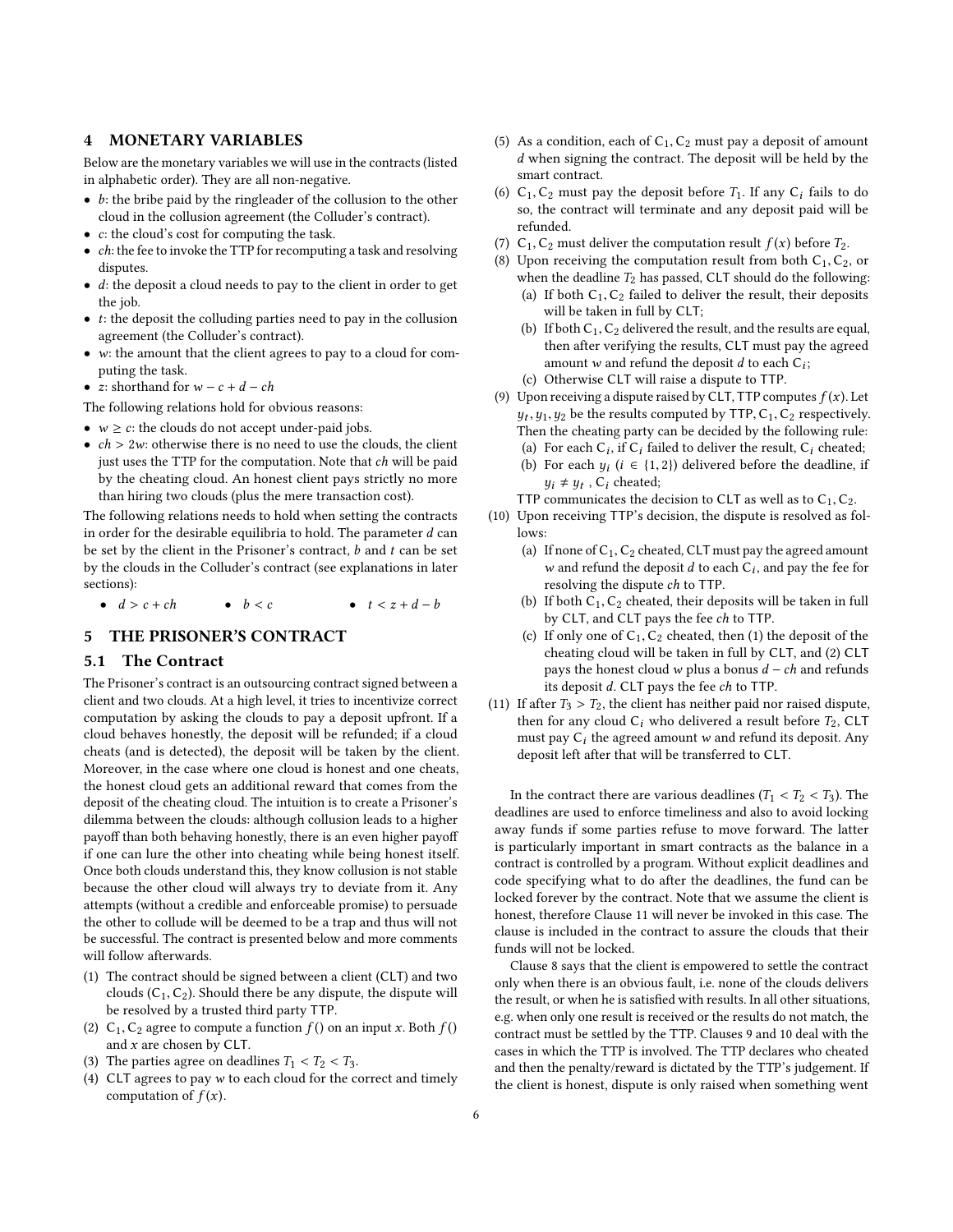wrong and the cost for dispute resolution is covered by the deposit(s) of the cheating cloud(s).

### <span id="page-6-4"></span>5.2 The Game and Analysis

<span id="page-6-0"></span>



The game induced by the prisoner contract is shown in Figure [2.](#page-6-0) In the game, the players are the two clouds, i.e.  $N = \{C_1, C_2\}$ . Although the contract also involves the client and the TTP, they can be eliminated from the game because they are honest and have only one deterministic strategy. The clouds can communicate with each other. They can discuss about collusion and work out a value  $r \neq f(x)$  that they would both send to cheat the client. In the game, the action set is  $\mathcal{A} = \{f(x), r, other\}$ . The first two means the party sends  $f(x)$  or r before the deadline, the last captures any other actions the party may do. The game has two information sets:  $I_1 = \{v_0\}$  belongs to  $C_1$ , and  $I_2 = \{v_1, v_2, v_3\}$  belongs to  $C_2$ .  $H, Z, \chi, \rho, \sigma$  are captured by the tree structure. We use  $u_1$ and  $u_2$  to denote  $C_1$  and  $C_2$ 's utility functions respectively. The payoffs (utility) of the parties are listed below the terminal nodes. Table [1](#page-6-1) shows how the payoffs are calculated. The table shows which contract clauses are applicable at each terminal node, the payoff for each party prescribed by the contract clauses, the cost of computation and the total amount gained or lost by each party at each terminal node.

Next we analyze the game and show that if the deposit is large enough, more precisely if  $d > c + ch$ , both parties will always send  $f(x)$  and the game will alway ends at  $v_4$ . We prove by showing that the game has a unique sequential equilibrium in which both parties will play  $f(x)$  with a probability 1. Thus, the only reachable outcome is  $v_4$ . The intuition behind the equilibrium is that for each party, playing  $f(x)$  always leads to the highest payoff for itself. Indeed if we look at  $C_2$ 's decision points  $v_1$ :  $f(x)$  leads to  $v_4$  while r leads to  $v_5$  and other leads to  $v_6$ .  $C_2$ 's payoff is w – c if the game ends at  $v_4$  and  $-d$  if the game ends at  $v_5$  or  $v_6$ . Since w – c is positive, it is always better than  $-d$ . Similarly, at decision point  $v_2$ ,  $f(x)$  leads to  $v_7$ . If  $d > c + ch$ , then  $v_7$  has a higher payoff for  $C_2(z)$ than  $v_8$  (w) and  $v_9$  (-d); at decision point  $v_3$ ,  $f(x)$  leads to  $v_{10}$  that has a higher payoff for  $C_2$  (z) than  $v_{11}$  (−d) and  $v_{12}$  (−d). Therefore  $C_2$  will always play  $f(x)$  no matter what is  $C_1$ 's action. Knowing that,  $C_1$  knows that the only reachable outcomes are  $v_4$ ,  $v_7$  and  $v_{10}$ 

<span id="page-6-1"></span>

| Outcome                            | Party          | Clause   | Payoff in            | Cost          | Total            |  |  |
|------------------------------------|----------------|----------|----------------------|---------------|------------------|--|--|
|                                    |                |          | Contract             |               |                  |  |  |
| $v_4$                              | $C_1$          | 8b       | w                    | $\mathfrak c$ | $w - c$          |  |  |
|                                    | C <sub>2</sub> |          | $\boldsymbol{w}$     | $\mathfrak c$ | $w - c$          |  |  |
| $v_5, v_6$                         | $C_1$          | 9, 10c   | $w+d-ch$             | $\mathfrak c$ | $w-c+d-ch$       |  |  |
|                                    | C <sub>2</sub> |          | $-d$                 | $\theta$      | $-d$             |  |  |
| $v_7, v_{10}$                      | $C_1$          | 9, 10c   | $-d$                 | $\theta$      | $-d$             |  |  |
|                                    | C <sub>2</sub> |          | $\overline{w}$ +d-ch | $\mathfrak c$ | $w-c+d-ch$       |  |  |
| $v_8$                              | $C_1$          | 8b       | w                    | $\theta$      | w                |  |  |
|                                    | C <sub>2</sub> |          | $\boldsymbol{w}$     | $\theta$      | $\boldsymbol{w}$ |  |  |
|                                    | $C_1$          | 9,10b    | $-d$                 | $\theta$      | $-d$             |  |  |
| $v_9, v_{11}$                      | C <sub>2</sub> |          | $-d$                 | $\Omega$      | $-d$             |  |  |
|                                    | $C_1$          | 8a or    | $-d$                 | $\theta$      | $-d$             |  |  |
| $v_{12}$                           | C <sub>2</sub> | (9, 10b) | $-d$                 | $\Omega$      | $-d$             |  |  |
| Table 1: Payoff analysis of Game 1 |                |          |                      |               |                  |  |  |

because  $C_2$  will never play r or other. The payoff at  $v_4$  for  $C_1$  is *w* − *c* that is greater than the payoffs of  $v_7$  (−*d*) and  $v_{10}$  (−*d*). Thus  $C_1$  will choose  $f(x)$  in order to reach  $v_4$  and get the best payoff. Formally, we have the following:

<span id="page-6-2"></span>LEMMA 5.1. If  $d > c + ch$ , then Game 1 in Figure [2](#page-6-0) has a unique sequential equilibrium  $((s_1,s_2), (\beta_1,\beta_2))$  where

> $\begin{array}{c} \begin{array}{c} \end{array} \\ \begin{array}{c} \end{array} \end{array}$ J ĺ  $\overline{a}$  $s_1 = ([1(f(x)), 0(r), 0(\text{other})])$ <br> $s_2 = ([1(f(x), 0(r), 0(\text{other})])$  $s_2 = ([1(f(x)), 0(r), 0(\text{other})])$ <br>  $\beta_1 = ([1(v_0)])$  $\beta_2 = ([1(v_1), 0(v_2), 0(v_3)])$

<span id="page-6-3"></span>THEOREM 5.2. If  $d > c + ch$  and  $C_1, C_2$  are rational, Game 1 in Figure [2](#page-6-0) will always terminate at v4.

Lemma [5.1](#page-6-2) states that the best move for both  $C_1$  and  $C_2$  is to always send  $f(x)$  in time (with a probability 1). Informally, the beliefs can be reasoned as following: for  $C_1$ , since  $\mathcal{I}_1$  has only one node,  $C_1$  knows that it is always at  $v_0$  when reaching  $I_1$  (i.e.  $\beta_1 =$  $([1(v_0)])$ ; for  $C_2$ , knowing that  $C_1$ 's strategy is to always send  $f(x)$ , it believes that it always reaches  $v_1$  and not the other two nodes in  $I_2$  (i.e.  $\beta_2 = (\lceil 1(v_1), 0(v_2), 0(v_3) \rceil)$ ). Given Lemma [5.1,](#page-6-2) Theorem [5.2](#page-6-3) can be proved easily: if both parties always send  $f(x)$  with a probability 1, the game always ends at  $v_4$ . The proofs of the Lemma and the Theorem can be found in the Appendix (Section [B.1\)](#page-14-1).

### <span id="page-6-5"></span>6 THE COLLUDER'S CONTRACT

The Prisoner's contract works by creating a Prisoner's dilemma between the two clouds. However, it is not strong enough because the dilemma can be solved if the clouds can make credible and enforceable promises. In this section we will show how the two clouds can use another smart contract to counter the Prisoner's contract.

#### 6.1 The Contract

In the real world, despite high fines imposed by legal systems, collusion coalitions can still be formed after having an covert agreement among the colluders to redistribute profit and to punish those who deviate from collusion. In the following, we will show the Colluder's contract that captures and enforces such a collusion agreement between the two clouds. Essentially, the Colluder's contract imposes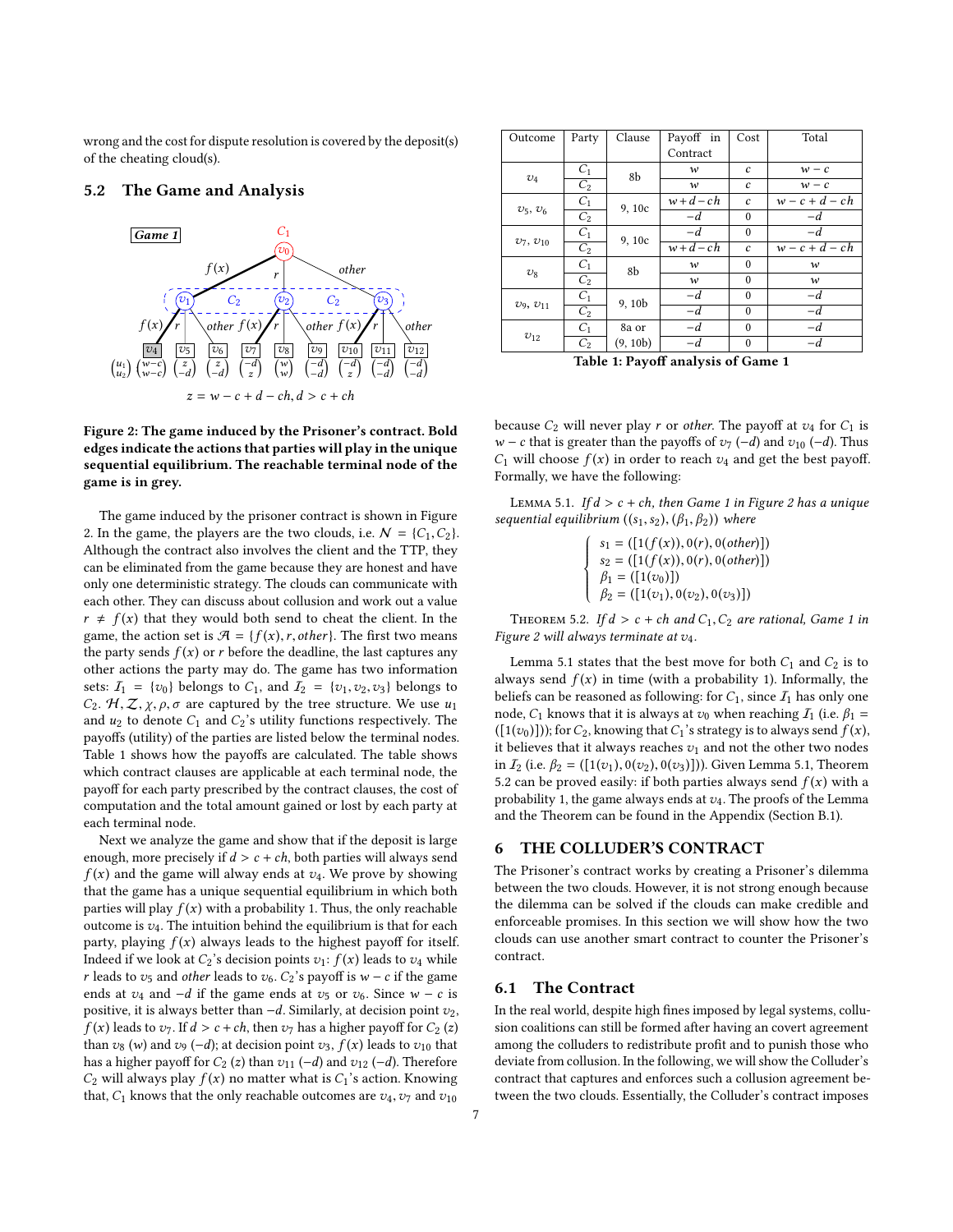additional rules that will affect the parties' payoffs with the aim to make collusion the most profitable strategy for all colluding parties. In the contract, the cloud who initiates the collusion pays the other cloud a bribe of amount  $b$  to incentivize collusion. Also, both clouds pay a deposit of amount  $t$  when signing the contract and the party who deviates from collusion will be punished by losing the deposit. The contract is presented below:

- (1) The contract should be signed by two clouds  $C_1$  and  $C_2$ . We call the cloud who initiates the collusion the ringleader (LDR). The ringleader can be either  $C_1$  or  $C_2$ . We call the other cloud the follower (FLR).
- (2) LDR and FLR agree to deliver a value  $r \neq f(x)$  as the computation result in CTP, which is a Prisoner's Contract signed by LDR and FLR and a client CLT to compute  $f()$  on input x.
- (3) As a condition, LDR must pay  $t + b$  and FLR must pay t when they sign the Colluder's contract. The amount will be paid into and held by the smart contract.
- (4) LDR and FLR must pay the amounts stated above before  $T_4$  <  $CTP.T_2$ , where  $CTP.T_2$  is the result delivery deadline specified in CTP. If anyone fails to do so, the contract will terminate and any deposits paid will be refunded.
- <span id="page-7-5"></span><span id="page-7-4"></span>(5) Once CTP has concluded, the following will be done to the balance held by the contract:
	- (a) (Both follow) If both LDR and FLR output  $r$  in CTP, then *t* is paid to LDR and  $t + b$  is paid to FLR;
	- (b) (FLR deviates) Else if LDR outputs  $r$  in CTP and FLR's output in CTP is not r, then  $2 \cdot t + b$  is paid to LDR and FLR gets nothing;
	- (c) (LDR deviates) Else if LDR's output is not  $r$  in CTP and FLR outputs r in CTP, then  $2 \cdot t + b$  is paid to FLR and LDR gets nothing;
	- (d) (Both deviate) Else  $t + b$  is paid to LDR and t is paid to FLR.

<span id="page-7-3"></span><span id="page-7-0"></span>The contract must be signed before  $\mathbf{CTP}.T_2$  because otherwise it would be too late. The clouds needs to deliver the results in CTP (Prisoner's contract) before  $CTP.T_2$ . The collusion agreement must be signed before this time so that the clouds know for sure that the collusion is secured and can deliver  $r$  without any risk. In clause [5d,](#page-7-0) when both clouds deviate from collusion, none of them is punished. Of course, another choice is to punish both in this case. The analysis of this variant is similar and the equilibrium remains the same.

### 6.2 The Game and Analysis

The game induced by the Prisoner's contract and the Colluder's contract is shown in Figure [3.](#page-7-1) Note that LDR has the choice of not to initiate the collusion coalition, and FLR has the choice of not to collude with LDR. In this two cases, they will not sign the Colluder's contract, and end up playing Game 1 (Figure [2\)](#page-6-0) because the only contract in effect is the Prisoner's contract. We will not show the analysis of these two branches here, as it is exactly the same as we have shown in Section [5.2](#page-6-4) (subject to relabelling of nodes). Because only one terminal node is reachable in Game 1, we can replace each branch with a single terminal node, and its payoff is the payoff of the only reachable terminal node in Game 1. Otherwise the payoffs are decided jointly by the Prisoner's contract and the Colluder's contract. The game has four information sets. They are

<span id="page-7-1"></span>

Figure 3: The game induced by the Prisoner's contract and the Colluder's contract. Bold edges indicate the actions that parties will play in the unique sequential equilibrium. The reachable terminal node of the game is in grey.

 $I_{1,1} = \{v_0\}$  and  $I_{1,2} = \{v_2\}$  (belong to LDR), and  $I_{2,1} = \{v_1\}$  and  $I_{2,2} = \{v_3,v_4,v_5\}$  (belong to FLR). We use  $u_1$  and  $u_2$  to denote LDR's and FLR's utility functions respectively. he analysis of the payoff can be found in the Appendix (Table [4,](#page-15-0) Section [C.1\)](#page-14-2).

In this contract, LDR pays FLR a bribe for collusion, which needs to satisfy  $b < c$ , where c is the cost of computing  $f(x)$ . This is necessary to ensure that LDR has the motivation to initiate the collusion coalition. Note that the collusion is successful if both clouds send r. In this case, LDR does not need to compute, but needs to pay a bribe. Its payoff is  $w - b$ . On the other hand, if there is no collusion and LDR computes honestly, its payoff is  $w - c$ . Intuitively, LDR would only initiate the collusion coalition if the collusion brings a higher payoff, i.e. when  $w - b > w - c$ or equivalently  $b < c$ . The two clouds also pay a deposit t. The amount needs to satisfy  $t > z + d - b$ , where  $z = w - c + d - ch$ . This condition is necessary to ensure that (1) the deviating party always gets a payoff no better than what it will get when not deviating, and (2) the party who follows the collusion strategy will always get a higher payoff than not following the strategy. When the conditions are satisfied, we can prove the following Lemma and Theorem:

<span id="page-7-2"></span>LEMMA 6.1. If  $d > c + ch, b < c$  and  $t > z + d - b$ , then the game in Figure [3](#page-7-1) has a unique sequential equilibrium  $((s_1, s_2), (\beta_1, \beta_2))$  where  $s_1$ ,  $\beta_1$  are LDR's strategy and beliefs, and  $s_2$ ,  $\beta_2$  are FLR's strategy and beliefs:

 $\begin{array}{c} \begin{array}{c} \end{array} \\ \begin{array}{c} \end{array} \end{array}$ J ĺ  $\overline{ }$  $s_1 = ([1(int), 0(\neg init)], [0(f(x)), 1(r), 0(other)])$  $s_2 = ([1(collude), 0(-collude)], [0(f(x)), 1(r), 0(other)])$ <br> $\beta_1 = (11(z_0))$ ,  $[1(z_0)]$  $\beta_1 = ([1(v_0)], [1(v_2)])$ <br> $\beta_2 = ([1(z_1), 1], [0(z_2), 1])$  $\beta_2 = ([1(v_1)], [0(v_3), 1(v_4), 0(v_5)])$ 

<span id="page-7-6"></span>THEOREM 6.2. If  $d > c + ch$ ,  $b < c$ ,  $t > z + d - b$  and  $C_1$ ,  $C_2$  are rational, Game 2 in Figure [3](#page-7-1) will always terminate at  $v_{10}$ .

Lemma [6.1](#page-7-2) states that the best strategy for LDR is to always initialize the collusion coalition and send  $r$  as the result, and the best strategy for FLR is to always collude with LDR and send  $r$  as the result. Following the strategies, the game will terminates at  $v_{10}$ , which gives both clouds the highest payoffs they can get (taking into account the other party's strategy). The proofs of the Lemma and Theorem can be found in the Appendix (Section [C.1\)](#page-14-2).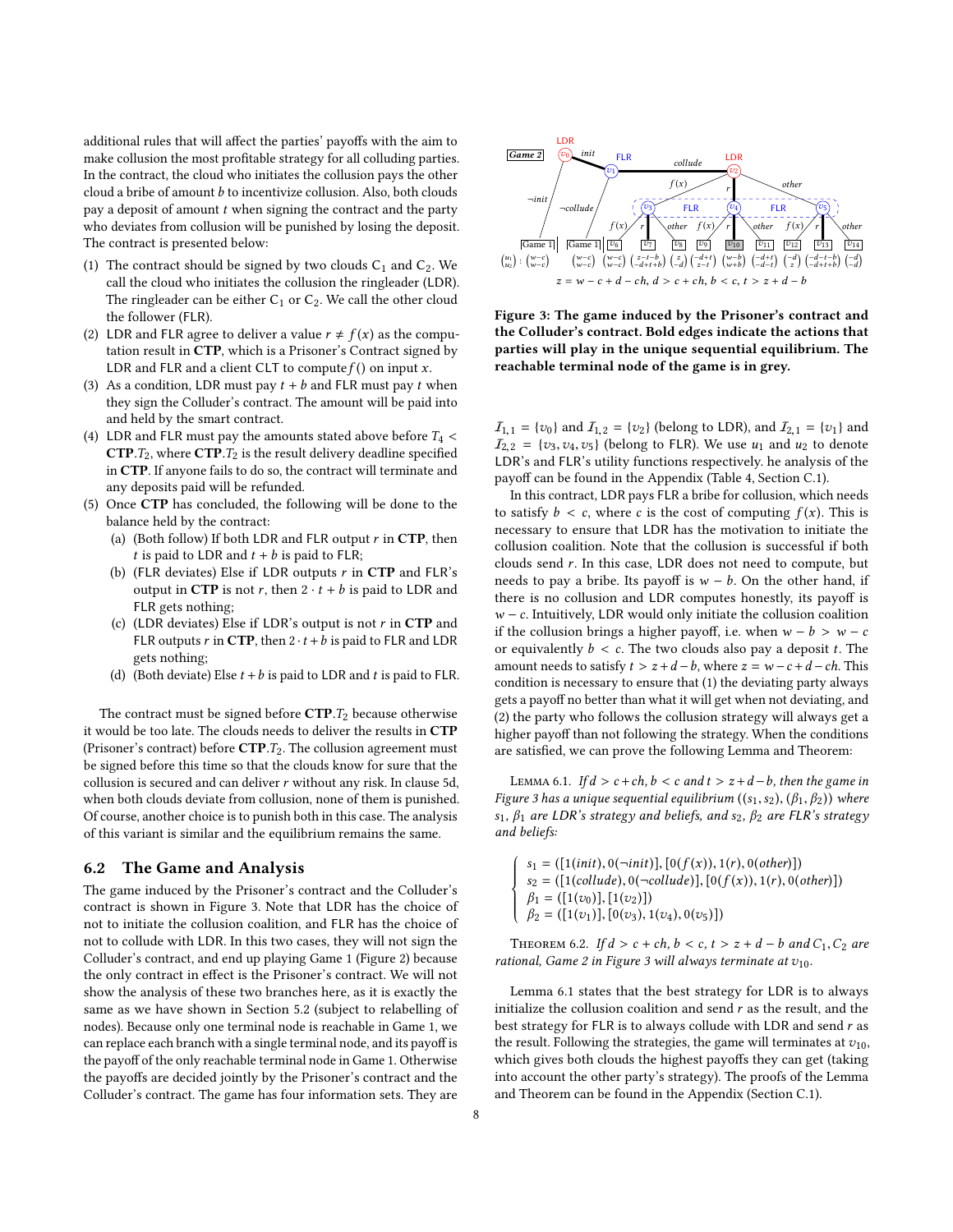# 7 THE TRAITOR'S CONTRACT

In Section [6](#page-6-5) we showed the Colluder's contract that captures and enforces a collusion agreement. The contract enables two clouds to collude and ensures that no one will deviate from collusion. In this section, we show the Traitors' contract, which is designed to address the collusion problem and force the clouds to behave honestly.

### 7.1 The Contract

The main difficulty when designing the Traitor's contract is how to avoid creating a counter/counter-back loop. The client can use a contract to counter the Colluder's contract by providing an additional reward to the honest cloud and change the equilibrium so that collusion is less preferable. However, once the clouds knows what is offered in the contract, they may be able to create a counter contract so that collusion becomes the equilibrium again. This loop can go endlessly.

To get out of the loop, the Traitor's contract works not by countering the Colluder's contract, but by offering the first cloud who reports a collusion to the client the total immunity of the penalty that is imposed by the Prisoner's contract<sup>[3](#page-8-0)</sup>. The aim of the Traitor's contract is not to incentivize the clouds to deviate from the collusion, but to incentivize the clouds to report the collusion. If a Traitor's contract is signed and a collusion is reported, the TTP will step in and decide who cheated. A counter contract is pointless because once the TTP is involved, the payoff of a cloud depends only on whether it cheated but not the other cloud's behavior.

The subtlety of the Traitor's contract is that the immunity granted will allow the reporting cloud to secretly betray the partner while pretending to follow collusion strategy. This is important because without this immunity, a cloud will never report voluntarily: if it reports and follows the collusion strategy, it will lose its deposit in the Prisoner's contract (because TTP will find both clouds are cheating); however if it reports then deviates from the collusion strategy, it will lose its deposit in the Colluder's contract. In either case the reporting cloud is worse off than not reporting. The Traitor's contract promises that the reporting cloud will not be punished by the Prisoner's contract. Then it is safe for the reporting cloud to follow the collusion strategy, and by doing so, the reporting cloud can also get away from the punishment imposed by the Colluder's contract. In consequence, betrayal is risk free. In addition, the Traitor's contract promises a reward to the reporting cloud if the collusion is true. Therefore reporting is preferable to staying in the collusion coalition because it is risk-free and leads to a higher payoff. The Traitor's contract destabilizes collusion by encouraging betrayal. Moreover, the fear of betrayal creates distrust between the clouds. The distrust will eventually deter the formation of the collusion coalition. In addition, the Traitor's contract also punishes misreporting, i.e. a cloud reporting a fabricated case in order to gain benefits. The contract is presented below:

(1) The contract should be signed between a client (CLT) and a cloud who reports collusion. We call this cloud the traitor (TRA). CLT and TRA must have signed CTP, a Prisoner's contract.

- (2) CLT only signs the Traitor's Contract with the first cloud who reports the collusion. CLT agrees to compensate TRA's loss in CTP in suitable cases.
- (3) TRA must deliver the computation result of  $f(x)$  in this contract, which can be different from the one delivered in CTP.
- (4) As a condition, CLT must pay a deposit of amount  $w + 2 \cdot d ch$ that equals the maximum amount TRA could lose in CTP plus the reward. TRA must pay a deposit of amount ch that equals the fee for dispute resolution. The deposits will be held by the smart contract.
- (5) The contract should be fully signed before  $CTP.T_2$ , the deadline for delivering the result in CTP. Otherwise the contract terminates and any deposit paid will be refunded.
- (6) TRA must deliver a result in this contract before  $\text{CTP}.T_2$ .
- (7) CLT always raises a dispute instead of invoking Clause 8 in CTP.
- <span id="page-8-3"></span><span id="page-8-2"></span><span id="page-8-1"></span>(8) Once CTP is settled by TTP, the following will be done to the deposits held by this contract:
	- (a) If in CTP none of the clouds cheated (as asserted by TTP), then CLT's deposit  $w + 2 \cdot d - ch$  is refunded, and TRA's deposit ch is paid to CLT. Nothing is paid to TRA;
	- (b) Else if in CTP the other cloud did not cheat and TRA cheated and TRA delivered a correct result in this contract, then  $2 \cdot d - ch$  is paid to CLT and  $w + ch$  is paid to TRA;
	- (c) Else if in CTP both clouds cheated and TRA delivered a correct result in this contract, then TRA gets back its deposit ch. TRA is also paid  $w + 2 \cdot d - ch$ . Nothing is paid to CLT;
	- (d) Else  $w + 2 \cdot d ch$  is paid to CLT and ch is paid to TRA.
- <span id="page-8-5"></span><span id="page-8-4"></span>(9) If TRA delivered a result in this contract, and  $CTP.T_3$  has passed, then all deposits, if any left, go to TRA.

To report collusion, TRA must follow the following procedure:

- (i) Wait until the Colluder's contract has been created and signed by the other cloud.
- (ii) Before signing the Colluder's contract, report the collusion to the client. Optionally, TRA can submit evidence of collusion e.g. the address of the Colluder's contract and the value  $r$  that to be output in the event of collusion.
- (iii) Sign the Colluder's contract only after it has signed the Traitor's contract with the client.

CLT only signs the Traitor's contract with the first cloud who reports the collusion. This is because in our case the collusion coalition has only two members. It is too generous to forgive both of them. Once the Traitor's contract is fully signed, CLT always raises a dispute in CTP. There are two potential punishments imposed on TRA by the Prisoner's contract and the Colluder's contract. To ensure that TRA's payoff is not worse off in the event of a true collusion, TRA needs to deliver  $r$  in CTP to get away from the punishment imposed by the Colluder's contract, and then deliver  $f(x)$  in the Traitor's contract to get the compensation of the penalty imposed by CTP (the Prisoner's contract). It is important that TRA follows the procedure to ensure it signs all three contracts or only CTP, otherwise it might have to bear a loss (see Game 3 and Game 4 in the following sections). To dispel TRA's concern of being cheated to "turn in", CLT pays into the contract  $w + 2 \cdot d - ch$  to assure TRA that its loss will be compensated and its reward will be given.

<span id="page-8-0"></span> $^3$  Technically, the immunity is granted not by exempting the penalty in the Prisoner's contract, but by refunding and compensating the penalty.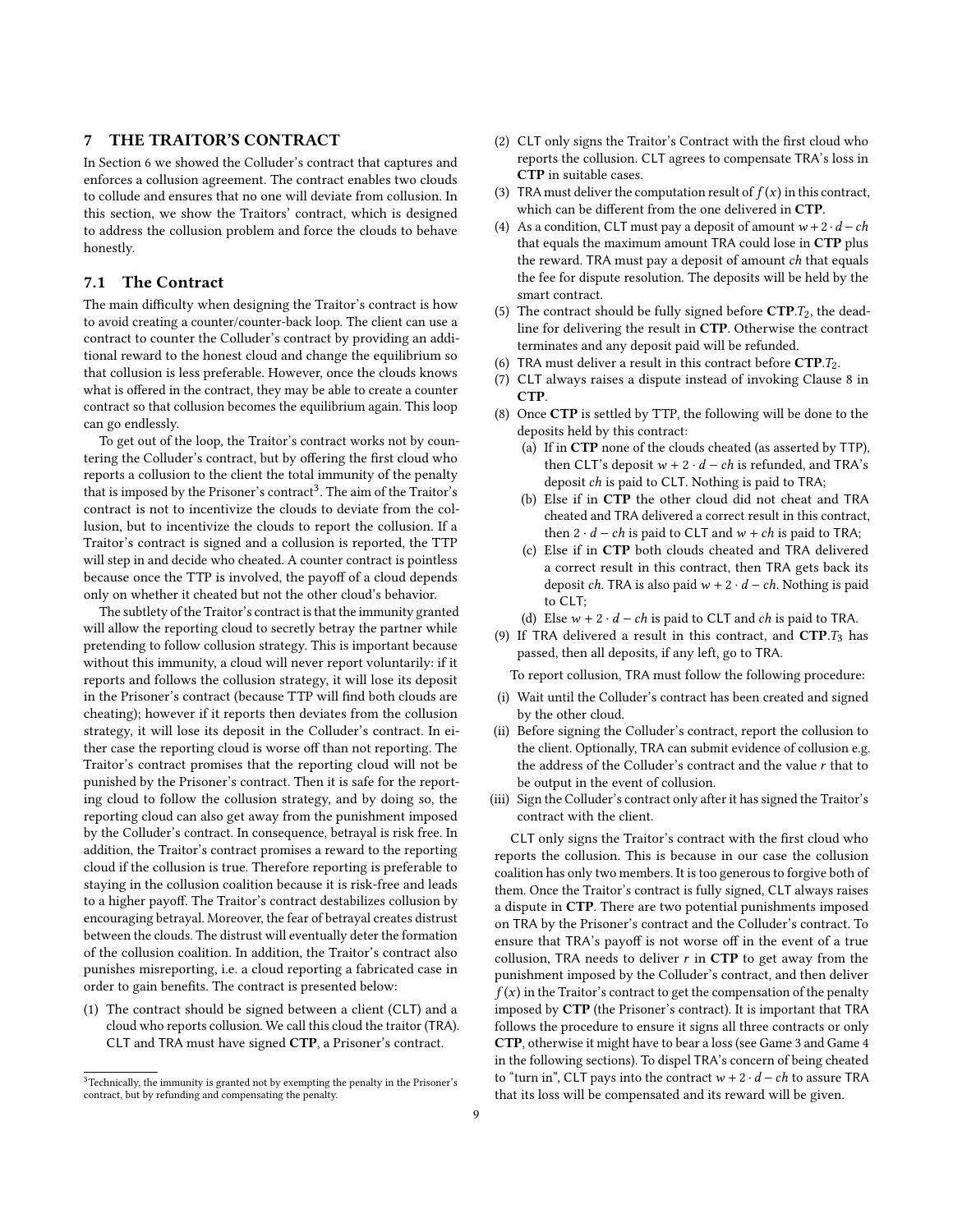<span id="page-9-0"></span>

Figure 4: The sub-game induced by the Prisoner's contract and the Traitor's contract. Bold edges indicate the actions that parties will play in the unique sequential equilibrium. The reachable terminal node of the game is in grey.

Before reporting, TRA needs to wait until the other cloud has signed the contract, i.e. fully committed to collusion. Otherwise if TRA reports and the other cloud decides not to sign the Colluder's contract, TRA will be in the situation of (unintentional) misreporting because the other cloud can deliver the correct result in CTP. When reporting, TRA can submit evidence of collusion. Note that the evidence submitted by TRA is a "best-effort proof". The purpose of the evidence is not to convince the client about the collusion, but to give the client more information about the collusion. The conclusive evidence of collusion/cheating is TTP's decision and the settlement of Traitor's contract (clause [8\)](#page-8-1) relies only on values in Prisoner's contract and TTP's decision. CLT will sign the Traitor's contract even if the evidence is not strong or verifiable. TRA can falsely report with some fabricated evidence, but as we will show in the next section, a rational cloud will not misreport. This is because when signing the contract, TRA needs to pay ch into the contract and will lose this amount in the event of misreporting.

### <span id="page-9-2"></span>7.2 A Sub-game and Analysis

Before showing the full game, we first show and analyze a subgame (Game 3, Figure [4\)](#page-9-0). The players in the game include TRA who can be either  $C_1$  or  $C_2$ , and OTH who is the other cloud. We use  $u_1$  to denote the utility function of OTH and  $u_2$  to denote the utility function of TRA. In Game 3, there is not a fully signed Colluder's contract, either because no one initiates the collusion coalition, or because the collusion attempt is rejected. In the game, TRA can choose not to report at all. If TRA decides not to report (branch to  $v_1$ ), then the only contract in effect is the Prisoner's contract and the branch is exactly the same as the tree of Game 1. On the other hand, TRA can choose to falsely report a case of collusion (misreporting). It also has the choice to later deliver the correct result in the Traitor's contract (branch to  $v_2$ ), or later deliver a wrong result in the Traitor's contract (branch to  $v_3$ ). In both cases, the payoffs of the clouds are affected jointly by the Prisoner's contract and the Traitor's contract. The analysis of the payoffs can be found in the Appendix (Table [5,](#page-17-0) Section [C.2\)](#page-16-0).

The game has five information sets. They are:  $I_1 = \{v_1, v_2, v_3\}$ that belongs to OTH, and  $I_{2,1} = \{v_0\}$ ,  $I_{2,2} = \{v_4, v_5, v_6\}$ ,  $I_{2,3} =$  $\{v_7, v_8, v_9\}$  and  $\mathcal{I}_{2,4} = \{v_{10}, v_{11}, v_{12}\}$  that belongs to TRA. We have the following Lemma and Theorem:

<span id="page-9-1"></span>LEMMA 7.1. If  $d > c + ch$ , then Game 3 in Figure [4](#page-9-0) has a unique sequential equilibrium  $((s_1,s_2), (\beta_1,\beta_2))$  where  $s_1, \beta_1$  are OTH's strategy and beliefs, and  $s_2$ ,  $\beta_2$  are TRA's strategy and beliefs:

$$
\begin{cases}\ns_1 = & ([1(f(x)), 0(r), 0(other)]) \\
s_2 = & ([1(-report), 0(report, y' = f(x)), 0(report, y' \neq f(x))], \\
[1(f(x)), 0(r), 0(other)], [1(f(x)), 0(r), 0(other)], \\
[1(f(x)), 0(r), 0(other)]) \\
\beta_1 = & ([1(v_1), 0(v_2), 0(v_3)]) \\
\beta_2 = & ([1(v_0)], [1(v_4), 0(v_5), 0(v_6)], [1(v_7), 0(v_8), 0(v_9)], \\
[1(v_{10}), 0(v_{11}), 0(v_{22})])\n\end{cases}
$$

<span id="page-9-3"></span>THEOREM 7.2. If  $d > c + ch$  and TRA and OTH are rational, then Game 3 in Figure [4](#page-9-0) will always terminate at  $v_{13}$ .

Lemma [7.1](#page-9-1) states that if there is not an effective Colluder's contract, then the best strategy for the clouds is to not report a false collusion case, and to send the correct computation result in the Prisoner's contract. Intuitively, the misreporting cloud will be punished by losing ch and will only end up with a higher payoff if the other cloud happens to cheat. However, without an effective Colluder's contract, the other cloud would unlikely to cheat spontaneously. If the other cloud behaves honestly, then misreporting will lead to a lower payoff than not reporting. Therefore none of the clouds will misreport, and they will send the correct result to get the highest possible payoffs (at  $v_{13}$ ). The proofs can be found in the Appendix (Section [C.2\)](#page-16-0).

### 7.3 The Full Game and Analysis

Now we show the full game induced by the three contracts and its analysis. The game is shown in Figure [5.](#page-10-0) Note that by definition, LDR is the party who initiates the collusion coalition by signing the colluder's contract first, therefore in the game it always moves first. In the game, if LDR decides not to initiate the collusion coalition, or if it initiates but FLR rejects to join, then the two clouds will end up playing Game 3 because there is not a fully signed Colluder's contract. If FLR agrees to collude with LDR, they will enter a different branch. The payoffs in this branch are quite different from those in the Game 3, due to the fact that the Colluder's contract is fully signed and effective. In this branch, it is always FLR who plays the role of traitor, i.e. FLR will be the one that signs the Traitor's contract with the client. If LDR signs the Traitor's contract with the client, then following the report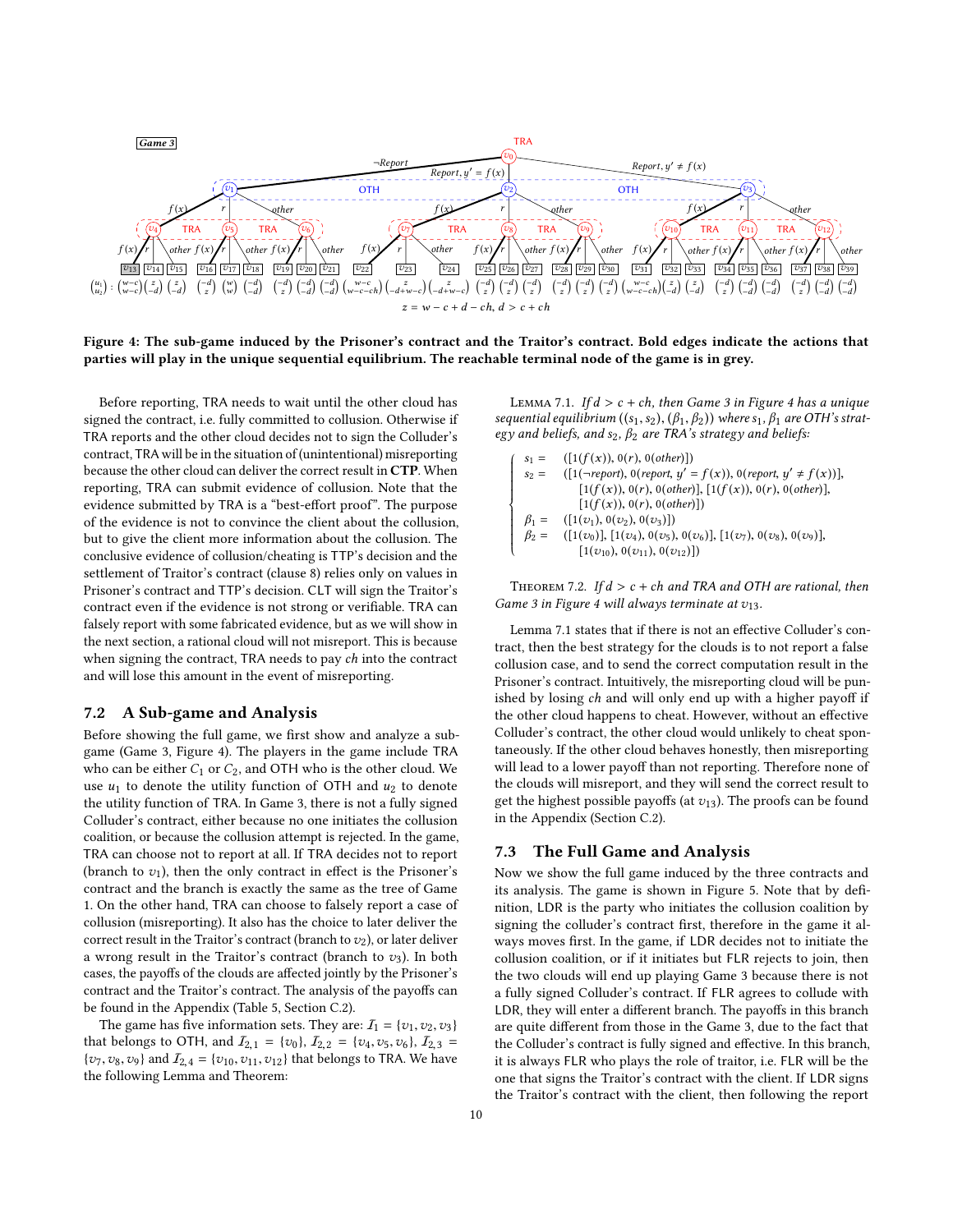<span id="page-10-0"></span>

Figure 5: The game induced by the Prisoner's contract, the Colluder's contract and the Traitor's contract. Bold edges indicate the actions that parties will play in the unique sequential equilibrium. The reachable terminal node of the game is in grey.

procedure, FLR will not sign the Colluder's contract and the game will go to the ¬collude branch. The payoff analysis can be found in the Appendix (Table [6,](#page-19-0) Section [C.3\)](#page-18-0). In the game, there are seven information sets:  $I_{1,1} = \{v_0\}$  and  $I_{1,2} = \{v_3, v_4, v_5\}$  belong to LDR,  $I_{2,1} = \{v_1\}, I_{2,2} = \{v_2\}, I_{2,3} = \{v_6, v_7, v_8\}, I_{2,4} = \{v_9, v_{10}, v_{11}\}$  and  $I_{2,5} = \{v_{12}, v_{13}, v_{14}\}$  belong to FLR.

<span id="page-10-1"></span>LEMMA 7.3. If  $d > c + ch, b < c$  and  $t > z + d - b$ , then Game 4 in Figure [5](#page-10-0) has a unique sequential equilibrium  $((s_1, s_2), (\beta_1, \beta_2))$  where s<sub>1</sub>,  $β_1$  are LDR's strategy and beliefs, and s<sub>2</sub>,  $β_2$  are FLR's strategy and beliefs:

```
s_1 = ([1(-init), 0(int)], [0(f(x)), 1(r), 0(other)])<br>
s_2 = ([0(-collude), 1(collude)],([0(-\text{collude}), 1(\text{collude})],[0(\neg report), 1(report, y' = f(x)), 0(report, y' \neq f(x))],<br>[0(f(x)), 1(x), 0(\alpha t \alpha)], [0(f(x)), 1(x), 0(\alpha t \alpha t)][0(f(x)), 1(r), 0(\text{other})], [0(f(x)), 1(r), 0(\text{other})],[0(f(x)), 1(r), 0(\text{other})])\beta_1 = \begin{array}{cc} ([1(v_0)], [0(v_3), 1(v_4), 0(v_5)]) \\ \beta_2 = \begin{array}{cc} ([0(v_6), 1(v_7), 0(v_8)], [0(v_9), 1] \end{array} \end{array}([0(v_6), 1(v_7), 0(v_8)], [0(v_9), 1(v_{10}), 0(v_{11})],[0(v_{12}), 1(v_{13}), 0(v_{14})])
```
 $\begin{array}{c} \begin{array}{c} \begin{array}{c} \end{array} \\ \begin{array}{c} \end{array} \end{array} \end{array}$ J  $\begin{matrix} \end{matrix}$  $\overline{\mathcal{L}}$ 

<span id="page-10-2"></span>THEOREM 7.4. If  $d > c + ch, b < c$  and  $t > z + d - b$  and LDR and FLR are rational, then Game 4 in Figure [5](#page-10-0) will always terminate at  $v_{13}$  in Game 3 (Figure [4\)](#page-9-0).

Lemma [7.3](#page-10-1) states that in Game 4, LDR (who can be any one of the two clouds) will always choose not to initiate the collusion coalition. The reason that LDR will not attempt to collude is because FLR's best strategy is to pretend to collude and then report the collusion to the client. No matter what LDR does, the payoff it can get from this branch is always less than not to collude. Thus LDR would rather stay away from the collusion. Since no one want to initiate the collusion coalition, there will be no Colluder's contract. Then the two clouds will end up playing Game 3, and the analysis in Section [7.2](#page-9-2) shows that they will eventually behave honestly in the sub-game. The proofs can be found in the Appendix (Section [C.3\)](#page-18-0).

### 8 IMPLEMENTATION

We implemented the contracts in Solidity 0.4.4 [\[44\]](#page-13-14) and tested them on the Ethereum network with Geth [\[18\]](#page-13-15). We used the Crypto-Con [\[36\]](#page-13-16), a smart contract that implements elliptic curve cryptography (ECC), for implementing cryptographic operations on blockchain. The contracts are loosely coupled with the actual computation tasks as an external service. The actual computation tasks can be treated as blackboxes and the contracts do not need to know their internal details. The contracts will be called before/during/after executing the tasks, with e.g. the input and output of the tasks. The source code of our contracts can be found at [\(https://github.com/](https://github.com/mjod89/SmartContracts) [mjod89/SmartContracts\)](https://github.com/mjod89/SmartContracts). The pseudocode of the smart contracts and the protocols can be found in Appendix [D.](#page-20-0) We ran the experiments on a MacBook Pro with a 2.8 GHz intel i5 CPU and 8 GB RAM.

# 8.1 Cryptographic Primitives

To implement the contracts on a public blockchain (e.g. Ethereum), we will need to resolve the following challenges:

- Privacy: Since the blockchain is publicly visible to everyone and data on the blockchain is immutable, the biggest concern would be the privacy of input/output of the computation, which need to be specified in the contracts. The client might want to keep them confidential to the public while using the contract.
- Verifiability: While privacy and confidentiality are important, it is also essential that the equality/inequality of the computation results can be verified by the peers in the network because the execution of the contracts is conditioned on those relations.
- Efficiency: The blockchains have a limited space for storing data, and the peers in the network need to verify all transactions. Therefore size and complexity of the transaction are limited.

To address the issues, we use a suitable collision resistant hash function and two other cryptographic primitives: commitments and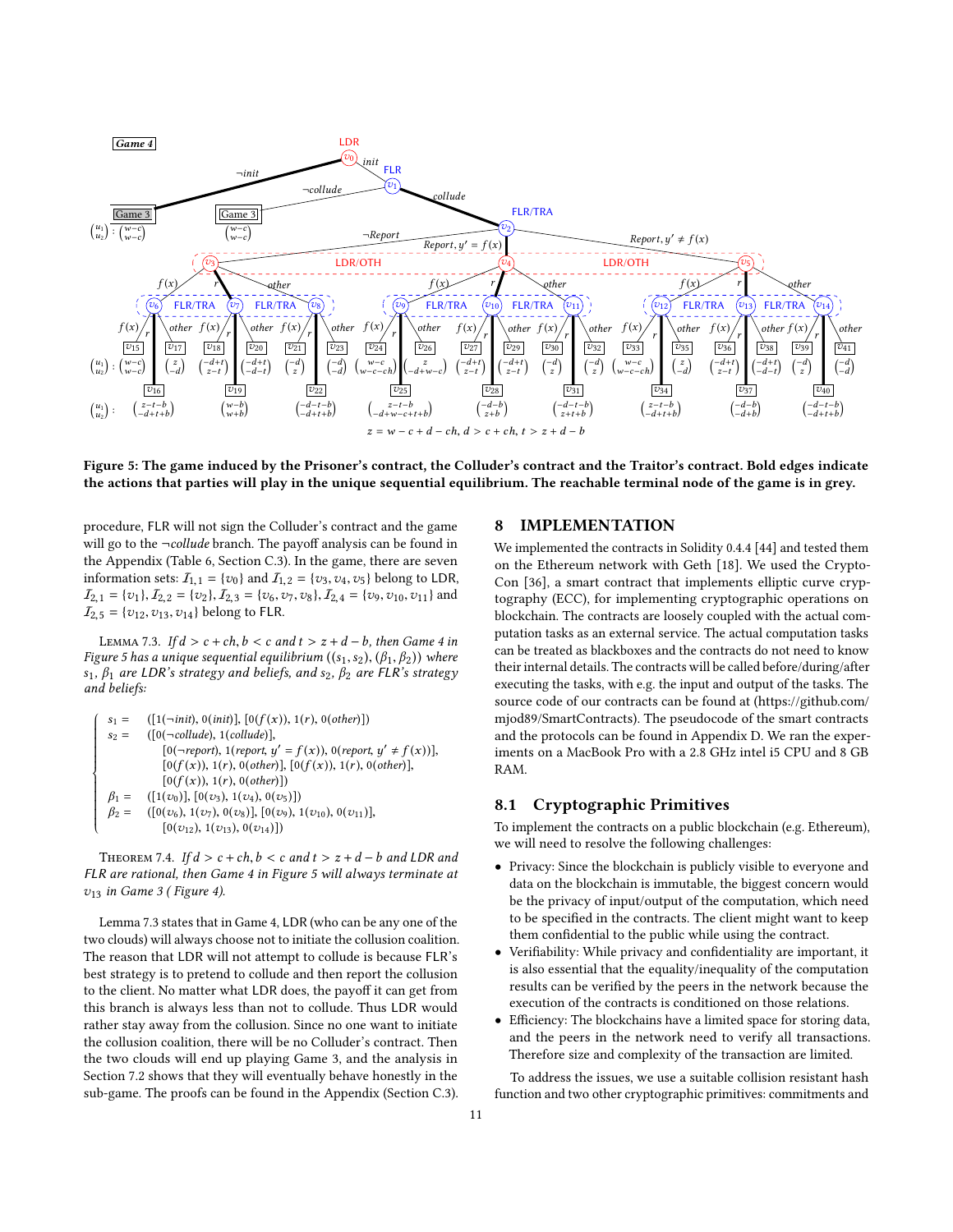Non-interactive Zero Knowledge Proofs (NIZK). Informally, a commitment scheme is a two-phase protocol. In the commitment phase, a committer commits to a value *m* by choosing a secret *s* to generate a commitment  $Com<sub>s</sub>(m)$ . The commitment should be *hiding*, i.e. it is infeasible to know m given only  $Com<sub>s</sub>(m)$  but not s; the commitment should also be *binding*, i.e. it is infeasible to find  $m' \neq m$  and  $s' \neq s$  such that  $Com_{s'}(m') = Com_{s}(m)$ . In our implementation, we use the well-known Pedersen Commitment Scheme [\[39\]](#page-13-17). NIZK allows a prover to non-interactively convince a verifier about a statement without leaking information. We are interested in proving the equality and inequality of values concealed in commitments. More precisely, given two commitments  $Com_{s_1}(m_1), Com_{s_2}(m_2)$  and the pairs(s, m) (see ma) a prover can generate a proof  $\sigma$  if  $m_1 - m_2$ pairs(s<sub>1</sub>, m<sub>1</sub>), (s<sub>2</sub>, m<sub>2</sub>), a prover can generate a proof  $\sigma$ <sub>=</sub> if  $m_1 = m_2$ or  $\sigma_{\neq}$  if  $m_1 \neq m_2$ . Given the commitments and proof, a verifier can run a verification algorithm  $V(Com_{s_1}(m_2), Com_{s_2}(m_2), \sigma_z)$  or  $V(Com_{s_1}(m_1), Com_{s_2}(m_2), \sigma_z)$  that output 1 only if the relation to  $V(Com_{S_1}(m_1), Com_{S_2}(m_2), \sigma_{\neq})$  that output 1 only if the relation to be proved holds (expect for a perligible probability). The NIZKs we be proved holds (expect for a negligible probability). The NIZKs we use are obtained by applying the Fiat-Shamir heuristic on Sigma protocols in [\[9,](#page-13-18) [10\]](#page-13-19). More details can be found in Appendix [E.](#page-22-0)

Instead of using the plaintext input/output, the implementation of the contracts needs to handle cryptographic values and the parties need to run some protocols. The pseudocode of the smart contracts and the protocols can be found in Appendix [D.](#page-20-0) As an example we briefly describe what the parties do when using the Prisoner's contract (H is the collision resistant hash function):

- Input: The client chooses the function  $f$  (in fact a description or binary code of the function) and input x, then computes  $m_1 =$  $H(f), m_2 = H(x)$  and two commitments  $Com_{s_1}(m_1), Com_{s_2}(m_2)$ .<br>The client sends the commitments as part of the contract to the The client sends the commitments as part of the contract to the blockchain, and  $(f, x, s_1, s_2)$  to the clouds. The clouds verify the commitments on the blockchain is correct then sign the contract.
- Output: When delivering the computation result  $y_i$ , the cloud  $C_i$ <br>computes  $m_i = H(u_i)$  and the commitment  $Com_i$  (m). The computes  $m_{y_i} = H(y_i)$  and the commitment  $Com_{s_{y_i}}(m_{y_i})$ . The commitment is sent to the blockchain as part of the transaction commitment is sent to the blockchain as part of the transaction and  $(y_i, s_{y_i})$  are sent to the client through a private channel.<br>Client proof: If  $y_i$ ,  $y_i$  received by the client are equal and also i
- Client proof: If  $y_1, y_2$  received by the client are equal and also the commitments appeared on the blockchain are correct, the client creates a NIZK  $\sigma$ <sub>=</sub>. The Ethereum peers can run the verification algorithm  $V(Com_{s_{y_1}}(m_{y_1}), Com_{s_{y_2}}(m_{y_2}), \sigma =)$  and be convinced<br>if the elgorithm outputs 1 if the algorithm outputs 1.
- TTP proof: If the client raises a dispute, it sends  $(f, x, s_1, s_2)$  and all  $(y_i, s_{y_i})$  it received to the TTP. The TTP verifies the commit-<br>ments on the blockchain are correct then recomputes  $y_i - f(x)$ ments on the blockchain are correct, then recomputes  $y_t = f(x)$ and computes a commitment  $Con_{s_t}(y_t)$ . It then compares  $y_t$ <br>with  $y_t$  to docide who chooted It then computes an NIZK for with  $y_t$  to decide who cheated. It then computes an NIZK for each  $C_i$  (NULL if  $C_i$  didn't deliver a result). If  $y_i = y_i$ , then the NIZK is  $\sigma_z$ , otherwise the NIZK is  $\sigma_{\neq}$ . The TTP sends  $Com_{S_t}(y_t)$ and the two NIZK to the blockchain. The peers knows  $C_i$  is hon-<br>est if  $V(Com_{i-1}, Com_{i-1}, \pi_i) = 1$  or  $C_i$  is not honest est if  $V(Com_{s_{y_i}}(m_{y_i}), Com_{s_{y_i}}(m_{y_i}), \sigma_z) = 1$ , or  $C_i$  is not honest<br>if  $C_i$  did not deliver or  $V(Com_{s_{y_i}}(m_i), Com_{s_{y_i}}(m_i), \sigma_i) = 1$ if  $C_i$  did not deliver or  $V(Com_{s_{y_i}}(m_{y_i}),Com_{s_{y_t}}(m_{y_t}), \sigma_{\neq}) = 1$ .

The collision resistance property of the hash function and the binding property of the commitment scheme enable us to replace the actual input/output values that should be put on the blockchain with their commitments. By storing only commitments on the blockchain, we hide information about the input/output. NIZK

<span id="page-11-0"></span>

| Contract   | <b>Functions</b> | <b>Cost in Gas</b> | Cost in \$ |
|------------|------------------|--------------------|------------|
|            | Init             | 2,298,950          | 0.4015     |
|            | Create           | 206.972            | 0.0361     |
| Prisoner's | Bid              | 74,899             | 0.0131     |
|            | Deliver          | 94,373             | 0.0164     |
|            | Pay              | 821,244            | 0.1434     |
|            | Dispute          | 2,126,950          | 0.3714     |
| Colluder's | Init             | 1,971,270          | 0.3443     |
|            | Create           | 281,852            | 0.0492     |
|            | Join             | 58,587             | 0.0102     |
|            | Enforce          | 103,156            | 0.0180     |
|            | Init             | 2,018,459          | 0.3525     |
| Traitor's  | Create           | 161,155            | 0.0281     |
|            | Join             | 66,802             | 0.0117     |
|            | Deliver          | 82,846             | 0.0145     |
|            | Check            | 719.051            | 0.1256     |

Table 2: Cost of using the smart contracts on the official Ethereum network. The transactions are viewable on the blockchain (addresses can be found in Appendix [F\)](#page-22-1)

allows the peers to verify equality/inequality of values in the commitments without knowing the actual values. Therefore we solve the privacy problem. The schemes we use are efficient and the overhead is really small (see next section).

### 8.2 Overhead and Cost

Overhead The additional overhead incurred by cryptography is small. We implement the commitment and NIZK schemes in ECC. In each contract, each party need to generate at most 2 commitments. Also in each contract at most 2 NIZKs need to be generated and verified. The most costly cryptographic operation is the point multiplication (MUL) operation. Generating a commitment needs 2 MUL. Generating and verifying a equality NIZK each needs 2 MUL as well. Generating an inequality NIZK needs 4 MUL and verifying needs 3 MUL. The commitments and NIZKs are generated locally by the parties. On the blockchain, the peers only need to verify the NIZKs. The commitments and NIZKs are small in size. When using 256-bit ECC, a commitment is only 512 bits, an equality NIZK is 768 bits and an inequality NIZK is 1536 bits. The size can be further reduced if point compression is used.

Financial Cost In Table [2,](#page-11-0) we show the cost of setting up and executing the contracts on the offical Ethereum network. The cost is in the amount of gas consumed by each function, and the converted monetary value in US dollar. The gas price was  $2 \times 10^{-9}$  ether (2 Gwei) in all transactions and the exchange rate was 1 ether = \$87.32.

As we can see, the financial cost for using the smart contracts on the Ethereum network is low. The cost is roughly related to the computational and storage complexity of the function. For example, in Prisoner's contract, Init (to store a contract on the blockchain) and Dispute (require verification of NIZKs) cost more than other functions. For the Prisoner's contract, the total cost (for the client and the two clouds) is about 3.8 million gas (\$0.65) if there is no dispute, or about 5 million gas (\$0.88) with dispute resolution. For the Colluder's contract, the total cost is about 2.4 million gas (\$0.42). And for the Traitor's contract, the total cost is about 3 million gas (\$0.53). The cost can be further reduced if the contracts are reused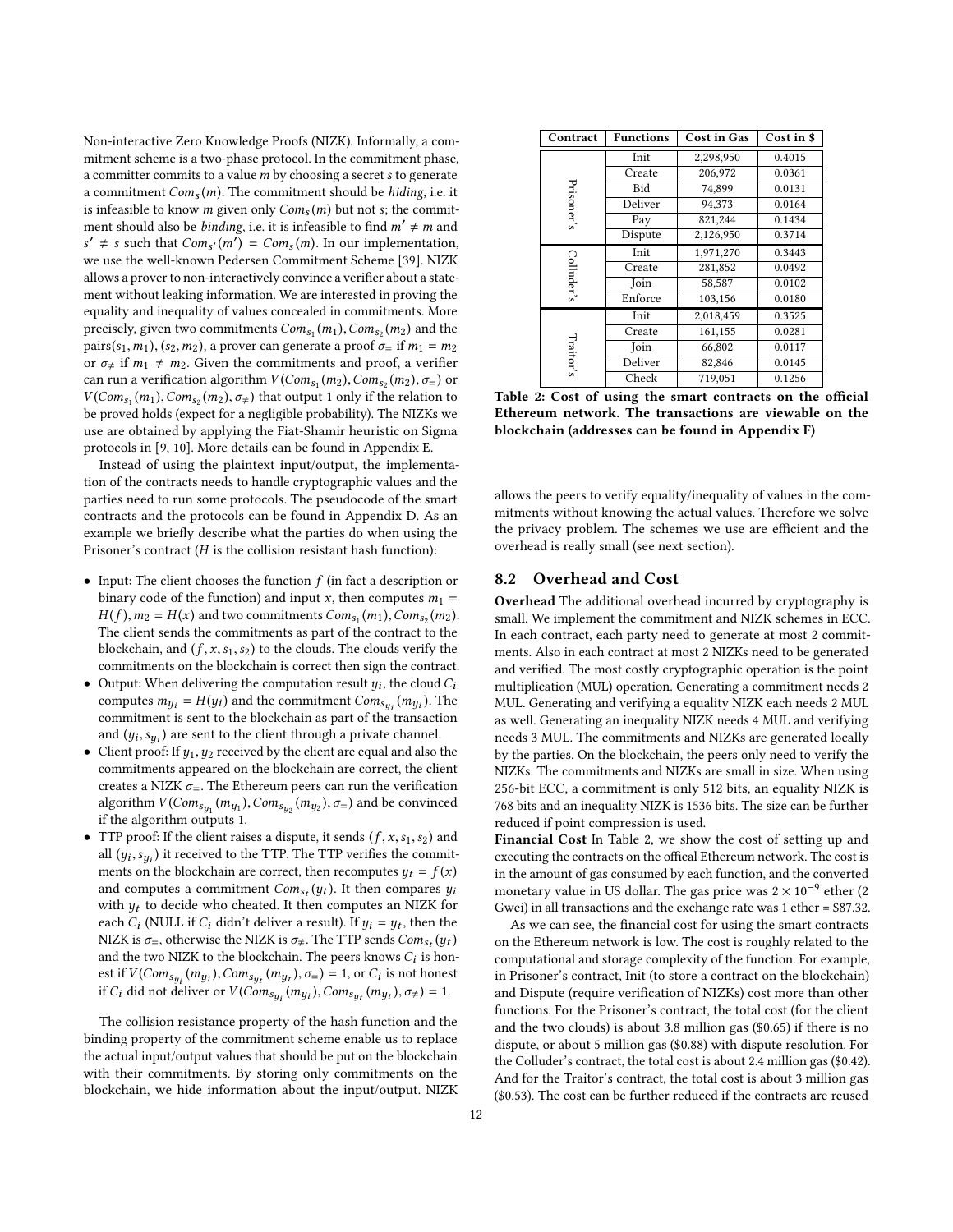(see Appendix [F.2\)](#page-23-0). Note that Ethereum will have native support for ECC [\[41\]](#page-13-20), which means we can expect a much lower cost for calling functions that involves ECC operations (e.g. Dispute).

# <span id="page-12-0"></span>9 RELATED WORK

Verifiable computation There has been much work on verifiable computation based on cryptography, e.g. a good survey can be found in [\[51\]](#page-13-4) and see [\[1,](#page-13-21) [15,](#page-13-22) [50\]](#page-13-23) for some more recent work. Although providing high-assurance execution, cryptography-based solutions are computationally too costly. The overhead for verification can be made small. However the overhead for pre-computation and for the prover to compute the proof is orders of magnitude higher than the actual cost of the computation being verified. Replication is a long-established technique for building dependable systems, see e.g. [\[2,](#page-13-24) [8,](#page-13-25) [11](#page-13-5)[–13,](#page-13-26) [26,](#page-13-27) [32,](#page-13-28) [43,](#page-13-29) [47,](#page-13-30) [49\]](#page-13-31). To verify the computation, the task is run by  $n$  servers and as long as  $t$  servers are honest, the correctness of the result can be guaranteed by a consensus protocol. The traditional solution for collusion is to enlarge n. The assumption is that collusion will become more difficult or even impossible when  $n$  increases. However this is not an option when we have to limit  $n$  to 2. In [\[11\]](#page-13-5), a protocol is designed to allow a client to use a minimum of 2 servers to achieve verifiability. However, the protocol assumes at least one server is honest, thus it precludes the possibility of collusion in the 2 servers case. The protocol also incurs an overhead that is 10 - 20 times higher than the plain execution. Game theory and verifiable computation There has been work on applying game theory in replication based verifiable computation. In [\[6\]](#page-13-13), the authors considered the 2 servers case and proposed a scheme that induces a game similar to the Prisoner's contract game by punishing the cheating cloud and giving a bounty to the honest cloud when results returned by the clouds do not match. However, in this scheme, the client has to bear the cost of re-computation (to find who cheated) and also the bounty. The penalty paid by the cheating cloud may not be large enough to cover the additional cost to the client. Also as with the Prisoner's contract, the scheme is subject to the collusion attack. To counter collusion, it needs to use multiple servers and assume some of them are honest. The multiserver case is further studied in [\[31\]](#page-13-32) with an extended scheme. In [\[38\]](#page-13-33) and [\[40\]](#page-13-34), the authors proposed similar schemes in which the client gives the task to one cloud, and with a certain probability, also selects another cloud to re-compute the task. To incentivize the clouds to stay honest, contracts were designed to punish the clouds when the results do not match. The schemes are based on a strong assumption that the two clouds cannot communicate, let alone collude, with each other, thus are weaker than the Prisoner's contract. In [\[25\]](#page-13-35), the authors considered the case in which the clouds can collude (but cannot make creditable and enforceable promises). They proposes contracts that punish both clouds or reward both clouds when the task is not audited and the results are different. The contracts can incentivize honesty. However, if the two clouds can make creditable and enforceable promises (e.g. using a contract similar to the Colluder's contract), they can make collusion the equilibrium of the game.

Secure Computation with Cryptocurrencies There is a line of research that focuses on interweaving cryptocurrencies with multiparty secure computation protocols. Most of the work (e.g. [\[4,](#page-13-36) [7,](#page-13-37) [29,](#page-13-38) [30\]](#page-13-39)) focuses on incentivizing fairness and (timely) delivery of the results. The essential idea is that each party deposits some cryptocurrencis and parties who withhold results will lose their deposits. In [\[28\]](#page-13-40), the authors considered a crowd-sourcing environment in which a user publishes a job and anyone can submit an answer and gets a bounty. The idea is to use a cryptography-based verifiable computation scheme so that the solver can submit a proof of correctness along with the answer, which will be checked by miners or a designated verifier. The scheme uses cryptocurrencies to solve mainly the fair payment problem, rather than the verifiability problem.

Rational Adversaries It has been recognized that in many cases, traditional models of adversaries in cryptography are either too weak (semi-honest) or too strong (malicious). Recently there is a line of research bridging cryptography and game theory that models adversaries as self-interested rational entities [\[5,](#page-13-41) [16,](#page-13-42) [19–](#page-13-43)[22,](#page-13-44) [24\]](#page-13-45). The research shows that by considering a rational adversary, which is arguably more realistic, it is possible to design protocols that are more efficient or can circumvent impossibility results.

Other Related Work In [\[37\]](#page-13-46), the authors proposed a method to prevent the concentration of mining power by utilizing distrust. They designed nonoutsourceable puzzles that allow a malicious worker to steal the reward if the mining task is outsourced. The risk would deter mining coalitions such as mining pools or hosted mining. In [\[48\]](#page-13-47), the authors proposed an attack against mining pools using smart contracts that reward pool workers who withhold their blocks. In [\[23\]](#page-13-48), the authors showed that smart contracts can be used for malicious purposes. They showed several criminal smart contracts for e.g. leaking confidential information and various realworld crimes.

# 10 CONCLUSION AND FUTURE WORK

Verifiability is a highly desirable property in cloud computing, costefficiency is another one. In this paper, we propose a smart contract based solution aiming to achieve both. In our solution, the client outsources the same computation to two clouds, and uses smart contracts to create games between two rational clouds. The games will restrain the clouds from colluding and cutting corners. Instead, they will stay honest to pursue their highest payoffs. Now without collusion, verifiability can be achieved by simply crosschecking the results returned by the clouds. The main cost is the cost for employing two clouds, other costs are small.

In this work we assume the client is honest. One future direction would be to consider the client as a potential adversary. This would make the interplay among parties more complex and requires significant changes to the contracts. Another future direction would be to consider repeated interactions among the parties. Repeated interactions introduces significant changes to the settings because the incentive can be now influenced by reputation and long-term profitability. Also the current deposit mechanism is not very efficient from the cloud point of view. If the cloud has many clients and simultaneous contracts, the cloud must have a large cash reserve to pay all deposits at the same time. One direction would be to investigate more efficient deposit mechanisms by e.g. pooling contracts or insurance. Currently the contracts are written case-by-case. Ultimately we would like to have standard, verified and composable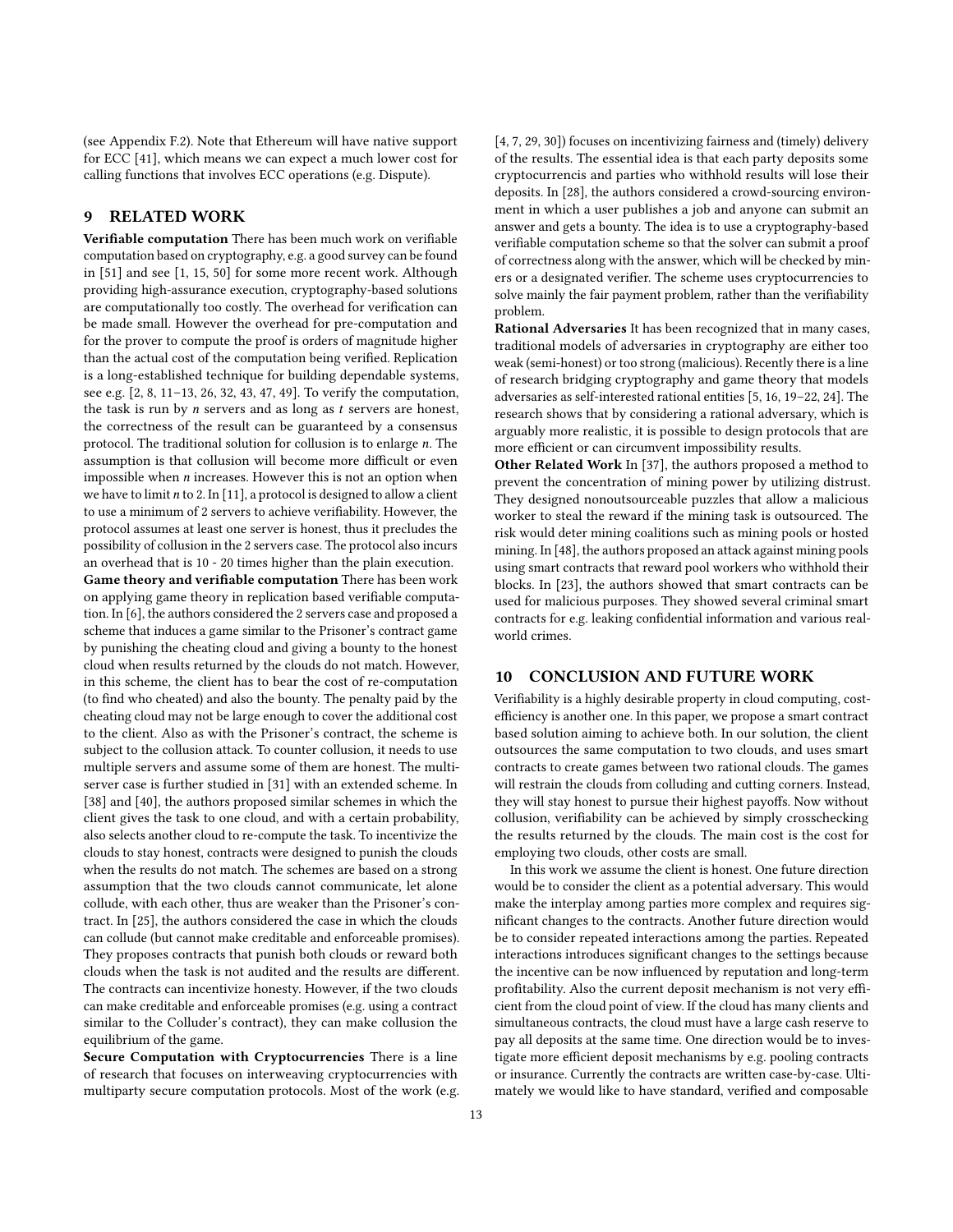templates/subroutines, much like standard wording/clauses we use in traditional contracts. We would also like to develop countercollusion contracts in general for other purposes, e.g. to prevent vote buying in e-voting systems like [\[36\]](#page-13-16).

# ACKNOWLEDGMENTS

The authors would like to thank Dr Helmuts Azacis for the discussion on the initial idea, Prof. Brian Randell for the comments when we preparing the submission and the anonymous reviewers for their valuable comments and helpful suggestions. Changyu Dong and Yilei Wang are supported by the Engineering and Physical Sciences Research Council under Grant No. EP/M013561/2. Patrick McCorry is supported by the Engineering and Physical Sciences Research Council under Grant No. EP/N028104/1.

#### **REFERENCES**

- <span id="page-13-21"></span>[1] Aydin Abadi, Sotirios Terzis, and Changyu Dong. 2016. VD-PSI: Verifiable Delegated Private Set Intersection on Outsourced Private Datasets. In FC 2016. 149–168.
- <span id="page-13-24"></span>[2] Peter Alsberg and John. D. Day. 1976. A Principle for Resilient Sharing of Distributed Resources. In ICSE 1976. 562–570.
- <span id="page-13-3"></span>[3] Amazon. 2017. AWS Total Cost of Ownership (TCO) Calculator. [https:](https://awstcocalculator.com/) [//awstcocalculator.com/.](https://awstcocalculator.com/) (2017).
- <span id="page-13-36"></span>[4] Marcin Andrychowicz, Stefan Dziembowski, Daniel Malinowski, and Lukasz Mazurek. 2014. Secure Multiparty Computations on Bitcoin. In IEEE SP 2014. 443–458.
- <span id="page-13-41"></span>[5] Gilad Asharov, Ran Canetti, and Carmit Hazay. 2011. Towards a Game Theoretic View of Secure Computation. In EUROCRYPT 2011. 426–445.
- <span id="page-13-13"></span>[6] Mira Belenkiy, Melissa Chase, C. Christopher Erway, John Jannotti, Alptekin Küpçü, and Anna Lysyanskaya. 2008. Incentivizing outsourced computation. In NetEcon Workshop. 85–90.
- <span id="page-13-37"></span>[7] Iddo Bentov and Ranjit Kumaresan. 2014. How to Use Bitcoin to Design Fair Protocols. In CRYPTO 2014. 421–439.
- <span id="page-13-25"></span>[8] Christian Cachin, Klaus Kursawe, and Victor Shoup. 2000. Random oracles in constantipole: practical asynchronous Byzantine agreement using cryptography (extended abstract). In PODC 2000. 123–132.
- <span id="page-13-18"></span>[9] Jan Camenisch and Victor Shoup. 2003. Practical Verifiable Encryption and Decryption of Discrete Logarithms. In CRYPTO 2003. 126–144.
- <span id="page-13-19"></span>[10] Jan Camenisch and Markus Stadler. 1997. Proof Systems for General Statements about Discrete Logarithms. Technical Report 260. Institute for Theoretical Computer Science, ETH Zurich.
- <span id="page-13-5"></span>[11] Ran Canetti, Ben Riva, and Guy N. Rothblum. 2011. Practical delegation of computation using multiple servers. In ACM CCS 2011. 445–454.
- [12] Miguel Castro and Barbara Liskov. 2002. Practical byzantine fault tolerance and proactive recovery. ACM Trans. Comput. Syst. 20, 4 (2002), 398–461.
- <span id="page-13-26"></span>[13] Tobias Distler, Christian Cachin, and Rüdiger Kapitza. 2016. Resource-Efficient Byzantine Fault Tolerance. IEEE Trans. Computers 65, 9 (2016), 2807–2819.
- <span id="page-13-11"></span>[14] Ethereum Foundation. 2016. Ethereum's White Paper. [https://github.com/](https://github.com/ethereum/wiki/wiki/White-Paper) [ethereum/wiki/wiki/White-Paper.](https://github.com/ethereum/wiki/wiki/White-Paper) (2016).
- <span id="page-13-22"></span>[15] Dario Fiore, Cédric Fournet, Esha Ghosh, Markulf Kohlweiss, Olga Ohrimenko, and Bryan Parno. 2016. Hash First, Argue Later: Adaptive Verifiable Computations on Outsourced Data. In ACM CCS 2016. 1304–1316.
- <span id="page-13-42"></span>[16] Juan A. Garay, Jonathan Katz, Ueli Maurer, Biörn Tackmann, and Vassilis Zikas. 2013. Rational Protocol Design: Cryptography against Incentive-Driven Adversaries. In FOCS 2013. 648–657.
- <span id="page-13-2"></span>[17] Gartner. 2017. Gartner Says by 2020 "Cloud Shift" Will Affect More Than \$1 Trillion in IT Spending. [http://www.gartner.com/newsroom/id/3384720.](http://www.gartner.com/newsroom/id/3384720) (2017).
- <span id="page-13-15"></span>[18] Geth. 2015. Ethereum Wiki: Geth. [https://github.com/ethereum/go-ethereum/](https://github.com/ethereum/go-ethereum/wiki/geth) [wiki/geth.](https://github.com/ethereum/go-ethereum/wiki/geth) (2015).
- <span id="page-13-43"></span>[19] Adam Groce and Jonathan Katz. 2012. Fair Computation with Rational Players. In EUROCRYPT 2012. 81–98.
- [20] Adam Groce, Jonathan Katz, Aishwarya Thiruvengadam, and Vassilis Zikas. 2012. Byzantine Agreement with a Rational Adversary. In ICALP 2012. 561–572.
- [21] Siyao Guo, Pavel Hubácek, Alon Rosen, and Margarita Vald. 2016. Rational Sumchecks. In TCC 2016. 319–351.
- <span id="page-13-44"></span>[22] Joseph Y. Halpern and Vanessa Teague. 2004. Rational secret sharing and multiparty computation: extended abstract. In STOC 2004. 623–632.
- <span id="page-13-48"></span>[23] Ari Juels, Ahmed E. Kosba, and Elaine Shi. 2016. The Ring of Gyges: Investigating the Future of Criminal Smart Contracts. In ACM CCS 2016. 283–295.
- <span id="page-13-45"></span>[24] Jonathan Katz. 2008. Bridging Game Theory and Cryptography: Recent Results and Future Directions. In TCC 2008. 251–272.
- <span id="page-13-35"></span>[25] MHR Khouzani, Viet Pham, and Carlos Cid. 2014. Incentive Engineering for Outsourced Computation in the Face of Collusion. In WEIS 2014.
- <span id="page-13-27"></span>[26] Ramakrishna Kotla, Lorenzo Alvisi, Michael Dahlin, Allen Clement, and Edmund L. Wong. 2007. Zyzzyva: speculative byzantine fault tolerance. In SOSP 2007. 45–58.
- <span id="page-13-10"></span>[27] David Kreps and Robert Wilson. 1982. Sequential Equilibria. Econometrica 50, 4 (1982), 863–894.
- <span id="page-13-40"></span>[28] Ranjit Kumaresan and Iddo Bentov. 2014. How to Use Bitcoin to Incentivize Correct Computations. In ACM CCS 2014. 30–41.
- <span id="page-13-38"></span>[29] Ranjit Kumaresan and Iddo Bentov. 2016. Amortizing Secure Computation with Penalties. In ACM CCS 2016. 418–429.
- <span id="page-13-39"></span>[30] Ranjit Kumaresan, Vinod Vaikuntanathan, and Prashant Nalini Vasudevan. 2016. Improvements to Secure Computation with Penalties. In ACM CCS 2016. 406–417.
- <span id="page-13-32"></span>[31] Alptekin Küpçü. 2015. Incentivized Outsourced Computation Resistant to Malicious Contractors. IEEE Transactions on Dependable and Secure Computing PP, 99 (2015), 1–1.<https://doi.org/10.1109/TDSC.2015.2499738>
- <span id="page-13-28"></span>[32] Leslie Lamport, Robert E. Shostak, and Marshall C. Pease. 1982. The Byzantine Generals Problem. ACM Trans. Program. Lang. Syst. 4, 3 (1982), 382–401.
- <span id="page-13-8"></span>[33] Kevin Leyton-Brown and Yoav Shoham. 2008. Essentials of Game Theory: A Concise, Multidisciplinary Introduction (1st ed.). Morgan and Claypool Publishers.
- <span id="page-13-7"></span>[34] Robert C. Marshall and Leslie M. Marx. 2012. The economics of collusion : cartels and bidding rings. The MIT Press.
- <span id="page-13-9"></span>[35] Michael Maschler, Eilon Solan, and Shmuel Zamir. 2013. Game Theory. Cambridge University Press.
- <span id="page-13-16"></span>[36] Patrick McCorry, Siamak F. Shahandashti, and Feng Hao. 2017. A Smart Contract for Boardroom Voting with Maximum Voter Privacy. In FC 2017.
- <span id="page-13-46"></span>[37] Andrew Miller, Ahmed E. Kosba, Jonathan Katz, and Elaine Shi. 2015. Nonoutsourceable Scratch-Off Puzzles to Discourage Bitcoin Mining Coalitions. In ACM CCS 2015. 680–691.
- <span id="page-13-33"></span>[38] Robert Nix and Murat Kantarcioglu. 2012. Contractual Agreement Design for Enforcing Honesty in Cloud Outsourcing. In GameSec 2012. 296–308.
- <span id="page-13-17"></span>[39] Torben P. Pedersen. 1991. Non-Interactive and Information-Theoretic Secure Verifiable Secret Sharing. In CRYPTO 1991. 129–140.
- <span id="page-13-34"></span>[40] Viet Pham, M. H. R. Khouzani, and Carlos Cid. 2014. Optimal Contracts for Outsourced Computation. In GameSec 2014. 79–98.
- <span id="page-13-20"></span>[41] pirapira. 2017. [WIP] Metropolis: elliptic curve precompiled contracts. [https:](https://github.com/ethereum/yellowpaper/pull/297) [//github.com/ethereum/yellowpaper/pull/297.](https://github.com/ethereum/yellowpaper/pull/297) (2017).
- <span id="page-13-0"></span>[42] RightScale. 2016. RightScale 2016 State of The Cloud Report. [http://assets.](http://assets.rightscale.com/uploads/pdfs/RightScale-2016-State-of-the-Cloud-Report.pdf) [rightscale.com/uploads/pdfs/RightScale-2016-State-of-the-Cloud-Report.pdf.](http://assets.rightscale.com/uploads/pdfs/RightScale-2016-State-of-the-Cloud-Report.pdf) (2016).
- <span id="page-13-29"></span>[43] Fred B. Schneider. 1990. Implementing Fault-Tolerant Services Using the State Machine Approach: A Tutorial. ACM Comput. Surv. 22, 4 (1990), 299–319.
- <span id="page-13-14"></span>[44] Solidity. 2017. Solidity Documentation. [https://solidity.readthedocs.io/en/](https://solidity.readthedocs.io/en/develop/) [develop/.](https://solidity.readthedocs.io/en/develop/) (2017).
- <span id="page-13-1"></span>[45] Synergy. 2017. 2016 Review Shows \$148 billion Cloud Market Growing at 25% Annually. [https://www.srgresearch.com/articles/](https://www.srgresearch.com/articles/2016-review-shows-148-billion-cloud-market-growing-25-annually) [2016-review-shows-148-billion-cloud-market-growing-25-annually.](https://www.srgresearch.com/articles/2016-review-shows-148-billion-cloud-market-growing-25-annually) (2017).
- <span id="page-13-6"></span>[46] L.G. Telser. 1972. Competition, collusion, and game theory. The Macmillan Press.
- <span id="page-13-30"></span>[47] Jelle van den Hooff, M. Frans Kaashoek, and Nickolai Zeldovich. 2014. VerSum:
- <span id="page-13-47"></span>Verifiable Computations over Large Public Logs. In ACM CCS 2014. 1304–1316. [48] Yaron Velner, Jason Teutsch, and Loi Luu. 2017. Smart Contracts Make Bitcoin
- <span id="page-13-31"></span>Mining Pools Vulnerable. In 4th Workshop on Bitcoin and Blockchain Research. [49] Giuliana Santos Veronese, Miguel Correia, Alysson Neves Bessani, Lau Cheuk Lung, and Paulo Veríssimo. 2013. Efficient Byzantine Fault-Tolerance. IEEE Trans.
- <span id="page-13-23"></span>Computers 62, 1 (2013), 16–30. [50] Riad S. Wahby, Max Howald, Siddharth J. Garg, Abhi Shelat, and Michael Walfish.
- 2016. Verifiable ASICs. In IEEE SP 2016. 759–778.
- <span id="page-13-4"></span>Michael Walfish and Andrew J. Blumberg. 2015. Verifying computations without reexecuting them. Commun. ACM 58, 2 (2015), 74-84.
- <span id="page-13-12"></span>[52] Gavin Wood. 2016. Ethereum: A Secure Decentralized Generalized Transaction Ledger. (2016).<http://gavwood.com/Paper.pdf>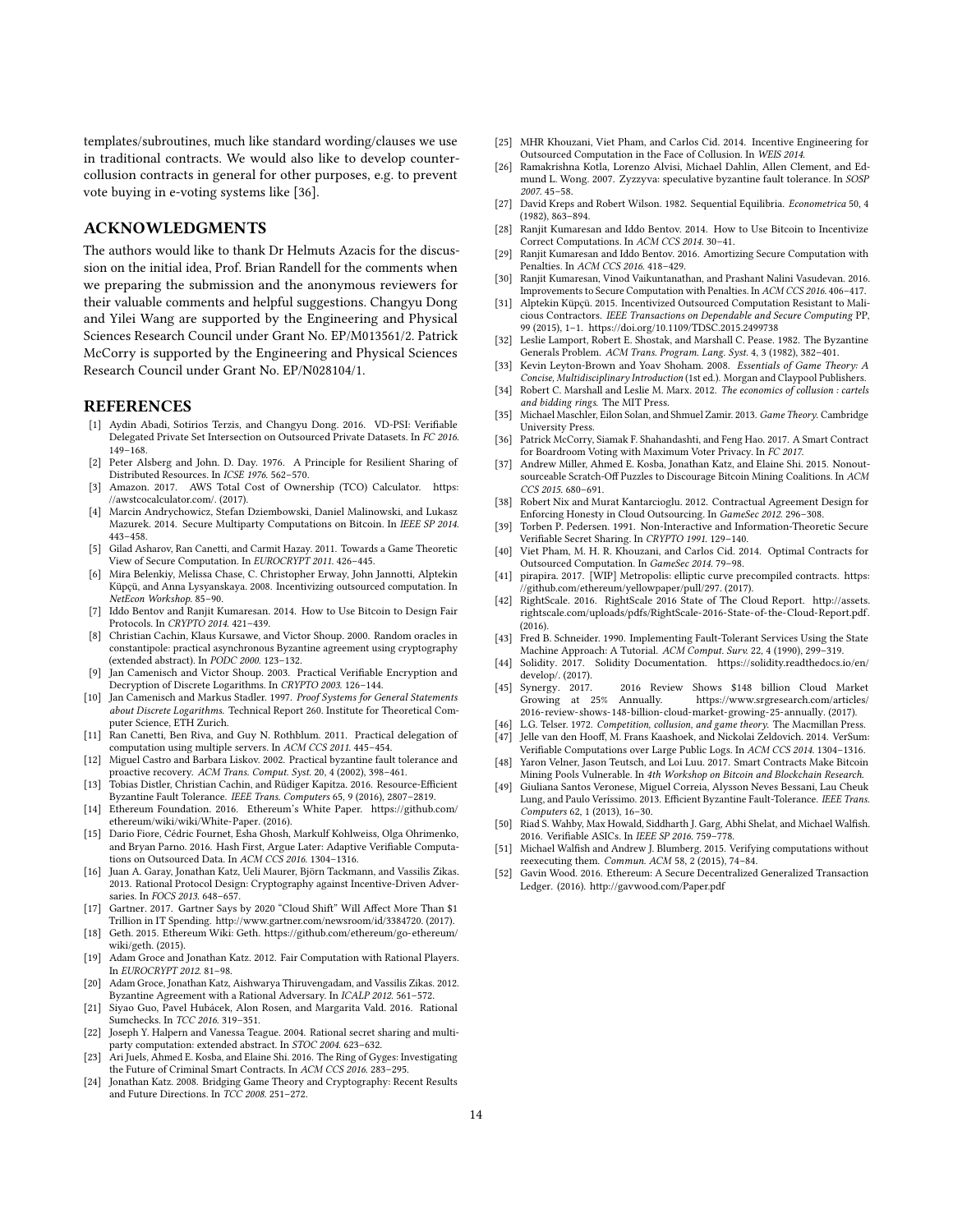### <span id="page-14-0"></span>A SAVING ON TCO

The following was calculated using the Amazon AWS Total Cost of Ownership (TCO) Calculator on May 3 2017. We used the default assumptions and following configurations:

- Location: US-east (N. Virginia)
- Servers: non-DB, CPU cores per  $VM = 4$ , memory per  $VM = 16$ GB, Hypervisor = VMware, Guest OS = linux, VM usage =30%, optimized by CPU, Host = 2 CPU, 8 cores, 96 GB RAM.
- Storage: type = SAN, Max IOPS = 1, backup/month =  $30\%$
- Network: data center bandwidth = 1000 Mbit/s, Peak/Average  $ratio = 3$
- IT Labor: Burdened Annual Salary =\$120,000, number of VMs per admin = 50

In Table [3](#page-14-3) we show the 3-year Total Cost of Ownership for different sizes of IT infrastructure. In the table, small means a small infrastructure with 10 servers and 10 TB storage capacity (with the above configuration), median means 100 servers and 100 TB storage, and large means 1000 servers and 1,000 TB storage.

<span id="page-14-3"></span>

| Infrastructure Size | On-premises  | Cloud       | Saving |
|---------------------|--------------|-------------|--------|
| small               | \$429,876    | \$132,167   | 69%    |
| median              | \$2,112,717  | \$980,999   | 54%    |
| large               | \$18,835,526 | \$9,356,390 | 50%    |

Table 3: 3-year TCO comparison

# B ANALYSIS OF GAMES

# <span id="page-14-1"></span>B.1 Analysis of Game 1

#### Proof of Lemma [5.1](#page-6-2)

PROOF. First, let the strategy profile in the equilibrium be  $(s_1, s_2)$ where

$$
\begin{cases}\ns_1 = ([\phi_1(f(x)), \phi_2(r), \phi_3(other)]) \\
s_2 = ([\psi_1(f(x)), \psi_2(r), \psi_3(other)])\n\end{cases}
$$

In the above,  $\phi_i$  and  $\psi_i$  are unknown probabilities. They satisfy  $0 \leq \phi_1, \phi_2, \phi_3 \leq 1$  and  $\phi_1 + \phi_2 + \phi_3 = 1$ ,  $0 \leq \psi_1, \psi_2, \psi_3 \leq 1$  and  $\psi_1 + \psi_2 + \psi_3 = 1$ . In the belief system,  $\beta_1 = (\lfloor 1(v_0) \rfloor)$  because  $\mathcal{I}_1$ has only one node. The beliefs  $\beta_2$  can be derived from Bayes' rule:

$$
\begin{cases} \beta_1 = ([1(v_0)]) \\ \beta_2 = ([\phi_1(v_1), \phi_2(v_2), \phi_3(v_3)]) \end{cases}
$$

Let us reason backwards to find how the players choose their actions. The level above the terminal nodes are three nodes that forms  $C_2$ 's information set  $\mathcal{I}_2 = \{v_1, v_2, v_3\}$ . At this information set, it is  $C_2$ 's turn to move. As a rational player,  $C_2$  tries to maximize its expected payoff at this information set, which is:

$$
u_2(s; I_2, \beta) = \beta_2(v_1)u_2(s; v_1) + \beta_2(v_2)u_2(s; v_2) + \beta_2(v_3)u_2(s; v_3)
$$
  
=  $\phi_1 u_2(s; v_1) + \phi_2 u_2(s; v_2) + \phi_3 u_2(s; v_3)$ 

In the above, we have:

$$
\begin{cases}\nu_2(s; \nu_1) = \psi_1 u_2(\nu_4) + \psi_2 u_2(\nu_5) + \psi_3 u_2(\nu_6) \\
u_2(s; \nu_2) = \psi_1 u_2(\nu_7) + \psi_2 u_2(\nu_8) + \psi_3 u_2(\nu_9) \\
u_2(s; \nu_3) = \psi_1 u_2(\nu_{10}) + \psi_2 u_2(\nu_{11}) + \psi_3 u_2(\nu_{12})\n\end{cases}
$$

We argue that if  $\psi_1 = 1, \psi_2 = 0, \psi_3 = 0$ , i.e. if  $C_2$  plays  $f(x)$  with a probability 1, then  $C_2$  gets the highest expected payoff. Observe that when  $d > c + ch$ , the following holds:  $u_2(v_4) > u_2(v_5) = u_2(v_6)$ ,  $u_2(v_7) > u_2(v_8) > u_2(v_9)$ , and  $u_2(v_{10}) > u_2(v_{11}) = u_2(v_{12})$ . Thus the above probabilities will maximize the expected payoff at each node, i.e. now  $u_2(s; v_1) = u_2(v_4), u_2(s; v_2) = u_2(v_7), u_2(s; v_3) =$  $u_2(v_{10})$  are all at their maximum values. In consequence,  $u_2(s; I_2, \beta)$ , the expected payoff for  $C_2$  at information set  $\mathcal{I}_2$ , is also maximized.

Now let us move to the level above. It is  $C_1$ 's turn to move. Since  $C_2$ 's strategy is  $([1(f(x)), 0(r), 0(\text{other})])$ , if  $C_1$  plays  $f(x)$ , the outcome will be  $v_4$  because  $C_2$ 's response will be  $f(x)$  for sure. Similarly, if  $C_1$  plays r the outcome will be  $v_7$ , and if  $C_1$  plays other the outcome will be  $v_{10}$ . Then the expected payoff of  $C_1$  is:

$$
u_1(s; I_1, \beta) = \beta_1(v_0)u_1(s; v_0)
$$
  
=  $\phi_1 u_1(v_4) + \phi_1 u_1(v_7) + \phi_3 u_1(v_{10})$ 

In the game,  $u_1(v_4) > u_1(v_7) = u_1(v_{10})$ . Thus  $\phi_1 = 1, \phi_2 = 0, \phi_3 = 1$ 0 will maximize  $C_1$ 's expected payoff. We can conclude that  $E_p$  is sequentially rational because the strategy profile in  $E_p$  allows the party to get the maximum payoff at every information set.  $E_p$  is also the only sequentially rational assessment because both parties have a strictly dominant strategy.

Consistent can be proven by using the following sequence  $s^k =$  $(s_1^k, s_2^k)$  where

$$
\begin{cases}\ns_1^k = \left( \left[ \frac{k-2}{k} (f(x)), \frac{1}{k} (r), \frac{1}{k} (other) \right] \right) \\
s_2^k = \left( \left[ \frac{k-2}{k} (f(x)), \frac{1}{k} (r), \frac{1}{k} (other) \right] \right)\n\end{cases}
$$

It is clear that  $s^k$  is fully mixed, i.e. every pure strategy has a nonzero probability. Because  $\lim_{k\to\infty} \frac{k-2}{k} = 1$  and  $\lim_{k\to\infty} \frac{1}{k} = 0$ , s<sup>k</sup> converges to s. The induced belief system  $\beta^k = (\beta_1^k, \beta_2^k)$  is:

$$
\left\{\begin{array}{l} \beta_1^k = ([1(v_0)]) \\ \beta_2^k = \left([\frac{k-2}{k}(v_1), \frac{1}{k}(v_2), \frac{1}{k}(v_3)]\right) \end{array}\right.
$$

which also converges to  $\beta$ .  $\Box$ 

# Proof of Theorem [5.2](#page-6-3)

PROOF. In Lemma [5.1](#page-6-2) we showed that the game has only one sequential equilibrium. In the equilibrium both parties play  $f(x)$ with a probability 1, thus the probability of reaching  $v_4$ :

$$
Pr[v_4|E_p] = Pr[v_0|s] \cdot Pr[v_1|(s,v_0)] \cdot Pr[v_4|(s,v_1)] = 1 \cdot 1 \cdot 1 = 1
$$

### C ANALYSIS OF GAMES

## <span id="page-14-2"></span>C.1 Analysis of Game 2

See Table [4.](#page-15-0)

#### Analysis of Payoffs

#### Proof of Lemma [6.1](#page-7-2)

PROOF. First let the strategy profile be  $(s_1, s_2)$  where

$$
\begin{cases}\ns_1 = ([\phi_1(\neg init), \phi_2(int)], [\phi_3(f(x)), \phi_4(r), \phi_5(other)]) \\
s_2 = ([\psi_1(\neg collude), \psi_2(collude)], [\psi_3(f(x)), \psi_4(r), \psi_5(other)])\n\end{cases}
$$

In the above  $\phi_i$  and  $\psi_i$  are probabilities that satisfy  $\phi_1 + \phi_2 = 1$ ,  $\phi_3 + \phi_4 + \phi_5 = 1, \psi_1 + \psi_2 = 1$  and  $\psi_3 + \psi_4 + \psi_5 = 1$ . Then the belief system is:

$$
\begin{cases} \beta_1 = ([1(v_0)], [1(v_2)]) \\ \beta_2 = ([1(v_1)], [\phi_3(v_3), \phi_4(v_4), \phi_5(v_5)]) \end{cases}
$$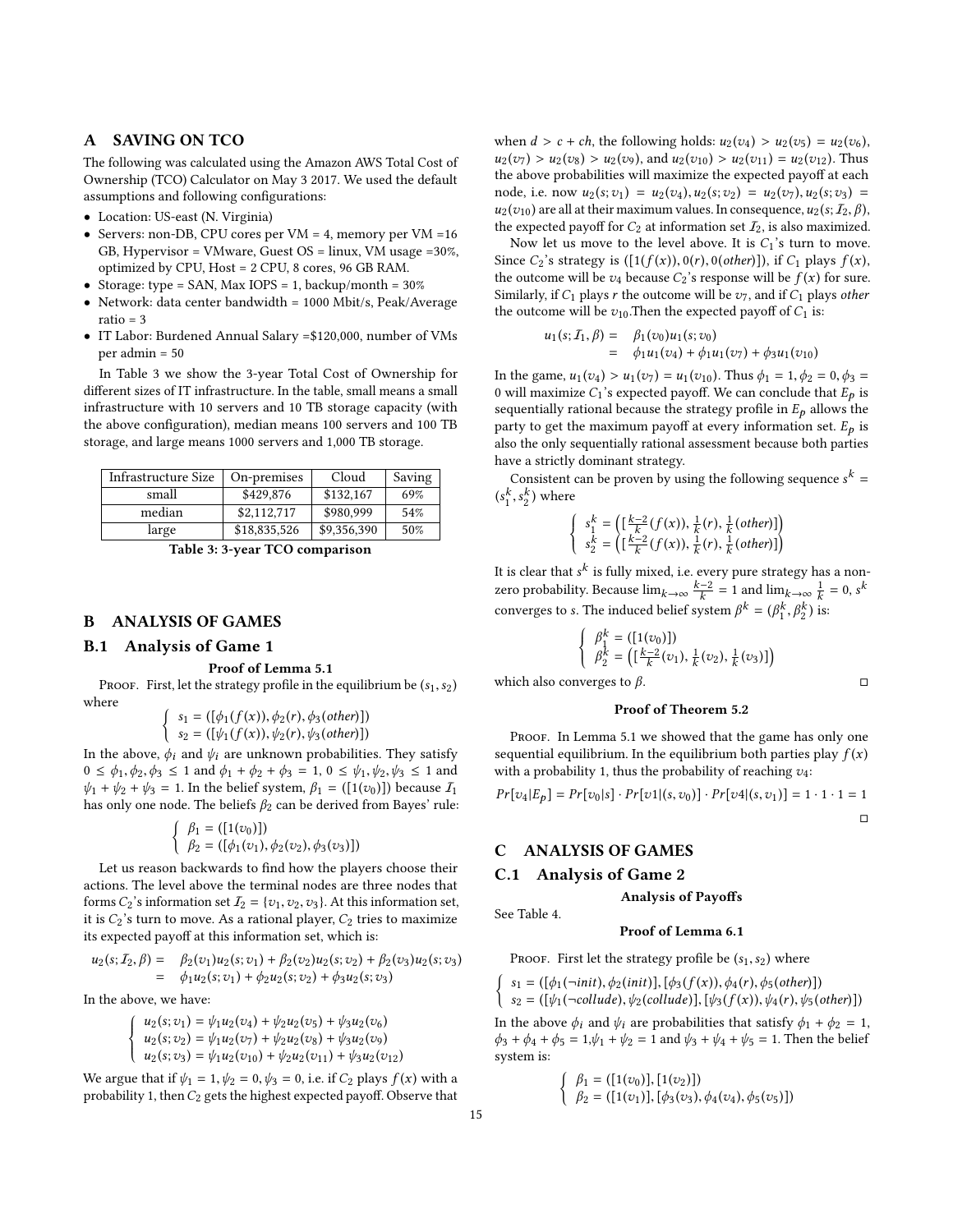<span id="page-15-0"></span>

| Outcome                | Party      | Prisoner's Contract |                  | Colluder's Contract |                  | Cost                    | Total                    |
|------------------------|------------|---------------------|------------------|---------------------|------------------|-------------------------|--------------------------|
|                        |            | Clause              | Payoff in        | Clause              | Payoff in        |                         |                          |
|                        |            |                     | Contract         |                     | Contract         |                         |                          |
|                        | <b>LDR</b> | 8b                  | $\boldsymbol{w}$ | 5d                  | $\mathbf{0}$     | $\mathcal{C}$           | $w - c$                  |
| v <sub>6</sub>         | <b>FLR</b> |                     | $\boldsymbol{w}$ |                     | $\theta$         | $\mathcal{C}$           | $w - c$                  |
|                        | LDR        | 9,10c               | $w+d-ch$         | 5c                  | $-t-b$           | $\mathcal{C}$           | $w - c + d - ch - t - b$ |
| $v_7$                  | <b>FLR</b> |                     | $-d$             |                     | $t + b$          | $\theta$                | $-d+t+b$                 |
|                        | LDR        | 9,10c               | $w+d-ch$         | 5d                  | $\mathbf{0}$     | $\mathcal{C}_{0}^{(1)}$ | $w-c+d-ch$               |
| $v_8$                  | <b>FLR</b> |                     | $-d$             |                     | $\mathbf{0}$     | $\theta$                | $-d$                     |
|                        | LDR        | 9,10c               | $-d$             | 5b                  | $\boldsymbol{t}$ | $\theta$                | $-d+t$                   |
| $\mathcal{D}^{\Omega}$ | <b>FLR</b> |                     | $w+d-ch$         |                     | $-t$             | $\mathcal{C}_{0}$       | $w-c+d-ch-t$             |
|                        | LDR        | 8b                  | $\boldsymbol{w}$ | 5a                  | $-b$             | $\theta$                | $w - b$                  |
| $v_{10}$               | <b>FLR</b> |                     | $\boldsymbol{w}$ |                     | $\overline{b}$   | $\theta$                | $w + b$                  |
|                        | <b>LDR</b> | 9, 10b              | $-d$             | 5b                  | $\boldsymbol{t}$ | $\theta$                | $-d+t$                   |
| $v_{11}$               | <b>FLR</b> |                     | $-d$             |                     | $-t$             | $\boldsymbol{0}$        | $-d-t$                   |
|                        | LDR        | 9,10c               | $-d$             | 5d                  | $\theta$         | $\theta$                | $-d$                     |
| $v_{12}$               | <b>FLR</b> |                     | $w+d-ch$         |                     | $\theta$         | $\mathcal{C}_{0}$       | $w-c+d-ch$               |
|                        | <b>LDR</b> | 9,10 <sub>b</sub>   | $-d$             | 5c                  | $-t-b$           | $\Omega$                | $-d-t-b$                 |
| $v_{13}$               | <b>FLR</b> |                     | $-d$             |                     | $t + b$          | $\theta$                | $-d+t+b$                 |
|                        | LDR        | 8a or (9,10b)       | $-d$             | 5d                  | $\mathbf{0}$     | $\mathbf{0}$            | $-d$                     |
| $v_{14}$               | <b>FLR</b> |                     | $-d$             |                     | $\mathbf{0}$     | $\mathbf{0}$            | $-d$                     |

Table 4: Payoff analysis of Game 2

Let us reason backward. At information set  $\mathcal{I}_{2,2} = \{v_3,v_4,v_5\}$ , it is FLR's turn to decide. As a rational player, FLR wants to maximize its expected payoff:

$$
u_2(s; I_{2,2}, \beta) = \beta_2(v_3)u_2(s; v_3) + \beta_2(v_4)u_2(s; v_4) + \beta_2(v_5)u_2(s; v_5)
$$
  
=  $\phi_3u_2(s; v_3) + \phi_4u_2(s; v_4) + \phi_5u_2(s; v_5)$ 

In the above we have:

$$
\begin{cases}\nu_2(s; v_3) = \psi_3 u_2(v_6) + \psi_4 u_2(v_7) + \psi_5 u_2(v_8) \\
u_2(s; v_4) = \psi_3 u_2(v_9) + \psi_4 u_2(v_{10}) + \psi_5 u_2(v_{11}) \\
u_2(s; v_5) = \psi_3 u_2(v_{12}) + \psi_4 u_2(v_{12}) + \psi_5 u_2(v_{13})\n\end{cases}
$$

If  $t > z + d - b$ , then  $u_2(v_7) = -d + t + b > z$ . Also,  $z = w - c + d - b$  $ch > w$  when  $d > c + ch$ . Therefore  $u_2(v_7) > u_2(v_6) > u_2(v_8)$  where  $u_2(v_6) = w - c$  and  $u_2(v_8) = -d$ . Thus  $u_2(s; v_3)$  can be maximized if  $\psi_3 = 0$ ,  $\psi_4 = 1$  and  $\psi_5 = 0$ . Next,  $u_2(v_{10}) = w + b$  is greater than  $u_2(v_9) = z - t < -d + b$  and  $u_2(v_{11}) = -d - t$ . Thus  $\psi_3 = 0$ ,  $\psi_4 = 1$ and  $\psi_5 = 0$  also maximize  $u_2(s; v_4)$ . Also  $u_2(v_{13}) = -d + b - b > z$  is greater than  $u_2(v_{12}) = z$  and  $u_2(v_{13}) = -d$ . Thus  $\psi_3 = 0$ ,  $\psi_4 = 1$  and  $\psi_5 = 0$  also maximize  $u_2(s; v_5)$ . Therefore to maximize its expected payoff at  $\mathcal{I}_{2,2}$ , FLR must always play  $[0(f(x), 1(r), 0(\text{other})]$  as part of its strategy. This is regardless of LDR's strategy.

At the level above, it is  $I_{1,2}$  and LDR's turn to play. The expected payoff here is:

$$
u_1(s; I_{1,2}, \beta) = \beta_1(v_1)u_1(s; v_1)
$$
  
=  $\phi_3(\psi_3 u_1(v_6) + \psi_4 u_1(v_7) + \psi_5 u_1(v_8))$   
+  $\phi_4(\psi_3 u_1(v_9) + \psi_4 u_1(v_{10}) + \psi_5 u_1(v_{11}))$   
+  $\phi_5(\psi_3 u_1(v_{12}) + \psi_4 u_1(v_{13}) + \psi_5 u_1(v_{14}))$ 

Because  $\psi_3 = 0$ ,  $\psi_4 = 1$  and  $\psi_5 = 0$ , the above can be simplified as  $\phi_3u_1(v_7) + \phi_4u_1(v_{10}) + \phi_5u_1(v_{13})$ . When  $t > z + d - b$ ,  $u_1(v_7) =$  $z-t-b < -d$  and  $u_1(v_{13}) = -d-t-b$  are both negative and thus are smaller than  $u_1(v_{10}) = w - b$  which is positive because  $w > c > b$ . Therefore  $\phi_3 = 0$ ,  $\phi_4 = 1$  and  $\phi_5 = 0$  maximize  $u_1(s; I_{1,2}, \beta)$ . This

means a rational LDR must play  $[0(f(x), 1(r), 0(\text{other})]$  as part of its strategy.

A level up, at  $I_{2,1}$ , it is FLR's turn to play. Its expected payoff at this information set is  $u_2(s; I_{2,1}, \beta) = \beta_2(v_1)u_2(s; v_1) =$  $\psi_1(u_2(Game 1)) + \psi_2(u_2(v_{10}))$ . Now  $u_2(v_{10}) = w + b$  is greater than  $u_2(Game 1) = w - c$ . So  $\psi_1 = 0$  and  $\psi_2 = 1$  maximize the expected payoff. This means FLR must play  $[0(-\text{collude}), 1(\text{collude})]$ as part of its strategy.

The top level, at  $I_{1,1}$ , it is LDR's turn to play. Its expected payoff at this information set is  $u_1(s; I_{1,1}, \beta) = \beta_1(v_0)u_1(s; v_0)$  $\phi_1(u_1(Game 1)) + \phi_2(u_1(v_{10}))$ . If  $b < c$ , then  $u_1(v_{10}) = w - b$  is greater than  $u_1(Game 1) = w - c$ . Then  $\phi_1 = 0$  and  $\phi_2 = 1$  maximize the expected payoff. This means LDR must play  $[0(-init), 1(int)]$ as part of its strategy.

Summing up the assessment:

$$
\begin{cases}\ns_1 = ([1(int), 0(\neg init)], [0(f(x)), 1(r), 0(other)]) \\
s_2 = ([1(collude), 0(\neg collude)], [0(f(x)), 1(r), 0(other)]) \\
\beta_1 = ([1(v_0)], [1(v_2)]) \\
\beta_2 = ([1(v_1)], [0(v_3), 1(v_4), 0(v_5)])\n\end{cases}
$$

always maximizes a party's expected payoff at a information set that belongs to it, thus is sequentially rational.

To show consistent, we use the following sequence  $s^k = (s_1^k, s_2^k)$ where

$$
\begin{cases}\ns_1 = (\left[\frac{k-1}{k}(init), \frac{1}{k}(-init)\right], \left[\frac{1}{k}(f(x)), \frac{k-2}{k}(r), \frac{1}{k}(other)\right] \\
s_2 = (\left[\frac{k-1}{k}(collude), \frac{1}{k}(-collude)\right], \left[\frac{1}{k}(f(x)), \frac{k-2}{k}(r), \frac{1}{k}(other)\right]\n\end{cases}
$$

It is clear that  $s^k$  is fully mixed and converge to  $s$ . The induced belief system: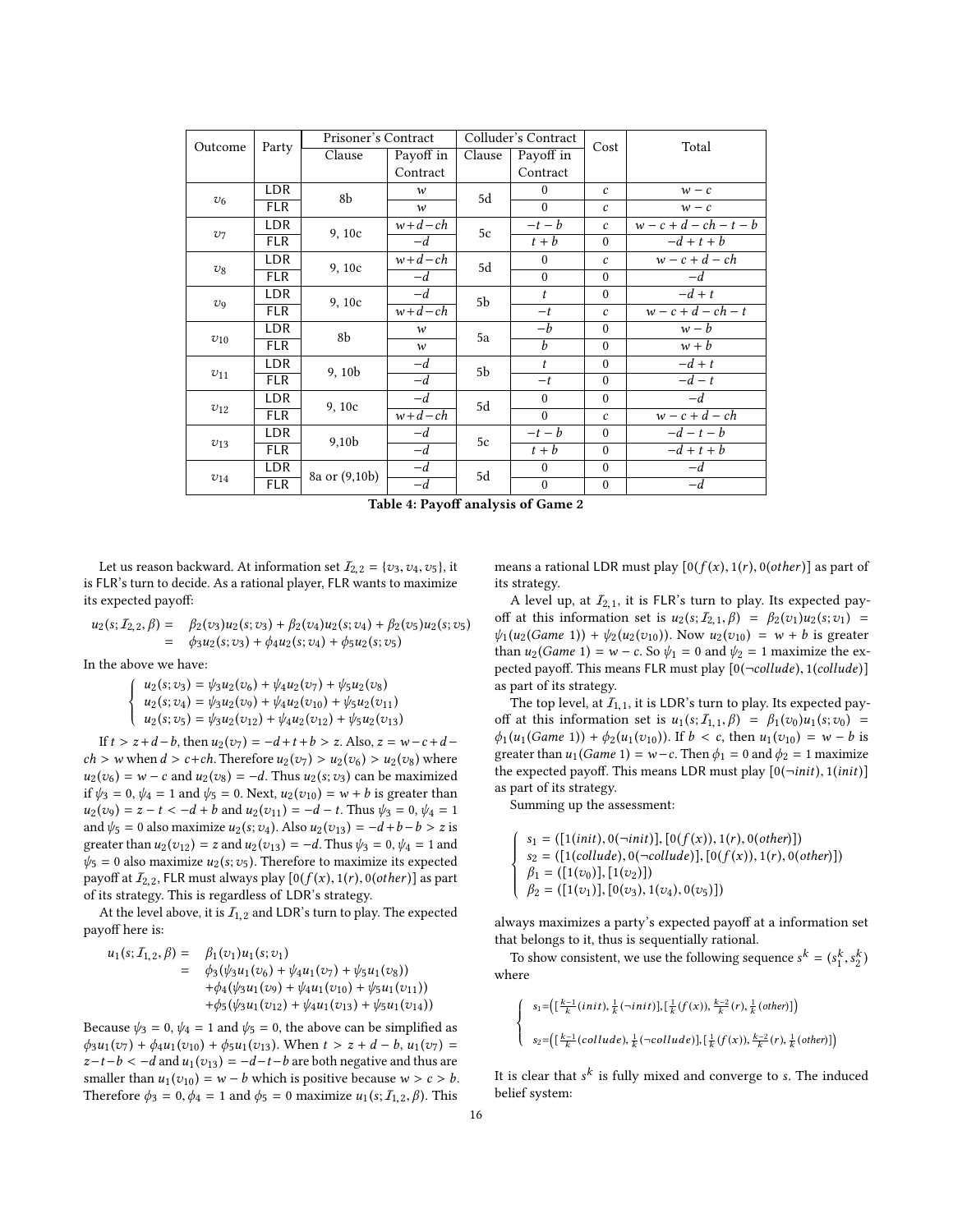$$
\begin{cases} \beta_1 = ([1(v_0)], 1[(v_2)]) \\ \beta_2 = ([1(v_1)], [\frac{1}{k}(v_3), \frac{k-2}{k}(v_4), \frac{1}{k}(v_5)] \end{cases}
$$

also converges to  $\beta$ . Thus the assessment is consistent.

Thus the assessment is a sequential equilibrium for the game, and it is the only one.  $\Box$ 

### Proof of Theorem [6.2](#page-7-6)

PROOF. In Lemma [6.1](#page-7-2) we showed that the game has only one sequential equilibrium  $E_c$ . In the equilibrium, LDR will play *init* with a probability 1, followed by FLR playing collude with a probability 1, followed by LDR playing  $r$  with a probability 1, and followed by FLR playing  $r$  with a probability 1:

$$
Pr[v_{10}|E_c] = Pr[v_0|s] \cdot Pr[v1|(s, v_0)] \cdot Pr[v2|(s, v_1)]
$$

$$
\cdot Pr[v4|(s, v_2)] \cdot Pr[v_{10}|(s, v_4)]
$$

$$
= 1 \cdot 1 \cdot 1 \cdot 1 \cdot 1 = 1
$$

# <span id="page-16-0"></span>C.2 Analysis of Game 3

See Table [5.](#page-17-0)

# Proof of Lemma [7.1](#page-9-1)

Analysis of Payoffs

PROOF. We compute the sequential equilibrium as the following. First let the strategy profile in the equilibrium be  $(s_1, s_2)$  where

$$
\begin{cases}\ns_1 = & ([\phi_1(f(x)), \phi_2(r), \phi_3(other)]) \\
s_2 = & ([\psi_1(\neg report), \psi_2(report, y' = f(x)), \psi_3(report, y' \neq f(x))], \\
[\psi_4(f(x)), \psi_5(r), \psi_6(other)], [\psi_7(f(x)), \psi_8(r), \psi_9(other)] \\
[\psi_{10}(f(x)), \psi_{11}(r), \psi_{12}(other)])\n\end{cases}
$$

In the above,  $\phi_i$  and  $\psi_i$  are unknown probabilities. They satisfy  $0 \le \phi_1, \phi_2, \phi_3 \le 1$  and  $\phi_1 + \phi_2 + \phi_3 = 1$ ,  $0 \le \psi_i \le 1$  and  $\psi_1 + \psi_2 + \psi_3 = 1$ 1,  $\psi_4 + \psi_5 + \psi_6 = 1$ ,  $\psi_7 + \psi_8 + \psi_9 = 1$  and  $\psi_{10} + \psi_{11} + \psi_{12} = 1$ . In the belief system:

$$
\begin{cases}\n\beta_1 = & ([\psi_1(v_1), \psi_2(v_2), \psi_3(v_3)]) \\
\beta_2 = & ([1(v_0)], [\phi_1(v_4), \phi_2(v_5), \phi_3(v_6)], [\phi_1(v_7), \phi_2(v_8), \phi_3(v_9)] \\
& [\phi_1(v_{10}), \phi_2(v_{11}), \phi_3(v_{12})])\n\end{cases}
$$

Let us start from information set  $\mathcal{I}_{2,2} = \{v_4, v_5, v_6\}$ . At this information set, it is TRA's turn to move. As a rational player, TRA tries to maximize its expected payoff at this information set, which is:

$$
u_2(s; I_{2,2}, \beta) = \beta_2(v_4)u_2(s; v_4) + \beta_2(v_5)u_2(s; v_5) + \beta_2(v_6)u_2(s; v_6)
$$
  
=  $\phi_1u_2(s; v_4) + \phi_2u_2(s; v_5) + \phi_3u_2(s; v_6)$ 

In the above, we have:

$$
\begin{cases}\nu_2(s; \nu_4) = \psi_4 u_2(\nu_{13}) + \psi_5 u_2(\nu_{14}) + \psi_6 u_2(\nu_{15}) \\
u_2(s; \nu_5) = \psi_4 u_2(\nu_{16}) + \psi_5 u_2(\nu_{17}) + \psi_6 u_2(\nu_{18}) \\
u_2(s; \nu_6) = \psi_4 u_2(\nu_{19}) + \psi_5 u_2(\nu_{20}) + \psi_6 u_2(\nu_{21})\n\end{cases}
$$

We argue that  $\psi_4 = 1, \psi_5 = 0, \psi_6 = 0$  when  $d > c + ch$ . This is because the following holds when  $d > c + ch$ :  $u_2(v_{13}) > u_2(v_{14})$  and  $u_2(v_{13}) > u_2(v_6), u_2(v_{16}) > u_2(v_{17}) > u_2(v_{18}),$  and  $u_2(v_{19}) > u_2(v_{19})$  $u_2(v_{20})$  and  $u_2(v_{19}) > u_2(v_{21})$ . Thus  $\psi_4 = 1, \psi_5 = 0, \psi_6 = 0$  maximize the expected payoff for TRA at this information set.

At information set  $I_{2,3} = \{v_7, v_8, v_9\}$ . At this information set, TRA tries to maximize its expected payoff at this information set, which is:

$$
u_2(s; I_{2,3}, \beta) = \beta_2(v_7)u_2(s; v_7) + \beta_2(v_8)u_2(s; v_8) + \beta_2(v_9)u_2(s; v_9)
$$
  
=  $\phi_1 u_2(s; v_7) + \phi_2 u_2(s; v_8) + \phi_3 u_2(s; v_9)$ 

In the above, we have:

$$
\begin{cases}\nu_2(s; \nu_7) = \sqrt{\nu_1 u_2(\nu_{22}) + \sqrt{\nu_2 u_2(\nu_{23}) + \sqrt{\nu_3 u_2(\nu_{24})}} \\
u_2(s; \nu_8) = \sqrt{\nu_1 u_2(\nu_{25}) + \sqrt{\nu_3 u_2(\nu_{26}) + \sqrt{\nu_3 u_2(\nu_{27})}} \\
u_2(s; \nu_9) = \sqrt{\nu_1 u_2(\nu_{28}) + \sqrt{\nu_3 u_2(\nu_{29}) + \sqrt{\nu_3 u_2(\nu_{30})}}}\n\end{cases}
$$

We argue that  $\psi_7 = 1$ ,  $\psi_8 = 0$ ,  $\psi_9 = 0$  when  $d > c + ch$  and  $\phi_1 > 0$ . This is because the following holds when  $d > c + ch$ :  $u_2(v_{22}) >$  $u_2(v_{23})$  and  $u_2(v_{22}) > u_2(v_{24})$ ,  $u_2(v_{25}) = u_2(v_{26}) = u_2(v_{27})$ , and  $u_2(v_{28}) = u_2(v_{29}) = u_2(v_{30})$ . We can see that (1)  $u_2(s; v_7)$  is maximized if  $\psi_7 = 1, \psi_8 = 0, \psi_9 = 0$ , and (2)  $u_2(s; v_8)$  and  $u_2(s; v_9)$ are fixed regardless of the value of  $\psi_7, \psi_8, \psi_9$ . If  $\phi_1 = 0$ , then any arbitrary  $\psi_7, \psi_8, \psi_9$  such that  $\psi_7 + \psi_8 + \psi_9 = 1$  can maximize  $u_2(s; I_{2,3}, \beta)$ . If  $\phi_1 > 0$ , then to maximize  $u_2(s; I_{2,3}, \beta)$ , we must have  $\psi_7 = 1, \psi_8 = 0, \psi_9 = 0.$ 

At information set  $\mathcal{I}_{2,4} = \{v_{10}, v_{11}, v_{12}\}$ . At this information set, TRA tries to maximize its expected payoff at this information set, which is:

$$
u_2(s; I_{2,4}, \beta) = \beta_2(v_{10})u_2(s; v_{10}) + \beta_2(v_{11})u_2(s; v_{11}) + \beta_2(v_{12})u_2(s; v_{12}) = \phi_1u_2(s; v_{10}) + \phi_2u_2(s; v_{11}) + \phi_3u_2(s; v_{12})
$$

In the above, we have:

 $\overline{1}$ J í  $\overline{\mathcal{L}}$ 

□

$$
u_2(s; v_{10}) = \psi_{10}u_2(v_{31}) + \psi_{11}u_2(v_{32}) + \psi_{12}u_2(v_{33})
$$
  
\n
$$
u_2(s; v_{11}) = \psi_{10}u_2(v_{34}) + \psi_{11}u_2(v_{35}) + \psi_{12}u_2(v_{36})
$$
  
\n
$$
u_2(s; v_{12}) = \psi_{10}u_2(v_{37}) + \psi_{11}u_2(v_{38}) + \psi_{12}u_2(v_{39})
$$

We argue that  $\psi_{10} = 1, \psi_{11} = 0, \psi_{12} = 0$  when  $d > c + ch$ . This is because the following holds when  $d > c + ch$ :  $u_2(v_{31})$  is greater than both  $u_2(v_{32})$  and  $u_2(v_{33})$ ,  $u_2(v_{34})$  is greater than both  $u_2(v_{35})$ and  $u_2(v_{36})$ , and  $u_2(v_{37})$  is greater than both  $u_2(v_{38})$  and  $u_2(v_{38})$ . Thus  $\psi_{10} = 1, \psi_{11} = 0, \psi_{12} = 0$  maximize  $u_2(s; v_{10}), u_2(s; v_{11})$  and  $u_2(s; v_{12})$ , and in turn maximize  $u_2(s; \mathcal{I}_{2,4}, \beta)$ .

Now let us go one level above to information set  $I_1 = \{v_1, v_2, v_3\}$ . It is OTH's turn to move. OTH will try to maximize its expected payoff:

$$
u_1(s; I_1, \beta) = \beta_1(v_1)u_1(s; v_1) + \beta_1(v_2)u_1(s; v_2) + \beta_3(v_3)u_1(s; v_3)
$$
  
=  $\psi_1u_1(s; v_1) + \psi_2u_1(s; v_2) + \psi_3u_1(s; v_3)$ 

In the above, we have:

$$
\begin{cases}\nu_1(s; \upsilon_1) = \phi_1(\psi_4 u_1(\upsilon_{13}) + \psi_5 u_1(\upsilon_{14}) + \psi_6 u_1(\upsilon_{15})) + \\
\phi_2(\psi_4 u_1(\upsilon_{16}) + \psi_5 u_1(\upsilon_{17}) + \psi_6 u_1(\upsilon_{18})) + \\
\phi_3(\psi_4 u_1(\upsilon_{19}) + \psi_5 u_1(\upsilon_{20}) + \psi_6 u_1(\upsilon_{21})) \\
u_1(s; \upsilon_2) = \phi_1(\psi_7 u_1(\upsilon_{22}) + \psi_8 u_1(\upsilon_{23}) + \psi_9 u_1(\upsilon_{24})) + \\
\phi_2(\psi_7 u_1(\upsilon_{25}) + \psi_8 u_1(\upsilon_{26}) + \psi_9 u_1(\upsilon_{27})) + \\
\phi_3(\psi_7 u_1(\upsilon_{23}) + \psi_1 u_1(\upsilon_{23}) + \psi_1 2 u_1(\upsilon_{30})) \\
u_1(s; \upsilon_3) = \phi_1(\psi_1 \omega_{11}(\upsilon_{31}) + \psi_{11} u_1(\upsilon_{32}) + \psi_{12} u_1(\upsilon_{33})) + \\
\phi_2(\psi_1 \omega_{11}(\upsilon_{34}) + \psi_{11} u_1(\upsilon_{35}) + \psi_{12} u_1(\upsilon_{36})) + \\
\phi_3(\psi_1 \omega_1(\upsilon_{37}) + \psi_{11} u_1(\upsilon_{38}) + \psi_{12} u_1(\upsilon_{39}))\n\end{cases}
$$

We can reason as the following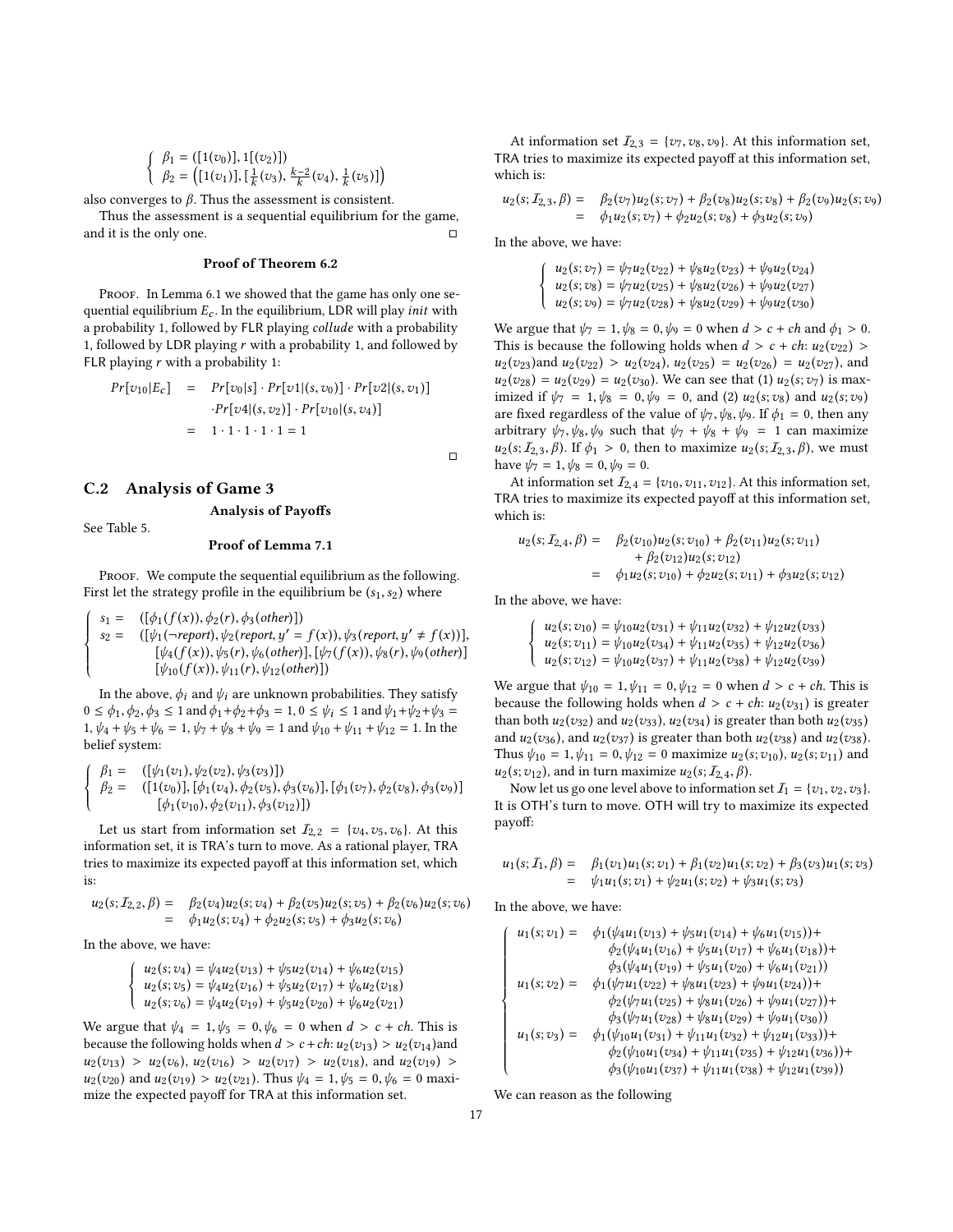<span id="page-17-0"></span>

|                          |            | Prisoner's Contract |                      |          | Traitor's Contract | Cost                    |                  |
|--------------------------|------------|---------------------|----------------------|----------|--------------------|-------------------------|------------------|
| Outcome                  | Party      | Clause              | Payoff in            | Clause   | Payoff<br>in       |                         | Total            |
|                          |            |                     | Contract             |          | Contract           |                         |                  |
|                          | <b>OTH</b> | 8b                  | $\boldsymbol{w}$     | N/A      |                    | $\mathcal{C}$           | $w - c$          |
| $v_{13}$                 | <b>TRA</b> |                     | $\boldsymbol{w}$     |          |                    | $\mathcal{C}_{0}^{(n)}$ | $w - c$          |
|                          | <b>OTH</b> | 9,10c               | $\overline{w}$ +d-ch | N/A      |                    | $\mathcal{C}$           | $w-c+d-ch$       |
| $v_{14}, v_{15}$         | <b>TRA</b> |                     | $-d$                 |          |                    | $\theta$                | $-d$             |
|                          | <b>OTH</b> | 9,10c               | $-d$                 | N/A      |                    | $\mathbf{0}$            | $-d$             |
| $v_{16}, v_{19}$         | <b>TRA</b> |                     | $w+d-ch$             |          |                    | $\mathcal{C}_{0}$       | $w-c+d-ch$       |
|                          | <b>OTH</b> | 8b                  | w                    | N/A      |                    | $\theta$                | $\boldsymbol{w}$ |
| $v_{17}$                 | <b>TRA</b> |                     | $\boldsymbol{w}$     |          |                    | $\theta$                | $\boldsymbol{w}$ |
|                          | OTH        | 9, 10 <sub>b</sub>  | $-d$                 | N/A      |                    | $\theta$                | $-d$             |
| $v_{18}, v_{20}$         | <b>TRA</b> |                     | $-d$                 |          |                    | $\mathbf{0}$            | $-d$             |
|                          | <b>OTH</b> |                     | $-d$                 | N/A      |                    | $\theta$                | $-d$             |
| $v_{21}$                 | <b>TRA</b> | 8a or (9, 10b)      | $-d$                 |          |                    | $\theta$                | $-d$             |
|                          | <b>OTH</b> | 10a                 | $\boldsymbol{w}$     | 8a       |                    | $\boldsymbol{0}$        | $w - c$          |
| $v_{22}, v_{31}$         | <b>TRA</b> |                     | $\boldsymbol{w}$     |          | $-ch$              | $\mathbf{0}$            | $w - c - ch$     |
|                          | <b>OTH</b> | 9,10c               | $w+d-ch$             | 8b       |                    | $\boldsymbol{c}$        | $w-c+d-ch$       |
| $v_{23}, v_{24}$         | <b>TRA</b> |                     | $-d$                 |          | $\boldsymbol{w}$   | $\mathcal{C}_{0}$       | $-d + w - c$     |
|                          | <b>OTH</b> | 9, 10b              | $-d$                 | 8c       |                    | $\theta$                | $-d$             |
| $v_{25}$ - $v_{29}$      | <b>TRA</b> |                     | $-d$                 |          | $w+2\cdot d-ch$    | $\mathcal{C}$           | $w-c+d-ch$       |
|                          | <b>OTH</b> | 8a or (9, 10b)      | $-d$                 | 8c       |                    | $\mathbf{0}$            | $-d$             |
| $v_{30}$                 | <b>TRA</b> |                     | $-d$                 |          | $w+2\cdot d$ – ch  | $\mathcal{C}$           | $w-c+d-ch$       |
|                          | <b>OTH</b> | 9,10c               | $w+d-ch$             | 8d       |                    | $\mathcal{C}_{0}$       | $w-c+d-ch$       |
| $v_{32}, v_{33}$         | <b>TRA</b> |                     | $-d$                 |          | $\theta$           | $\theta$                | $-d$             |
| $v_{34}, v_{37}$         | <b>OTH</b> | 9, 10c              | $-d$                 | 8d       |                    | $\mathbf{0}$            | $-d$             |
|                          | <b>TRA</b> |                     |                      | $w+d-ch$ |                    | $\mathcal{C}_{0}$       | $w-c+d-ch$       |
|                          | <b>OTH</b> | 9, 10 <sub>b</sub>  | $-d$                 | 8d       |                    | $\boldsymbol{0}$        | $-d$             |
| $v_{35}, v_{36}, v_{38}$ | <b>TRA</b> |                     | $\overline{-d}$      |          | $\theta$           | $\theta$                | $-d$             |
|                          | OTH        | 8a or (9, 10b)      | $-d$                 | 8d       |                    | $\mathbf{0}$            | $-\overline{d}$  |
| $v_{39}$                 | <b>TRA</b> |                     | $-d$                 |          | $\boldsymbol{0}$   | $\boldsymbol{0}$        | $-d$             |

Table 5: Payoff analysis of Game 3

- Since  $\psi_4 = 1, \psi_5 = 0, \psi_6 = 0, u_1(s, v_1) = \phi_1 u_1(v_{13}) + \phi_2 u_1(v_{16}) +$  $\phi_3 u_1(v_{19})$ . Because  $u_1(v_{13})$  is greater than  $u_1(v_{16})$  and  $u_1(v_{19})$ ,  $\phi_1 = 1, \phi_2 = 0, \phi_3 = 0$  maximize  $u_1(s, v_1)$ .
- Similarly, since  $\psi_{10} = 1, \psi_{11} = 0, \psi_{12} = 0, u_1(s, v_3) = \phi_1 u_1(v_{31}) +$  $\phi_2 u_1 (v_{34}) + \phi_3 u_1 (v_{37})$ . When  $d > c + ch u_1 (v_{31})$  is greater than  $u_1(v_{34})$  and  $u_1(v_{37})$ , then  $\phi_1 = 1, \phi_2 = 0, \phi_3 = 0$  also maximize  $u_1 (s, v_3)$ .
- For  $u_1(s, v_2)$  we have two cases when  $\phi_1 > 0$  and when  $\phi_1 = 0$ :
	- (1) In the case of  $\phi_1 > 0$ , then  $\psi_7 = 1, \psi_8 = 0, \psi_9 = 0$ . In this case  $\phi_1 = 1, \phi_2 = 0, \phi_3 = 0$  maximize  $u_1(s, v_2)$  and OTH's payoff will be  $w - c$ .
	- (2) In the case of  $\phi_1 = 0$ , then  $u_1(s, v_2) = -d$ . This payoff is less than  $w - c$  in the case above.

Therefore to maximize  $u_1(s, v_2)$ , OTH must choose  $\phi_1 = 1, \phi_2 =$  $0, \phi_3 = 0.$ 

Summing up, it is easy to see that to maximize  $u_1(s; I_1, \beta)$ , OTH must choose  $\phi_1 = 1, \phi_2 = 0, \phi_3 = 0.$ 

Now going up, at information set  $I_{2,1} = \{v_0\}$ , it is TRA's turn to move. Its expected payoff:

$$
u_2(s; I_{2,1}, \beta) = \beta_2(v_0)u_2(s; v_0)
$$
  
=  $u_2(s; v_0)$   
=  $\psi_1 u_2(v_{13}) + \psi_2 u_2(v_{22}) + \psi_3 u_2(v_{31})$ 

Because  $u_2(v_{13})$  is greater than  $u_2(v_{22})$  and  $u_2(v_{31})$ , TRA must choose  $\psi_1 = 1, \psi_2 = 0, \psi_3 = 0$  to maximize its expected payoff.

Consistent can be proven by using the following sequence  $s^k =$  $(s_1^k, s_2^k)$  where

$$
\begin{cases}\ns_1^k = \left( \left[ \frac{k-2}{k} (f(x)), \frac{1}{k} (r), \frac{1}{k} (other) \right] \right) \\
s_2^k = \left( \left[ \frac{k-2}{k} (-report), \frac{1}{k} (report, y' = f(x)), \frac{1}{k} (report, y' \neq f(x)) \right], \\
\left[ \frac{k-2}{k} (f(x)), \frac{1}{k} (r), \frac{1}{k} (other) \right], \left[ \frac{k-2}{k} (f(x)), \frac{1}{k} (r), \frac{1}{k} (other) \right], \\
\left[ \frac{k-2}{k} (f(x)), \frac{1}{k} (r), \frac{1}{k} (other) \right]\n\end{cases}
$$

It is clear that  $s^k$  is fully mixed, i.e. every pure strategy has a non-zero probability. Because  $\lim_{k \to \infty} \frac{k-2}{k} = 1$  and  $\lim_{k \to \infty} \frac{1}{k} = 0$ ,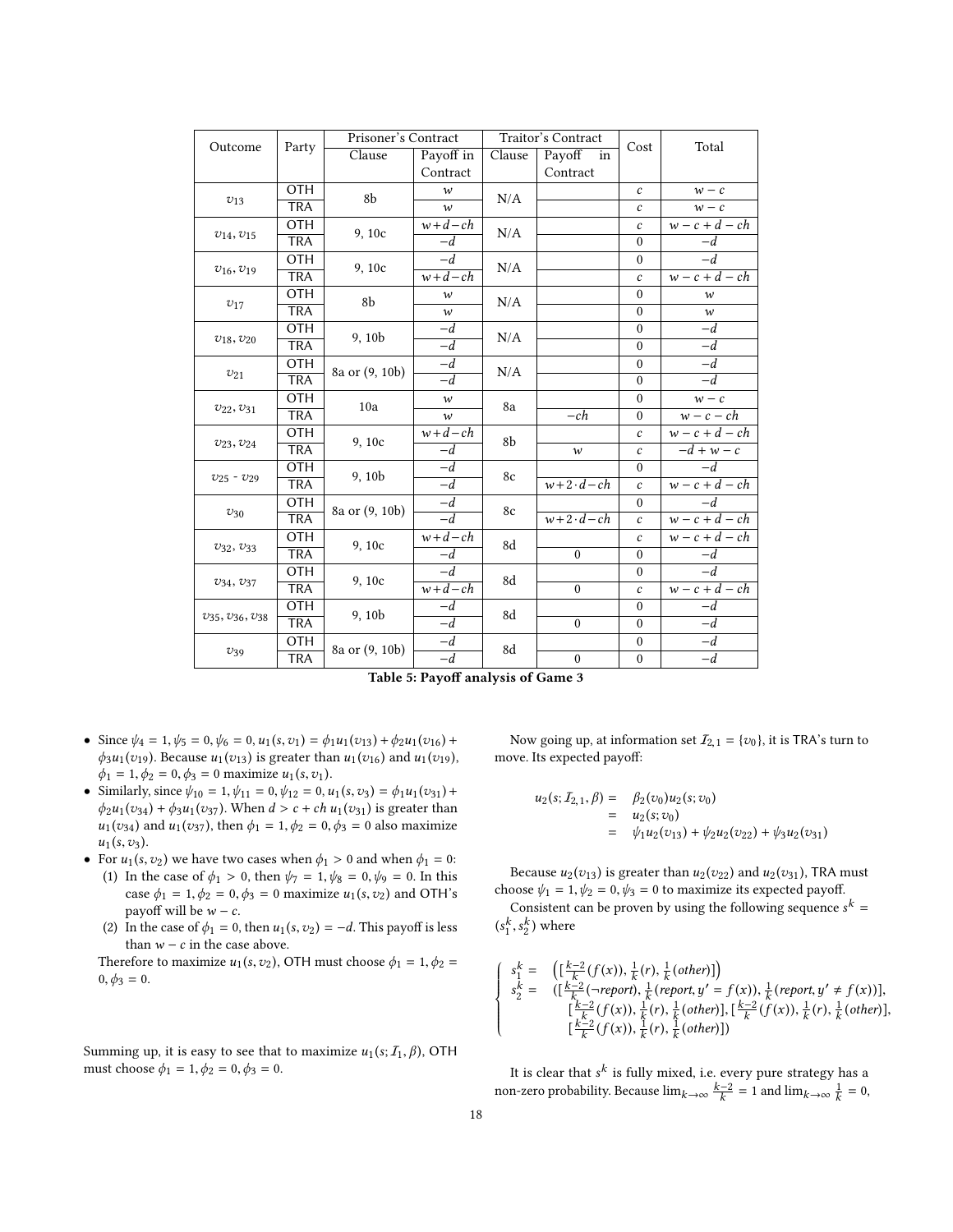s<sup>k</sup> converges to s. The induced belief system  $β<sup>k</sup> = (β<sub>1</sub><sup>k</sup>, β<sub>2</sub><sup>k</sup>)$  is:

$$
\begin{cases}\n\beta_1^k = \left( \left[ \frac{k-2}{k} (v_1), \frac{1}{k} (v_2), \frac{1}{k} (v_3) \right] \right) \\
\beta_2^k = \left( \left[ 1 (v_0) \right], \left[ \frac{k-2}{k} (v_4), \frac{1}{k} (v_5), \frac{1}{k} (v_6) \right], \left[ \frac{k-2}{k} (v_7), \frac{1}{k} (v_8), \frac{1}{k} (v_9) \right] \\
\left[ \frac{k-2}{k} (v_{10}), \frac{1}{k} (v_{11}), \frac{1}{k} (v_{12}) \right] \right)\n\end{cases}
$$
\nwhich also converges to  $\beta$ .

### Proof of Theorem [7.2](#page-9-3)

PROOF. In Lemma [7.1](#page-9-1) we showed that the game has only one sequential equilibrium. In the equilibrium both parties play  $f(x)$ with a probability 1, thus the probability of reaching  $v_4$ :

$$
Pr[v_{13}|E_c] = Pr[v_0|s] \cdot Pr[v1|(s, v_0)] \cdot Pr[v4|(s, v_1)] \cdot Pr[v_{13}|(s, v_4)]
$$
  
= 1 \cdot 1 \cdot 1 \cdot 1 = 1

□

# <span id="page-18-0"></span>C.3 Analysis of Game 4

See Table [6.](#page-19-0)

# Analysis of Payoffs

#### Proof of Lemma [7.3](#page-10-1)

PROOF. First let the strategy profile in the equilibrium be  $(s_1, s_2)$ where

$$
\begin{cases}\ns_1 = & ([\phi_1(\neg init), \phi_2(int)], [\phi_3(f(x)), \phi_4(r), \phi_5(other)]) \\
s_2 = & ([\psi_1(\neg collude), \psi_2(collude)], \\
& [ \psi_3(\neg report), \psi_4(report, y' = f(x)), \psi_5(report, y' \neq f(x))], \\
& [ \psi_6(f(x)), \psi_7(r), \psi_8(other)], [\psi_9(f(x)), \psi_{10}(r), \psi_{11(other)}], \\
& [ \psi_{12}(f(x)), \psi_{13}(r), \psi_{14(other)}] \n\end{cases}
$$

In the above,  $\phi_i$  and  $\psi_i$  are probabilities. They satisfy  $0 \le \phi_i \le 1$ <br>of  $\phi_{i+1}$ ,  $\phi_{i+2}$ ,  $\phi_{i+1}$ ,  $\phi_{i+2}$ ,  $\phi_{i+1}$ ,  $\phi_{i+1}$ ,  $\phi_{i+1}$ ,  $\phi_{i+1}$ ,  $\phi_{i+1}$ ,  $\phi_{i+1}$ ,  $\phi_{i+1}$ ,  $\phi_{i+1}$ ,  $\phi_{i+1}$ , and  $\phi_1 + \phi_2 = 1$ ,  $\phi_3 + \phi_4 + \phi_5 = 1$ ,  $0 \le \psi_i \le 1$  and  $\psi_1 + \psi_2 = 1$ ,  $\psi_3 + \psi_4 + \psi_5 = 1$ ,  $\psi_6 + \psi_7 + \psi_8 = 1$ ,  $\psi_9 + \psi_{10} + \psi_{11} = 1$  and  $\psi_{12} + \psi_{13} + \psi_{14} = 1$ . In the belief system:

 $\overline{1}$ J í  $\overline{ }$  $\beta_1 = ([1(v_0)], [\psi_3(v_3), \psi_4(v_4), \psi_5(v_5)])$ <br>  $\beta_2 = ([1(v_1)], [1(v_2)], [\phi_3(v_6), \phi_4(v_7)],$  $([1(v_1)],[1(v_2)],[\phi_3(v_6),\phi_4(v_7),\phi_5(v_8)],$  $[\phi_3(v_9), \phi_4(v_{10}), \phi_5(v_{11})], [\phi_3(v_{12}), \phi_4(v_{13}), \phi_5(v_{14})])$ 

Let us start from information set  $I_{2,3} = \{v_6, v_7, v_8\}$ . At this information set, it is FLR's turn to move. As a rational player, FLR tries to maximize its expected payoff at this information set, which is:

$$
u_2(s; I_{2,3}, \beta) = \beta_2(v_6)u_2(s; v_6) + \beta_2(v_7)u_2(s; v_7) + \beta_2(v_8)u_2(s; v_8)
$$
  
=  $\phi_3 u_2(s; v_6) + \phi_4 u_2(s; v_7) + \phi_5 u_2(s; v_8)$ 

In the above, we have:

 $\overline{1}$ J ì  $\overline{\mathcal{L}}$  $u_2(s; v_6) = \psi_6 u_2(v_{15}) + \psi_7 u_2(v_{16}) + \psi_8 u_2(v_{17})$  $u_2(s; v_7) = \psi_6 u_2(v_{18}) + \psi_7 u_2(v_{19}) + \psi_8 u_2(v_{20})$  $u_2(s; v_8) = \psi_6 u_2(v_{21}) + \psi_7 u_2(v_{22}) + \psi_8 u_2(v_{23})$ 

We argue that  $\psi_6 = 0$ ,  $\psi_7 = 1$ ,  $\psi_8 = 0$ . This is because the following holds when  $d > c + ch, b < c$  and  $t > z + d - b$ :  $u_2(v_{16}) > u_2(v_{15}) >$  $u_2(v_{17}), u_2(v_{19}) > u_2(v_{18}) > u_2(v_{20}),$  and  $u_2(v_{22}) > u_2(v_{21}) > u_3(v_{21})$  $u_2(v_{23})$ . Thus  $\psi_6 = 0, \psi_7 = 1, \psi_8 = 0$  maximize the expected payoff for FLR at this information set.

At information set  $\mathcal{I}_{2,4} = \{v_9, v_{10}, v_{11}\}\)$ . At this information set, FLR tries to maximize its expected payoff at this information set, which is:

 $u_2(s; I_{2,4}, \beta)$ 

- $=$   $\beta_2(v_9)u_2(s;v_9) + \beta_2(v_{10})u_2(s;v_{10}) + \beta_2(v_{11})u_2(s;v_{11})$
- $= \phi_3u_2(s; v_9) + \phi_4u_2(s; v_{10}) + \phi_5u_2(s; v_{11})$

In the above, we have:

$$
\begin{cases}\nu_2(s; v_9) = \psi_9 u_2(v_{24}) + \psi_{10} u_2(v_{25}) + \psi_{11} u_2(v_{26}) \\
u_2(s; v_{10}) = \psi_9 u_2(v_{27}) + \psi_{10} u_2(v_{28}) + \psi_{11} u_2(v_{29}) \\
u_2(s; v_{11}) = \psi_9 u_2(v_{30}) + \psi_{10} u_2(v_{31}) + \psi_{11} u_2(v_{32})\n\end{cases}
$$

We argue that  $\psi_9 = 0, \psi_8 = 1, \psi_9 = 0$ . This is because the following holds when  $d > c + ch, b < c$  and  $t > z + d - b$ :  $u_2(v_{25}) > u_2(v_{24}) >$  $u_2(v_{26}), u_2(v_{28}) > u_2(v_{27}) = u_2(v_{29})$  and  $u_2(v_{31}) > u_2(v_{30}) =$  $u_2(v_{32})$ . Thus  $\psi_9 = 0, \psi_8 = 1, \psi_9 = 0$  maximize the expected payoff for FLR at this information set.

At information set  $\mathcal{I}_{2,5} = \{v_{12}, v_{13}, v_{14}\}\)$ . At this information set, FLR tries to maximize its expected payoff at this information set, which is:

$$
u_2(s; I_{2,5}, \beta)
$$
  
=  $\beta_2(v_{12})u_2(s; v_{12}) + \beta_2(v_{13})u_2(s; v_{13}) + \beta_2(v_{14})u_2(s; v_{14})$   
=  $\phi_3u_2(s; v_{12}) + \phi_4u_2(s; v_{13}) + \phi_5u_2(s; v_{14})$ 

In the above, we have:

$$
\left\{\begin{array}{l} u_2(s;v_{12}) = \psi_{12}u_2(v_{33}) + \psi_{13}u_2(v_{34}) + \psi_{14}u_2(v_{35}) \\ u_2(s;v_{13}) = \psi_{12}u_2(v_{36}) + \psi_{13}u_2(v_{37}) + \psi_{14}u_2(v_{38}) \\ u_2(s;v_{14}) = \psi_{12}u_2(v_{39}) + \psi_{13}u_2(v_{40}) + \psi_{14}u_2(v_{41}) \end{array}\right.
$$

We argue that  $\psi_{12} = 0, \psi_{13} = 1, \psi_{14} = 0$ . This is because the following holds when  $d > c + ch, b < c$  and  $t > z + d - b$ :  $u_2(v_{34}) >$  $u_2(v_{33}) > u_2(v_{35}), u_2(v_{37}) > u_2(v_{36}) > u_2(v_{38}), \text{ and } u_2(v_{40}) >$  $u_2(v_{39}) > u_2(v_{41})$ . Thus  $\psi_{12} = 0, \psi_{13} = 1, \psi_{14} = 0$  maximize the expected payoff for FLR at this information set.

Now let us go one level above to information set  $I_{1,2} = \{v_3, v_4, v_5\}$ . It is LDR's turn to move. LDR will try to maximize its expected payoff:

$$
u_1(s; I_{1,2}, \beta) = \beta_1(v_3)u_1(s; v_3) + \beta_1(v_4)u_1(s; v_4) + \beta_3(v_5)u_1(s; v_5)
$$
  
=  $\psi_3 u_1(s; v_3) + \psi_4 u_1(s; v_4) + \psi_5 u_1(s; v_5)$ 

In the above, we have:

$$
\begin{cases}\nu_1(s; \nu_3) = \phi_3(\psi_6 u_1(\nu_{15}) + \psi_7 u_1(\nu_{16}) + \psi_8 u_1(\nu_{17})) + \\
\phi_4(\psi_6 u_1(\nu_{18}) + \psi_7 u_1(\nu_{19}) + \psi_8 u_1(\nu_{20})) + \\
\phi_5(\psi_6 u_1(\nu_{21}) + \psi_7 u_1(\nu_{22}) + \psi_8 u_1(\nu_{23})) \\
u_1(s; \nu_4) = \phi_3(\psi_9 u_1(\nu_{24}) + \psi_{10} u_1(\nu_{25}) + \psi_{11} u_1(\nu_{26})) + \\
\phi_4(\psi_9 u_1(\nu_{27}) + \psi_{10} u_1(\nu_{28}) + \psi_{11} u_1(\nu_{29})) + \\
\phi_5(\psi_9 u_1(\nu_{30}) + \psi_{10} u_1(\nu_{31}) + \psi_{11} u_1(\nu_{32})) + \\
u_1(s; \nu_5) = \phi_3(\psi_{12} u_1(\nu_{33}) + \psi_{13} u_1(\nu_{34}) + \psi_{14} u_1(\nu_{35})) + \\
\phi_4(\psi_{12} u_1(\nu_{36}) + \psi_{13} u_1(\nu_{37}) + \psi_{14} u_1(\nu_{38})) + \\
\phi_5(\psi_{12} u_1(\nu_{39}) + \psi_{13} u_1(\nu_{40}) + \psi_{14} u_1(\nu_{41}))\n\end{cases}
$$

We can reason as the following

- Since  $\psi_6 = 0$ ,  $\psi_7 = 1$ ,  $\psi_8 = 0$ ,  $u_1(s, v_3) = \phi_3 u_1(v_{16}) + \phi_4 u_1(v_{19}) +$  $\phi_5u_1(v_{22})$ . Because  $u_1(v_{19}) > u_1(v_{16}) > u_1(v_{22})$ ,  $\phi_3 = 0$ ,  $\phi_4 =$  $1, \phi_5 = 0$  maximize  $u_1(s, v_3)$ .
- Similarly, since  $\psi_9 = 0$ ,  $\psi_{10} = 1$ ,  $\psi_{11} = 0$ ,  $u_1(s, v_4) = \phi_3 u_1(v_{25}) +$  $\phi_4u_1(v_{28}) + \phi_5u_1(v_{31})$ . Because  $u_1(v_{28}) > u_1(v_{25}) > u_1(v_{31})$ ,  $\phi_3 = 0, \phi_4 = 1, \phi_5 = 0$  also maximize  $u_1(s, v_4)$ .
- Similarly, since  $\psi_{12} = 0$ ,  $\psi_{13} = 1$ ,  $\psi_{14} = 0$ ,  $u_1(s, v_5) = \phi_3 u_1(v_{34}) +$  $\phi_4u_1(v_{37}) + \phi_5u_1(v_{40})$ . Because  $u_1(v_{37}) > u_1(v_{34}) > u_1(v_{40})$ ,  $\phi_3 = 0, \phi_4 = 1, \phi_5 = 0$  also maximize  $u_1(s, v_5)$ .

Summing up, it is easy to see that to maximize  $u_1(s; I_{1,2}, \beta)$ , OTH must choose  $\phi_3 = 0, \phi_4 = 1, \phi_5 = 0.$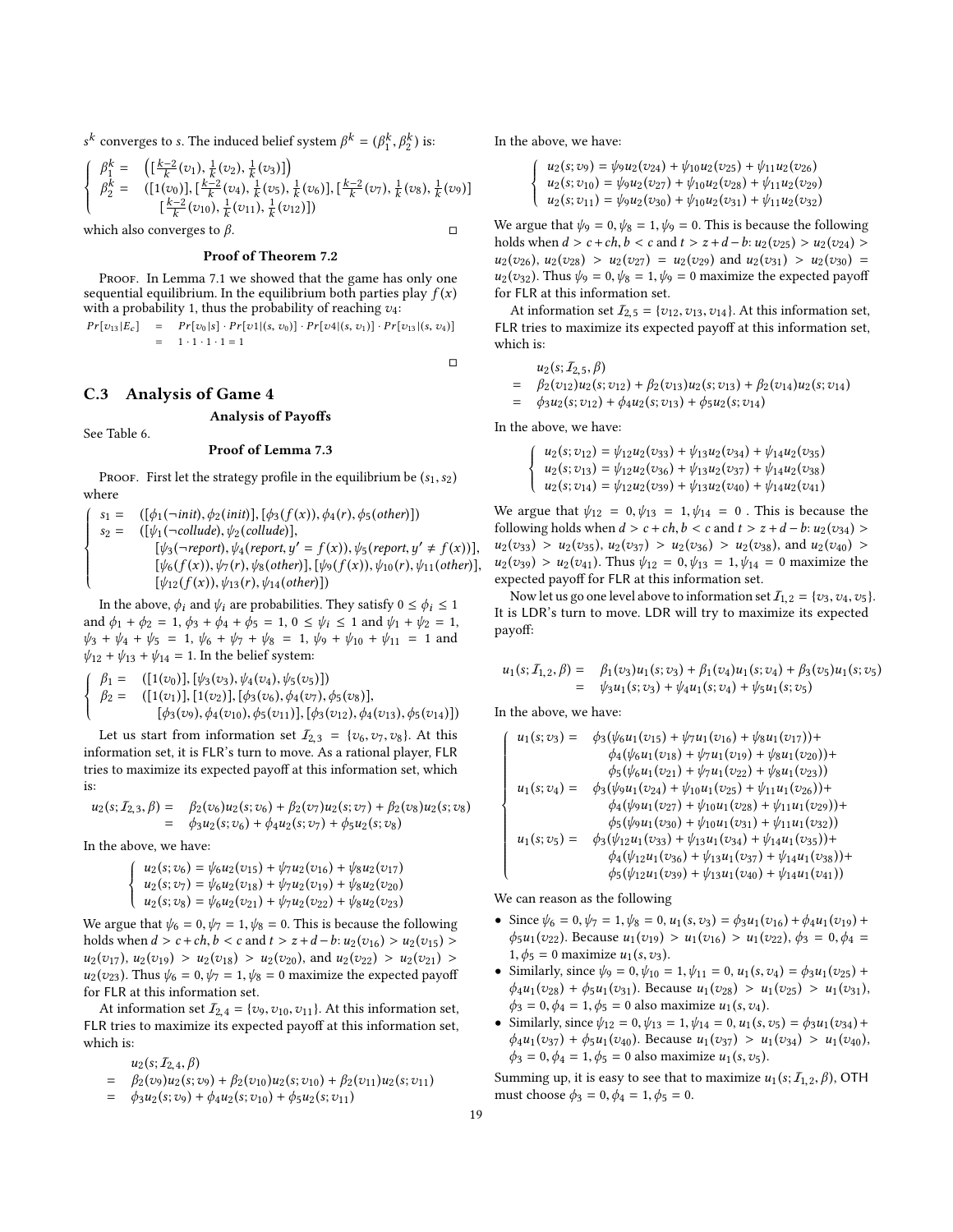<span id="page-19-0"></span>

|                                    |                   | Prisoner's Contract |                             | Colluder's Contract |                                    | Traitor's Contract |                   | Total                                |                            |
|------------------------------------|-------------------|---------------------|-----------------------------|---------------------|------------------------------------|--------------------|-------------------|--------------------------------------|----------------------------|
| Outcome                            | Party             | Clause              | Payoff in                   | Clause              | Payoff<br>Clause<br>in             |                    | Payoff<br>in      | Cost                                 |                            |
|                                    |                   |                     | Contract                    |                     | $\operatorname{Contract}$          |                    | Contract          |                                      |                            |
|                                    | LDR               | 8b                  | $\boldsymbol{w}$            | 5d                  | $\boldsymbol{0}$                   | N/A                |                   | $\boldsymbol{c}$                     | $w\,-\,c$                  |
| $v_{15}$                           | <b>FLR</b>        |                     | $\boldsymbol{w}$            |                     | $\Omega$                           |                    |                   | $\boldsymbol{c}$                     | $w - c$                    |
|                                    | LDR               | 9, 10c              | $w+d-ch$                    | 5c                  | $-t-b$                             | N/A                |                   | $\boldsymbol{c}$                     | $w-c+d-ch-t-b$             |
| $v_{16}$                           | <b>FLR</b>        |                     | $-d$                        |                     | $t + b$                            |                    |                   | $\boldsymbol{0}$                     | $-d+t+b$                   |
|                                    | LDR               | 9, 10c              | $w + d - ch$                | 5d                  | $\boldsymbol{0}$                   | N/A                |                   | $\boldsymbol{c}$                     | $w-c+d-ch$                 |
| $v_{17}$                           | FLR               |                     | $-d$                        |                     | $\mathbf{0}$                       |                    |                   | $\mathbf{0}$                         | $-d$                       |
|                                    | LDR               | 9, 10c              | $-d$                        | 5b                  | $\boldsymbol{t}$                   | N/A                |                   | $\boldsymbol{0}$                     | $-d+t$                     |
| $v_{18}$                           | <b>FLR</b>        |                     | $w+d-ch$                    |                     | $-t$                               |                    |                   | $\boldsymbol{c}$                     | $w-c+d-ch-t$               |
|                                    | LDR               | 8b                  | $\boldsymbol{w}$            | 5a                  | $-b$                               | N/A                |                   | $\mathbf{0}$                         | $w - b$                    |
| $v_{19}$                           | FLR               |                     | $\boldsymbol{w}$            |                     | $\overline{b}$                     |                    |                   | $\boldsymbol{0}$                     | $\overline{w+b}$           |
| $v_{20}$                           | LDR               | 9, 10b              | $-d$                        | 5b                  | $\boldsymbol{t}$                   | N/A                |                   | $\boldsymbol{0}$                     | $-d+t$                     |
|                                    | FLR               |                     | $-d$                        |                     | $-t$                               |                    |                   | $\overline{0}$                       | $-d-t$                     |
| $v_{21}$                           | LDR               | 9,10c               | $-d$                        | 5d                  | $\boldsymbol{0}$                   | N/A                |                   | $\boldsymbol{0}$                     | $-d$                       |
|                                    | <b>FLR</b>        |                     | $w+d-ch$                    |                     | $-t$                               |                    |                   | $\boldsymbol{c}$                     | $w-c+d-ch$                 |
| $v_{22}$                           | LDR               | 9,10b               | $-d$                        | 5c                  | $-t-b$                             | N/A                |                   | $\boldsymbol{0}$                     | $-d-t-b$                   |
|                                    | <b>FLR</b>        |                     | $-d$                        |                     | $t + b$                            |                    |                   | $\mathbf{0}$                         | $-d+t+b$                   |
| $v_{23}$                           | LDR               | 8a or 9,10b         | $-d$                        | 5d                  | $\boldsymbol{0}$                   | N/A                |                   | $\boldsymbol{0}$                     | $-d$                       |
|                                    | <b>FLR</b>        |                     | $-d$                        |                     | $\boldsymbol{0}$                   |                    |                   | $\boldsymbol{0}$                     | $-d$                       |
| $v_{24}, v_{33}$                   | LDR               | 10a                 | $\boldsymbol{w}$            | 5d                  | $\mathbf{0}$                       | 8a                 |                   | $\boldsymbol{c}$                     | $w - c$                    |
|                                    | <b>FLR</b>        |                     | $\boldsymbol{w}$            |                     | $\overline{0}$                     |                    | $-ch$             | $\boldsymbol{c}$                     | $w - c - ch$               |
| $v_{25}$                           | LDR               | 9, 10c              | $\overline{w+d}-ch$         | 5c                  | $-t-b$                             | 8b                 |                   | $\boldsymbol{c}$                     | $w-c+d-ch-t-b$             |
|                                    | <b>FLR</b>        |                     | $\overline{-d}$             |                     | $t + b$                            |                    | $\boldsymbol{w}$  | $\boldsymbol{c}$                     | $-d+w-c+t+b$               |
| $v_{26}$                           | LDR               | 9,10c               | $\overline{w+d-ch}$         | 5d                  | $\boldsymbol{0}$                   | 8b                 |                   | $\boldsymbol{c}$                     | $w-c+d-ch$                 |
|                                    | <b>FLR</b>        |                     | $-d$                        |                     | $\mathbf{0}$                       |                    | $\boldsymbol{w}$  | $\boldsymbol{c}$                     | $-d+w-c$                   |
| $v_{27}$                           | LDR               | 9, 10c              | $-d$                        | 5b                  | $\boldsymbol{t}$                   | 8d                 |                   | $\bf{0}$                             | $-d+t$                     |
|                                    | FLR               |                     | $w+d-ch$                    |                     | $-t$                               |                    | $\mathbf{0}$      | $\boldsymbol{c}$                     | $w-c+d-ch-t$               |
| $v_{28}$                           | LDR               | 9, 10b              | $-d$                        | 5a                  | $-b$                               | 8c                 |                   | $\bf{0}$                             | $-d-b$                     |
|                                    | <b>FLR</b>        |                     | $-d$                        |                     | $\overline{b}$                     |                    | $w+2\cdot d-ch$   | $\boldsymbol{c}$                     | $w-c+d-ch+b$               |
| $v_{29}$                           | LDR               | 9, 10b              | $-d$                        | 5b                  | $\boldsymbol{t}$                   | 8c                 |                   | $\mathbf{0}$                         | $-d+t$                     |
|                                    | <b>FLR</b>        |                     | $-d$                        |                     | $-t$                               |                    | $w+2\cdot d - ch$ | $\boldsymbol{c}$                     | $w-c+d-ch-t$               |
| $v_{30}$                           | LDR               | 9,10c               | $-d$                        | 5d                  | $\boldsymbol{0}$<br>$\overline{0}$ | 8d                 |                   | $\boldsymbol{0}$                     | $-d$                       |
|                                    | <b>FLR</b>        |                     | $w+d-ch$                    |                     |                                    |                    | $\mathbf{0}$      | $\boldsymbol{c}$                     | $w-c+d-ch$                 |
| $v_{31}$                           | LDR<br><b>FLR</b> | 9, 10b              | $-d$<br>$-d$                | 5c                  | $-t-b$                             | 8c                 | $w+2\cdot d-ch$   | $\boldsymbol{0}$                     | $-d-t-b$<br>$w-c+d-ch+t+b$ |
|                                    |                   |                     |                             |                     | $t + b$                            |                    |                   | $\boldsymbol{c}$                     | $-d$                       |
| $v_{32}$                           | LDR<br><b>FLR</b> | 8a or 9, 10b        | $-d$<br>$-d$                | 5d                  | $\overline{0}$<br>$\overline{0}$   | 8c                 | $w+2\cdot d - ch$ | $\boldsymbol{0}$                     | $w-c+d-ch$                 |
|                                    |                   |                     |                             |                     |                                    |                    |                   | $\boldsymbol{c}$                     |                            |
| $v_{34}$                           | LDR<br><b>FLR</b> | 9, 10c              | $\overline{w+d-c}h$<br>$-d$ | 5c                  | $-t-b$<br>$t + b$                  | 8d                 | $\Omega$          | $\boldsymbol{c}$<br>$\bf{0}$         | $w-c+d-ch-t-b$<br>$-d+t+b$ |
|                                    | LDR               |                     | $w + d - ch$                |                     | $\boldsymbol{0}$                   |                    |                   | $\boldsymbol{c}$                     | $w-c+d-ch$                 |
| $v_{35}$                           | <b>FLR</b>        | 9, 10c              | $-d$                        | 5d                  | $\boldsymbol{0}$                   | 8d                 | $\boldsymbol{0}$  | $\boldsymbol{0}$                     |                            |
|                                    |                   |                     | $-d$                        |                     |                                    |                    |                   |                                      | $-d$<br>$-d+t$             |
| $v_{36}$                           | LDR               | 9, 10c              | $\overline{w+d-c}h$         | $5\mathrm{b}$       | $\boldsymbol{t}$                   | 8d                 | $\bf{0}$          | $\boldsymbol{0}$                     | $w-c+d-ch-t$               |
|                                    | FLR               |                     |                             |                     | $-t$<br>$-b$                       |                    |                   | $\boldsymbol{c}$                     | $-d-b$                     |
| $v_{37}$                           | LDR<br><b>FLR</b> | 9, 10b              | $-d$<br>$-d$                | 5a                  | b                                  | 8d                 | $\bf{0}$          | $\boldsymbol{0}$<br>$\boldsymbol{0}$ | $-d+b$                     |
|                                    |                   |                     |                             |                     |                                    |                    |                   |                                      | $-d+t$                     |
| $v_{38}$                           | LDR<br><b>FLR</b> | 9, 10b              | $-d$<br>$-d$                | 5b                  | $\boldsymbol{t}$<br>$-t$           | 8d                 | $\mathbf{0}$      | $\boldsymbol{0}$<br>$\boldsymbol{0}$ | $-d-t$                     |
|                                    | LDR               |                     | $-d$                        |                     | $\bf{0}$                           |                    |                   |                                      | $-d$                       |
| $v_{39}$                           | <b>FLR</b>        | 9,10c               | $w + d - ch$                | 5d                  | $\overline{0}$                     | 8d                 | $\mathbf{0}$      | $\boldsymbol{0}$<br>$\boldsymbol{c}$ | $w-c+d-ch$                 |
|                                    | LDR               |                     | $-d$                        |                     | $-t-b$                             |                    |                   | $\boldsymbol{0}$                     | $-d-t-b$                   |
| $v_{40}$                           | <b>FLR</b>        | 9, 10b              | $-d$                        | 5c                  | $t + b$                            | 8d                 | $\bf{0}$          | $\boldsymbol{0}$                     | $-d+t+b$                   |
|                                    | LDR               |                     | $-d$                        |                     | $\bf{0}$                           |                    |                   | $\bf{0}$                             | $-d$                       |
| $v_{41}$                           | FLR               | 8a or 9, 10b        | $-d$                        | 5d                  | $\overline{0}$                     | 8d                 | $\mathbf{0}$      | $\boldsymbol{0}$                     | $-d$                       |
|                                    |                   |                     |                             |                     |                                    |                    |                   |                                      |                            |
| Table 6: Payoff analysis of Game 4 |                   |                     |                             |                     |                                    |                    |                   |                                      |                            |

Now going up, at information set  $\mathcal{I}_{2,2} = \{v_2\}$ , it is FLR's turn to move. Its expected payoff:

Because  $u_2(v_{28}) > u_2(v_{19}) > u_2(v_{37})$ , FLR must choose  $\psi_3 =$ <br> $u_1 = 1$ ,  $u_6 = 0$  to maximize its expected payoff  $0, \psi_4 = 1, \psi_5 = 0$  to maximize its expected payoff.

$$
u_2(s; I_{2,2}, \beta) = \beta_2(v_2)u_2(s; v_2)
$$
  
=  $u_2(s; v_2)$   
=  $\psi_2 u_2(v_{19}) + \psi_4 u_2(v_{28}) +$ 

20

 $\psi_3u_2 (v_{19}) + \psi_4u_2 (v_{28}) + \psi_5u_2 (v_{37})$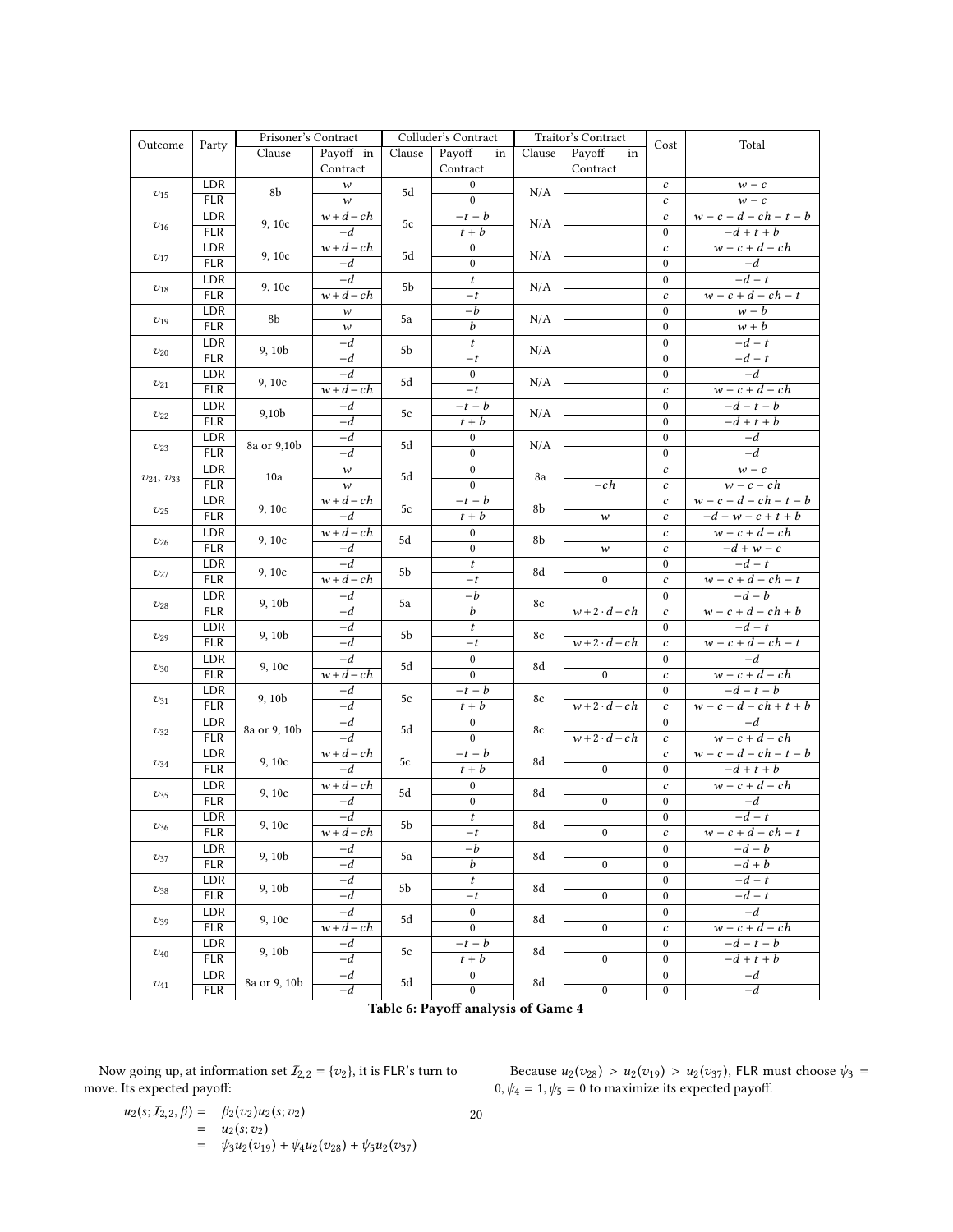Going up, at at information set  $\mathcal{I}_{2,1} = \{v_1\}$ , it is FLR's turn to move. Its expected payoff:

$$
u_2(s; I_{2,1}, \beta) = \beta_2(v_1)u_2(s; v_1)
$$
  
=  $u_2(s; v_1)$   
=  $\psi_1 u_2$ (Game 2) +  $\psi_2 u_2(v_{28})$ 

Because  $u_2(v_{28}) > u_2$  (Game 2), FLR must choose  $\psi_1 = 0, \psi_2 = 1$ to maximize its expected payoff.

At the top, it is LDR's information set  $I_{1,1} = \{v_0\}$ . LDR's expected payoff:

$$
u_2(s; I_{2,1}, \beta) = \beta_1(v_0)u_1(s; v_0)
$$
  
=  $u_2(s; v_0)$   
=  $\phi_1u_1(\text{Game } 2) + \phi_2u_1(v_{28})$ 

Because  $u_1$ (Game 2) >  $u_1(v_{28})$ , LDR must choose  $\phi_1 = 1, \phi_2 = 0$ to maximize its expected payoff.

Consistent can be proven by using the following sequence  $s^k =$  $(s_1^k, s_2^k)$  where:

$$
\left\{\begin{array}{lll} s_1^k=&\left((\left[\frac{k-1}{k}(\neg init),\frac{1}{k}(init)\right],\left[\frac{1}{k}(f(x)),\frac{k-2}{k}(r),\frac{1}{k}(other)\right]\right)\\ s_2^k=&\left(\left[\frac{1}{k}(\neg collude),\frac{k-1}{k}(collude)\right],\\ &\left[\frac{1}{k}(\neg report),\frac{k-2}{k}(report,y'=f(x)),\frac{1}{k}(report,y'\neq f(x)),\\ &\frac{1}{k}(f(x)),\frac{k-2}{k}(r),\frac{1}{k}(other),\frac{1}{k}(f(x)),\frac{k-2}{k}(r),\frac{1}{k}(other)\right)\end{array}\right.
$$

It is clear that  $s^k$  is fully mixed, i.e. every pure strategy has a non-zero probability. Because  $\lim_{k\to\infty} \frac{k-1}{k} = 1, \lim_{k\to\infty} \frac{k-2}{k} = 1$ and  $\lim_{k\to\infty}\frac{1}{k} = 0$ , s<sup>k</sup> converges to s. The induced belief system  $\beta^k = (\beta_1^k, \beta_2^k)$  is:

$$
\begin{cases}\n\beta_1^k = \left( [1(v_0)], \left[ \frac{1}{k}(v_3), \frac{k-2}{k}(v_4), \frac{1}{k}(v_5) \right] \right) \\
\beta_2^k = \left( [1(v_1)], 1(v_2)], \left[ \frac{1}{k}(v_6), \frac{k-2}{k}(v_7), \frac{1}{k}(v_8) \right], \\
\left[ \frac{1}{k}(v_9), \frac{k-2}{k}(v_{10}), \frac{1}{k}(v_{11}) \right] \\
\left[ \frac{k-2}{k}(v_{12}), \frac{k-2}{k}(v_{13}), \frac{1}{k}(v_{14}) \right]\n\end{cases}
$$

which also converges to  $\beta$ .  $\Box$ 

### Proof of Theorem [7.4](#page-10-2)

PROOF. In Lemma [7.3,](#page-10-1) we showed that the game in Figure [5](#page-10-0) has only one sequential equilibrium. In the equilibrium LDR will play  $\neg$ init with a probability 1, thus the game will always go to the Game 2 branch. In this branch, the two clouds play the misreporting game and we have showed in Theorem [7.2,](#page-9-3) the misreporting game will always terminate at  $v_{13}$  in Figure [4.](#page-9-0)  $\Box$ 

### <span id="page-20-0"></span>D PSEUDOCODE

#### D.1 Prisoner's Contract

#### Prisoner's Smart Contract

**Init:** Set state := INIT, deposit :=  $\{\}$ , worker :=  $\{\}$ , result :=  $\{\}$ Create: Upon receiving from a client CLT ("create",  $com_f, com_x, w, d, ch, T_1, T_2, T_3, TTP$ ):<br>Assert state – INIT and  $T < T_1 < T_2 < T_3$ Assert state = INIT and  $T < T_1 < T_2 < T_3$  and  $\text{ledge}[\text{CLT}] \geq $(2 \cdot w + ch)$  $\text{ledge}[\text{CLT}] := \text{ledge}[\text{CLT}] - $(2 \cdot w + ch)$$ deposit := deposit ∪ (CLT,  $$(2 \cdot w + ch))$ state := CREATED

**Bid:** Upon receiving ("bid") from a Cloud  $C_i$ :<br>Asset state – CBEATED and  $T < T$ . Assert state = CREATED and  $T < T_1$  and  $(C_i, \$d) \notin$  deposit and ledger $[C_i] \geq \$d$  $\text{ledge}[\text{C}_i] := \text{ledge}[\text{C}_i] - \$d$ deposit := deposit ∪ (C<sub>i</sub>, \$*d*)<br>worker := worker ⊥ C worker := worker  $\cup$  C<sub>i</sub> if  $|worker| = 2$  then state := COMPUTE **Deliver:** Upon receiving ("output",  $com_{y_i}$ ) from a cloud  $C_i$ : Assert state = COMPUTE and  $T < T_2$  and  $C_i \in$  worker *and*  $(C_i, *) \notin$  result<br>ult :- result  $\cup$   $(C_i, com_i)$ result := result ∪  $(C_i, comp_i)$ <br>if |result| = 2 then state := P if  $|result| = 2$  then state := PAY Pay: Upon receiving ("pay", NIZK) from CLT: Assert state = PAY and  $T < T_3$ if  $|result| = 0$  then  $\text{ledge}[\text{CLT}] := \text{ledge}[\text{CLT}] + $(2 \cdot w + 2 \cdot d + ch)$$ state := DONE else if  $|result| = 2$  and verif  $y(NIZK, comp_1, comp_2) \rightarrow y_1 = y_2$  then<br>ledger[C] : - ledger[C] + \$  $y +$  \$ d  $\text{ledger}[C_1] := \text{ledger}[C_1] + \$w + \$d$  $\textsf{ledge}[\textsf{C}_2] \coloneqq \textsf{ledge}[\textsf{C}_2] + \$w + \$d$ ledger[CLT] := ledger[CLT] +\$ch state := DONE else state := ERROR **Dispute:** Upon receiving ("resolve",  $com_{y_t}$ ,  $NIZK_1, NIZK_2$ ) from TTP: Let result =  $(C_1, com_{y_1}), (C_2, com_{y_2})$ <br>Cheated :- [false false] Cheated := [false,false] for  $i = 1$  to 2 if  $NIZK_i = NULL$  then Cheated[i] := true Else if  $verify(NIZK_i, comp_i, comp_t) \rightarrow y_i \neq y_t$ <br>then Cheated is  $i = true$ then Cheated[i] := true if Cheated[1] and Cheated[2] then  $\text{ledge}[\text{CLT}] := \text{ledge}[\text{CLT}] + $2 \cdot (w + d)$ else if  $\neg$ Cheated[1] and  $\neg$ Cheated[2] then  $\text{ledge}[\text{C}_1] := \text{ledge}[\text{C}_1] + \$w + \$d$  $\textsf{ledge}[\textsf{C}_2] \coloneqq \textsf{ledge}[\textsf{C}_2] + \$w + \$d$ else if ¬Cheated[1] and Cheated[2] then  $\text{ledge}[\text{C}_1] := \text{ledge}[\text{C}_1] + \$(w + 2 \cdot d - ch)$  $\text{ledge}[\text{CLT}]:=\text{ledge}[\text{CLT}]+\text{w}+\text{ch}$ else if Cheated[1] *and* ¬Cheated[2] then  $\text{ledge}[\text{C}_2] := \text{ledge}[\text{C}_2] + \$(w + 2 \cdot d - ch)$  $\text{ledge}[\text{CLT}]:=\text{ledge}[\text{CLT}]+\text{w}+\text{ch}$ ledger[TTP] := ledger[TTP] +\$ch state := DONE **Timer:** if  $T \geq T_1$  and state = CREATED then refund(deposit) state := ABORTED else if  $T \geq T_2$  and state = COMPUTE then state := PAY else if  $T \geq T_3$  and state = PAY then for each (a,b) in result deposit := deposit  $-(CLT, \$w) - (a, \$d)$  $\text{ledge}[a] := \text{ledge}[a] + \$w + \$d$ Let res be any amount left in deposit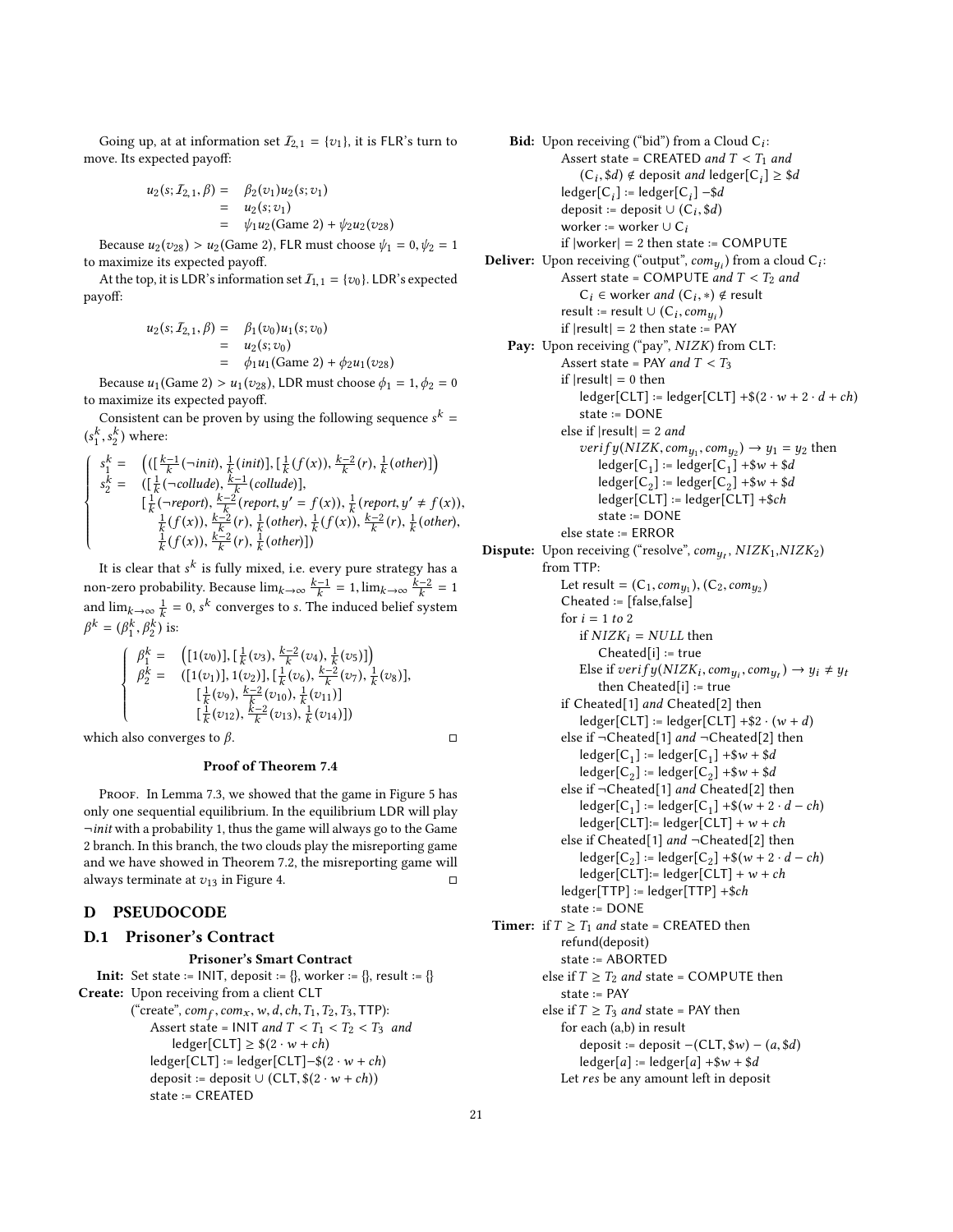ledger[CLT] := ledger[CLT] +\$res state := DONE

#### Prisoner's Contract Protocol

Init: CTP := G(Prisoner'sContract)

**Outsource:** A client CLT chooses a function  $f$  and input  $x$  to the function, computes the commitments  $com_f = com_{sf}(f)$  and  $com_x = com_{s_x}(x)$ , sends the message

("create",  $com_f, com_x, w, d, ch, T_1, T_2, T_3, TTP$ ) to CTP.<br>The client sends (f, s, x, s, ) to C, and C, who verifies The client sends  $(f, s_f, x, s_x)$  to  $C_1$  and  $C_2$ , who verifies the values against the commitments on the blockchain. The values against the commitments on the blockchain. The clouds abort if the verification fails. Otherwise, each  $C_i$ sends the message ("bid") to CTP before CTP. $T_1$ .

- **Compute:** Each  $C_i$  computes  $y_i = f(x)$  and also its commitment  $\text{com}_{y_i} = \text{com}_{s_{y_i}}(y_i)$ . It sends ("output",  $\text{com}_{y_i}$ ) to CTP and  $(u_i, s_i)$  to CLT before CTP T.  $(y_i, s_{y_i})$  to CLT before CTP.T<sub>2</sub>.<br>If CTP state – PAV and CTP re
	- **Check:** If CTP.state = PAY and CTP.result =  $\{\}$ , CLT sends the message ("pay",NULL) to CTP. Else if CTP state = PAY and both  $(y_i, s_{y_i})$  opens the com-<br>mitments in CTP result and  $y_i - y_0$ , CLT generates  $NIZV$ mitments in CTP.result *and*  $y_1 = y_2$ , CLT generates NIZK that proves  $y_1 = y_2$ , and sends ("pay", NIZK) to CTP. Else CLT enter Arbitration.
- **Arbitration:** CLT sends  $(f), s_f, x, s_x$  and  $(y_i, s_{y_i})$  to TTP. TTP verifies  $(f(), sf, x, s_x), (y_i, s_{y_i})$  against the commitments in CTP, aborts if verification fails.

TTP computes  $y_t = f(x)$  and  $com_{y_t} = com_{s_{y_t}}(y_t)$ . TTP

computes  $NIZK_i$  to prove  $y_t \stackrel{?}{=} y_i$ . If  $com_{y_i}$  is missing from CTP.result or  $(y_i, s_{y_i})$  cannot open  $com_{y_i}$ ,  $NIZK_i = NULL$ .<br>TTP sends ("resolve", com  $NIZK_i$ ,  $NIZK_i$ ) to CTP. TTP sends ("resolve",  $com_{y_t}$ ,  $NIZK_1$ ,  $NIZK_2$ ) to CTP.<br>TTP sends ( $w_t$ , e) to CLT. TTP sends  $(y_t, s_{y_t})$  to CLT.

### D.2 Colluder's Contract

#### Colluder's Smart Contract

**Init:** Set state :=  $INIT$ , deposit :=  $\{\}$ **Create:** Upon receiving the message ("create", CTP,  $C_2$ ,  $com(r)_1$ ,  $com(r)_2, t, b, T_4, T_5)$  from C<sub>1</sub>: Assert state =  $INT$  and  $CTP = G(Prisoner'sContract)$ and  $T < T_4 < CTP.T_2 < CTP.T_3 < T_5$  and CTP.state = COMPUTE and ledger[C<sub>1</sub>]  $\geq$  \$(t + b)  $\text{ledge}[\text{C}_1] := \text{ledge}[\text{C}_1] - \$(t + b)$ deposit := deposit ∪( $C_1$ , \$( $t + b$ ) state := CREATED **Join:** Upon receiving the message ("join") from  $C_2$ : Assert state = CREATED and  $T < T_4$  and CTP.state = COMPUTE and ledger[C<sub>2</sub>]  $\geq$  \$t  $\text{ledge}[\text{C}_2] := \text{ledge}[\text{C}_2] - \$t$ deposit := deposit ∪( $C_2$ , \$*t*) state := COLLUDED **Enforce:** If  $T \geq T_5$  and state = COLLUDED and CTP.state = DONE then Let  $(C_1, com_{y_1}), (C_2, com_{y_2})$  = CTP.result<br>if com = com + and com = com + th if  $com_{y_1} = com_{r,1}$  and  $com_{y_2} = com_{r,2}$ , then  $\text{ledge}[\text{C}_1] := \text{ledge}[\text{C}_1] + $t$  $\text{ledge}[\overline{C_2}] := \text{ledge}[\overline{C_2}] + \$(t + b)$ if  $com_{y_1} = com_{r,1}$  and  $com_{y_2} \ne com_{r,2}$ , then  $\text{ledge}[\text{C}_1] := \text{ledge}[\text{C}_1] + \$(2 \cdot t + b)$ 

else if  $com_{y_1} \neq com_{r,1}$  and  $com_{y_2} = com_{r,2}$ , then  $\text{ledge}[\widetilde{\mathsf{C}}_2] := \text{ledge}[\mathsf{C}_2] + \widetilde{\$} (2 \cdot t + b)$ else refund(deposit)

state:= DONE

**Timer:** If  $T \geq T_4$  and state = CREATED, then refund(deposit) state = ABORTED

#### Colluder's Contract Protocol

The protocol is run by  $C_1$  and  $C_2$  during the compute step of the Prisoner's Contract protocol, before they send their messages to CLT and CTP.

**Init:**  $CTP := G(Prisoner'sContract)$ , CTC := G(Colluder′ sContract)

- Attempt:  $C_1$  chooses r randomly as the computation results, computes two commitments of r:  $com_{r,1} = com_{s_1}(r), com_{r,2} =$  $\frac{com_{s_2}(r)}{com_{s_2}(r)}$ . C<sub>1</sub> sends the message ("create", CTP, C<sub>2</sub>,  $com_{r,1}$ ,  $com_{r,2}, t, b, T_4$ ) to CTC, and the message (CTC, \$t, b, r, s<sub>1</sub>, s<sub>2</sub>) to  $C_2$ .
	- **Agree:** If  $C_2$  agrees to collude, it verifies that CTC.state = CREATED and the two commitments opens to  $r$ . It sends the message ("join") to CTC.

 $C_1$  and  $C_2$  will not execute the Compute step in the Prisoner's Contract Protocol, instead, they do the following: Each  $C_i$  sends ("output",  $(com_{r,i})$ ) to  $\text{CTP}$  and  $(r, s_i)$  to  $\text{CLT}$ before CTP. $T_2$ .

**Enforce:** : After  $T_5$  and CTP has concluded, any one of the clouds can send ("enforce") to CTC to enforce the agreement.

### D.3 Traitor's Contract

# Traitor's Smart Contract

(assuming  $C_2$  is the traitor)

- **Init:** Set state := INIT, deposit :=  $\{\}$
- Create: Upon receiving the message ("create", CTP, CTC, C<sub>2</sub>) from CLT:
	- Assert state =  $INT$  and  $CTP = G(Prisoner'sContract)$  $CTC = G(Colluder'sContract)$  and  $T < CTP.T_2$ <br>and  $CTC$  state –  $CPE$  ATED or  $COL$  LUDED. and CTC.state = CREATED or COLLUDED Let  $d, w, ch$  be the same as in CTP Assert ledger[CLT]  $\geq$  \$(w + 2 · d – ch)

 $\text{ledge}[\text{CLT}] := \text{ledge}[\text{CLT}] - \$(w + 2 \cdot d - ch)$ deposit := deposit ∪(CLT,  $$(w + 2 \cdot d - ch))$ 

state := CREATED **Join:** Upon receiving the message ("join") from  $C_2$ : Assert state = CREATED and ledger[C<sub>2</sub>]  $\ge$  \$ch

- and CTP.state = COMPUTE and  $T <$  CTP. $T_2$
- $\text{ledge}[\text{C}_2] := \text{ledge}[\text{C}_2] \$ch$ deposit := deposit  $\cup$ (C<sub>2</sub>, \$*ch*)
- state := JOINED
- **Deliver:** Upon receiving the message ("output",  $com_{y'}$ ) from C<sub>2</sub>:<br>Assert state = IQINED and  $T \leq CTPT$ . Assert state = JOINED and  $T < CTP.T_2$ and CTP.state = COMPUTE

state := COMPUTED

Check: Upon receiving the message ("check", NIZK) from CLT: Assert state = COMPUTED and CTP.state = DONE Cheated := CTP.dispute.Cheated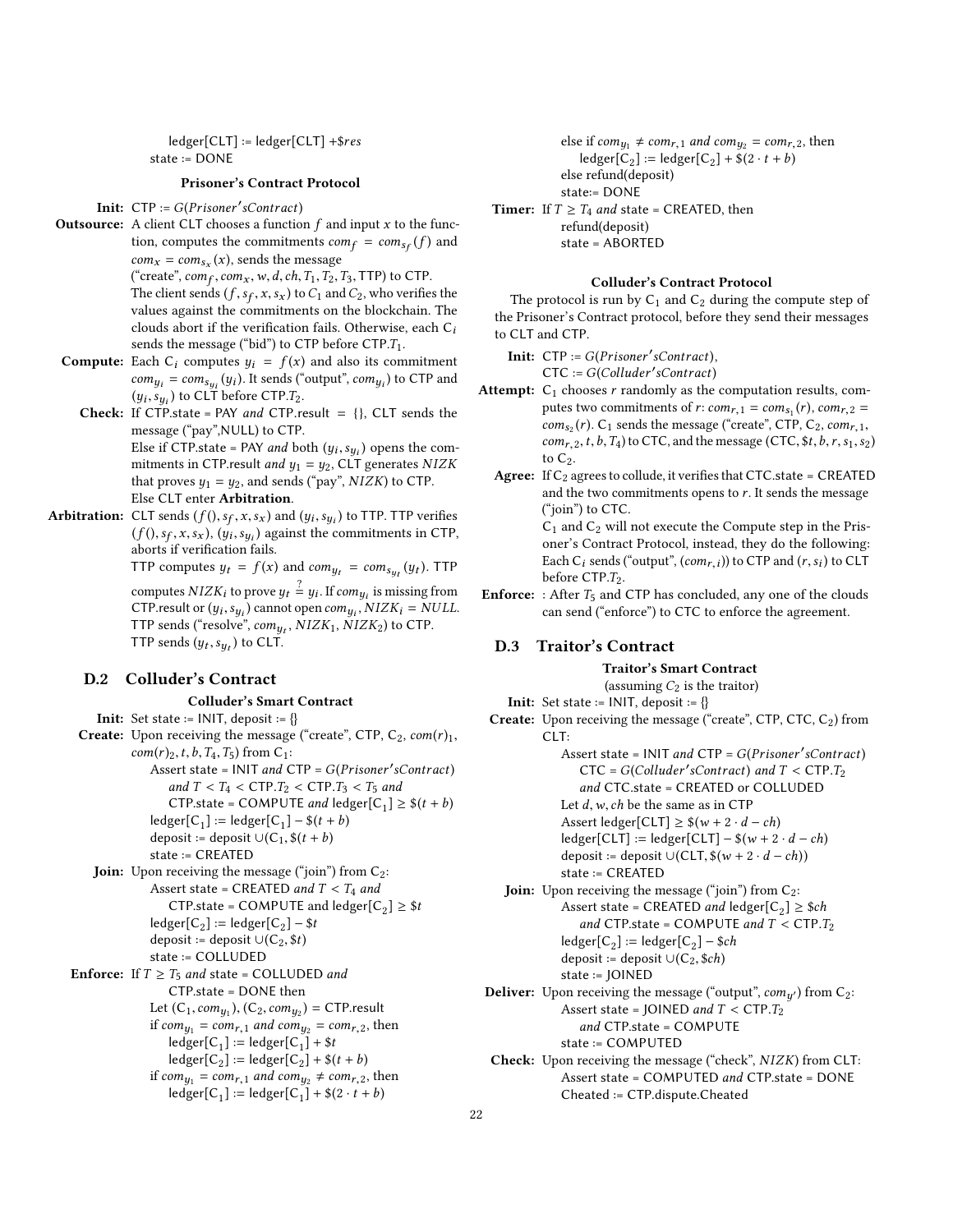$com_{y_t} := CTP$ .dispute.com<sub>yt</sub><br>Correct :- false Correct := false if  $verify(NIZK, comp', comp_t) \rightarrow y' = y_t$  then<br>Correct :- true Correct := true if ¬Cheated[1] and ¬Cheated[2] then  $\text{ledge}[\text{CLT}] := \text{ledge}[\text{CLT}] + \$(w + 2 \cdot d)$ else if ¬Cheated[1] and Cheated[2] and Correct then  $\text{ledger}[C_2] := \text{ledger}[C_2] + \$w$  $\text{ledge}[\text{CLT}] := \text{ledge}[\text{CLT}] + $2 \cdot d$ else if Cheated[1] and Cheated[2] and Correct then  $\text{ledge}[\text{C}_2] := \text{ledge}[\text{C}_2] + \$w + 2 \cdot \$d$ else refund(deposit) state := DONE **Timer:** If  $T \geq CTP.T_2$  and state = CREATED then refund(deposit) state := ABORTED

- Else if  $T \geq CTP.T_2$  and state = COMPUTE then  $\text{ledge}[\text{CLT}] := \text{ledge}[\text{CLT}] + \$(w + 2 \cdot d)$ state := DONE
- If  $T \geq CTP.T_3$  and state = COMPUTED then  $\text{ledge}[\text{C}_2] := \text{ledge}[\text{C}_2] + \$w + 2 \cdot \$d$ state := DONE

### Traitor's Contract Protocol

The protocol is run by CLT and  $C_2$ . The first 3 steps (Init - Join) must be run during the Agree step of the Colluder's Contract protocol, before  $C_2$  sends its message to CTC. The Deliver step must be run before the Check step in the Prisoner's Contract protocol. The Check step must be run after the Prisoner's Contract protocol concluded.

- **Init:**  $CTP := G(Prisoner'sContract)$ , CTC := G(Colluder′ sContract)  $CTT := G(Traitor'sContract)$
- **Report:** Upon receiving  $C_1$ 's request to collude,  $C_2$  verifies CTC.state = CREATED. It then sends the message (CTC,  $C_2$ ) to CLT to report the collusion attempt. Then CLT sends ("create", CTP, CTC,  $C_2$ ) to CTT. CLT notifies  $C_2$  once the contract is created.  $C_2$  delays joining the collusion until it verifies that CTT.state = CREATED. It then sends ("join") to CTT to join the Traitor's Contract. It runs the rest of Agree step in the Colluder's Contract Protocol and also computes  $f(x)$ . Once C<sub>2</sub> computed  $f(x)$ , it sets  $y' = f(x)$  and computes  $com_{y'} = com_{s'}(y')$ . It sends ("output",  $com_{y'}$ ) to CTT. C<sub>2</sub><br>also sends (*u' s'*) to CLT also sends  $(y', s')$  to CLT.
- Check: CLT skips the Check step in the Prisoner's Contract Protocol and always enters the Arbitration step.

CLT wait until the Arbitration step finish,es then computes NIZK to prove  $y_t \stackrel{?}{=} y'$  where  $y_t$  was the computation re-<br>sult received from TTP at the end of the Arbitration step.

sult received from TTP at the end of the Arbitration step. Then it sends ("check", NIZK) to CTT.

# <span id="page-22-0"></span>E COMMITMENT AND NIZK

### Pedersen Commitment

• Public Parameters:  $(G, P, Q)$  such that G is an order-q elliptic curve group over  $\mathbb{F}_p$ , P and Q are random generators of G.

- Commit: To commit  $m \in Z_q$ , choose  $s \in_R Z_q$ , and compute  $Com<sub>s</sub>(m) = mP + sQ.$
- Open: Given  $(m, s)$  and a commitment C, accept only if  $C =$  $mP + sQ$ .

#### Equality NIZK

- Public parameters:  $(G, P, Q, H)$  such that G is an order-q elliptic curve group over  $\mathbb{F}_p$ , P and Q are random generators of G and  $H : [0, 1]^* \rightarrow Z$  is a collision registent bash function.  $H : \{0,1\}^* \to Z_q$  is a collision resistant hash function.<br>To prove: For two Pederson commitments  $C_t = \alpha t P + C$
- To prove: For two Pederson commitments  $C_1 = \alpha_1 P + \beta_1 Q$ ,  $C_2 =$  $\alpha_2 P + \beta_2 Q$ , the prover knows  $\alpha_1, \alpha_2, \beta_1, \beta_2$ , and  $\alpha_1 = \alpha_2$ .
	- (1) The prover chooses  $\gamma \in_R Z_q$ , computes the following:  $t =$  $\gamma Q$ ,  $\delta = H(P, Q, C_1, C_2, t)$ , and  $\eta = (\beta_1 - \beta_2)\delta + \gamma$  and sends  $\sigma_{\equiv} = (t, \eta)$  to the verifier
	- (2) The verifier computes  $\delta = H(P, Q, C_1, C_2, t)$ , checks  $\eta Q \stackrel{?}{=} \delta(C_1 C_2) + t$ . Output 1 if true, otuput 0 otherwise.  $\delta(C_1 - C_2) + t$ . Output 1 if true, otuput 0 otherwise.

#### Inequality NIZK

- Public parameters:  $(G, P, Q, H)$  such that G is an order-q elliptic curve group over  $\mathbb{F}_p$ , P and Q are random generators of G and  $H \cdot (0, 1)^* \rightarrow Z$  is a collision registent bash function.  $H : \{0,1\}^* \to Z_q$  is a collision resistant hash function.<br>To prove: For two Pederson commitments  $C_1 = \alpha R +$
- To prove: For two Pederson commitments  $C_1 = \alpha_1 P + \beta_1 Q$ ,  $C_2 =$  $\alpha_2 P + \beta_2 Q$ , the prover knows  $\alpha_1, \alpha_2, \beta_1, \beta_2$ , and  $\alpha_1 \neq \alpha_2$ .
	- (1) The prover chooses  $\gamma_1, \gamma_2 \in_R Z_q$ , computes the following:  $t_1 = \gamma_1 P, t_2 = \gamma_2 Q, \delta = H(P, Q, C_1, C_2, t_1, t_2)$  and  $\eta_1 = (\alpha_1 - \alpha_2)$  $\alpha_2$ ) $\delta$  +  $\gamma_1$ ,  $\eta_2$  =  $(\beta_1 - \beta_2)\delta$  +  $\gamma_2$  and sends  $\sigma_{\neq}$  =  $(t_1, t_2, \eta_1, \eta_2)$ to the verifier
	- (2) The verifier computes  $\delta = H(P, Q, C_1, C_2, t_1, t_2)$ , and output 1 if both of the following two conditions are true, output 0 otherwise:

- 
$$
\eta_1 P + \eta_2 Q = \delta(C_1 - C_2) + t_1 + t_2
$$
 and  
-  $\eta_2 Q \neq \delta(C_1 - C_2) + t_2$ 

### <span id="page-22-1"></span>F MORE ON THE EXPERIMENT

### F.1 Addresses

Our experiment was carried out on the official Etheruem network. Below are the account addresses and addresses of the transactions that are shown in Table [2.](#page-11-0) They can be viewed through public websites (e.g. [https://etherscan.io/\)](https://etherscan.io/) or a suitable Ethereum client.

### Contract Account Address

- Prisoner's Contract: 0x09b61d58448d580c42b387334ac3fe28f2868887
- Colluder's Contract: 0x255309e0612de2ab1812e21190b9a9b8f9a216d8
- Traitor's Contract: 0x57b032d5a6adcc67739e8fd87a00c69bedbf7c65

#### Transaction Addresses

See Table [7.](#page-23-1) In the table Init is the transaction that send the contract code to the blockchain. Other transactions are the ones that invoke functions in the contracts. We tested the contracts with multiple execution with different parameters. For each function, we only record in the table one transaction that invokes it. There are some variations on gas consumption in each execution, but they are small and can be safely ignored.